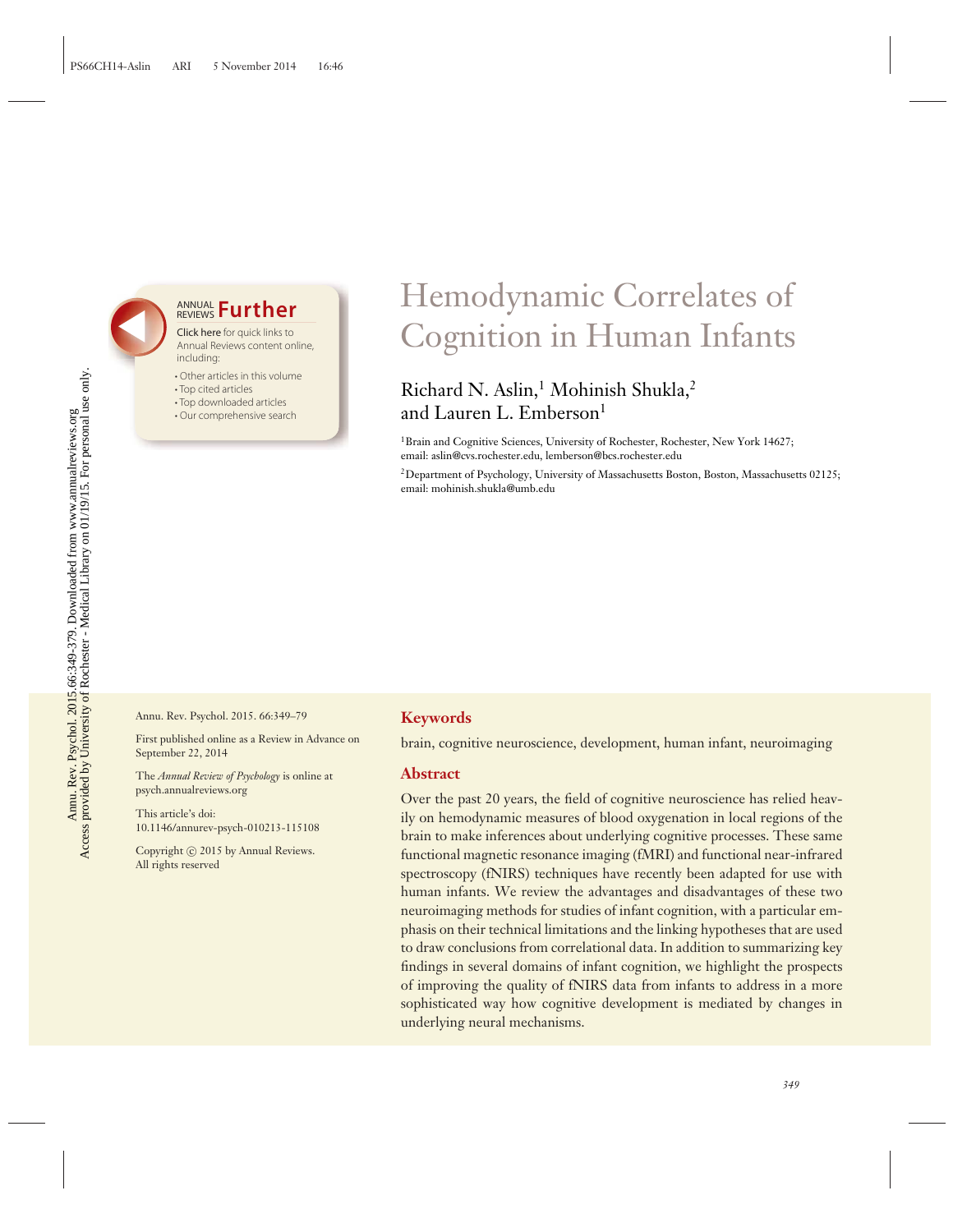# **Contents**

|                                                             | 350 |
|-------------------------------------------------------------|-----|
| 2. TECHNIQUES FOR MEASURING BLOOD OXYGENATION               | 351 |
| 2.1. Comparison of fMRI and fNIRS to Other Methods          | 352 |
| 2.2. Recording the Hemodynamic Response with fMRI and fNIRS | 352 |
| 2.3. Pros and Cons of fMRI and fNIRS for Studies of Infants | 355 |
| 3. QUESTIONS ASKED USING fMRI AND fNIRS                     | 356 |
| 3.1. Linking Hypotheses Between Behavior and Hemodynamics   | 356 |
|                                                             | 359 |
| 4. DOMAIN-SPECIFIC FINDINGS ABOUT INFANT COGNITION          | 359 |
|                                                             | 360 |
|                                                             | 361 |
|                                                             | 362 |
|                                                             | 363 |
|                                                             | 365 |
|                                                             | 366 |
|                                                             | 366 |
| 5. OPEN QUESTIONS AND FUTURE DIRECTIONS                     | 368 |
|                                                             | 368 |
| 5.2. New Instrumentation and New Methods of Analysis        | 369 |
|                                                             |     |

*Lulled in the countless chambers of the brain, our thoughts are linked by many a hidden chain; awake but one, and lo, what myriads rise!*

—Samuel Rogers (1792)

# **1. INTRODUCTION**

The intricacies of the human brain have been recognized for centuries as an unsurpassed achievement of evolution and culture. What enables this organ to exert such exquisite control over human behavior and over the mental events that are a correlate of its neural activity? Surely this control is the product of a cascade of genetic and experiential events that unfold during embryonic and postnatal development (Stiles 2008), resulting in both general-purpose and highly specialized neural circuitry. But what are the necessary and sufficient anatomical substrates and functional properties of the infant brain that support the rapid development of human cognition?

These questions have motivated developmental researchers to go beyond detailed studies of infant behavior in search of neural signals that play a causal role in generating those behaviors. Indeed, without direct evidence of these putative neural mechanisms, it remains unclear what the precise causal linkage is between brain and behavior during development. For example, if infants at two postnatal ages exhibit the same behavior, it is tempting to conclude that this behavior is mediated by the same neural mechanisms. Alternatively, if these same infants were to exhibit different behaviors, it is tempting to conclude that this development is the result of a qualitative change (e.g., a new functional area or neural computation) rather than a quantitative change (e.g., more neurons dedicated to an existing area or computation). To be clear, without a sophisticated understanding of the manner in which external stimuli elicit behavior, inferences about the causal role of neural activity would be impossible, and no neural correlate of behavior is sufficient for drawing causal inferences. Yet, the simultaneous collection of behavioral and neural data, and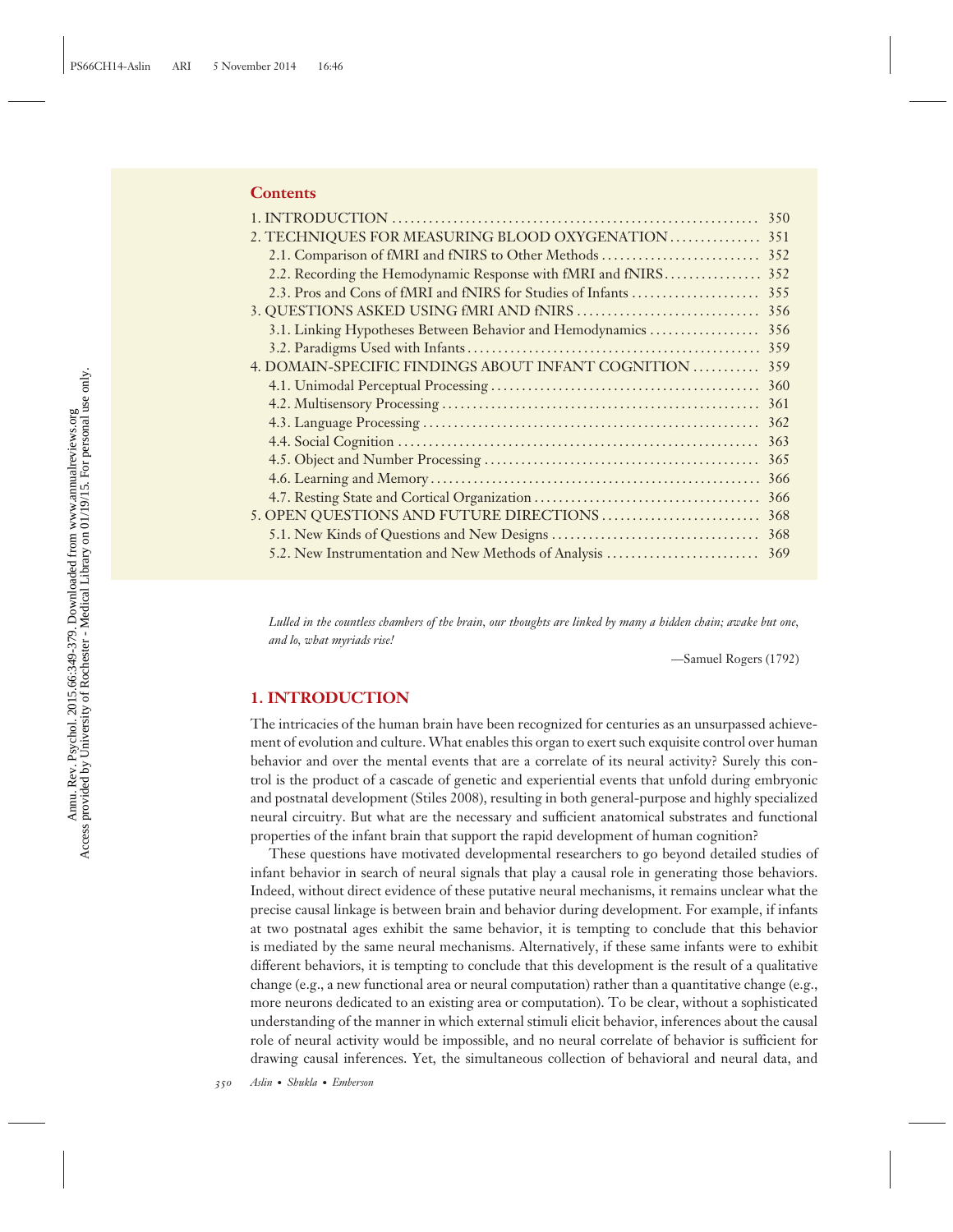their resulting correlations, provides a starting point for conducting experimental manipulations from which causal inferences can be drawn. Because studies of human infants are not amenable to invasive manipulations, the field of developmental cognitive neuroscience is limited to neuralbehavioral correlations. Nevertheless, these neural data serve as powerful constraints on how to interpret developmental changes in behavior.

Even though limited to noninvasive neural correlates of behavior, a variety of measures of neural activity, both direct and indirect, have been employed to study the brains of human infants. Here, we focus on two major indirect methods of measurement: functional magnetic resonance imaging (fMRI) and functional near-infrared spectroscopy (fNIRS). Both methods (see next section) rely on hemodynamic signatures (ferromagnetic and optical) from blood carried to local regions of neural tissue in response to the metabolic demand created by neural activity.

The principles of fMRI were first demonstrated in animals by Ogawa et al. (1990), and the principles of fNIRS were first demonstrated by Jöbsis (1977). The application of fMRI to humans was surprisingly rapid, with three studies published in 1992, whereas the application of fNIRS to humans did not appear until 1993 (see Boas et al. 2014, for a review). In mid-2014, Google Scholar lists 453,000 hits for ''fMRI'' and 75,060 for ''NIRS'' or ''fNIRS.'' fMRI is a much more pervasive and, as discussed below, precise measure of brain hemodynamics than fNIRS. Yet, for certain classes of participants, most notably human infants, fNIRS has certain advantages over fMRI (e.g., awake versus asleep to reduce motion artifacts), thereby providing a unique opportunity to record hemodynamic correlates of neural activity. Several recent reviews of fNIRS provide a comprehensive treatment of the underlying optical physics (e.g., Ferrari & Quaresima 2012, Scholkmann et al. 2014) and the utility of fNIRS for studies of human infants (e.g., Aslin 2012, Gervain et al. 2011, Lloyd-Fox et al. 2010, Minagawa-Kawai et al. 2008).

### **2. TECHNIQUES FOR MEASURING BLOOD OXYGENATION**

Neural firing is metabolically demanding and results first in a local increase in deoxygenated hemoglobin (deOxy-Hb), followed immediately by a compensatory sustained increase in oxygenated hemoglobin (Oxy-Hb) and subsequent decrease in deOxy-Hb (see **Figure 1**). The specific relationship of the circulatory system to local changes in neural activity is referred to as neurovascular coupling.



#### **Figure 1**

Depiction of the canonical hemodynamic response, with decreases in deoxygenated hemoglobin and increases in oxygenated hemoglobin that are delayed by several seconds after a brief stimulus and its elicited neural activity (*shaded region*). Adapted from Gervain et al. (2011) with permission.

**fMRI:** functional magnetic resonance imaging

**fNIRS:** functional near-infrared spectroscopy

**deOxy-Hb:** deoxygenated hemoglobin

**Oxy-Hb:** oxygenated hemoglobin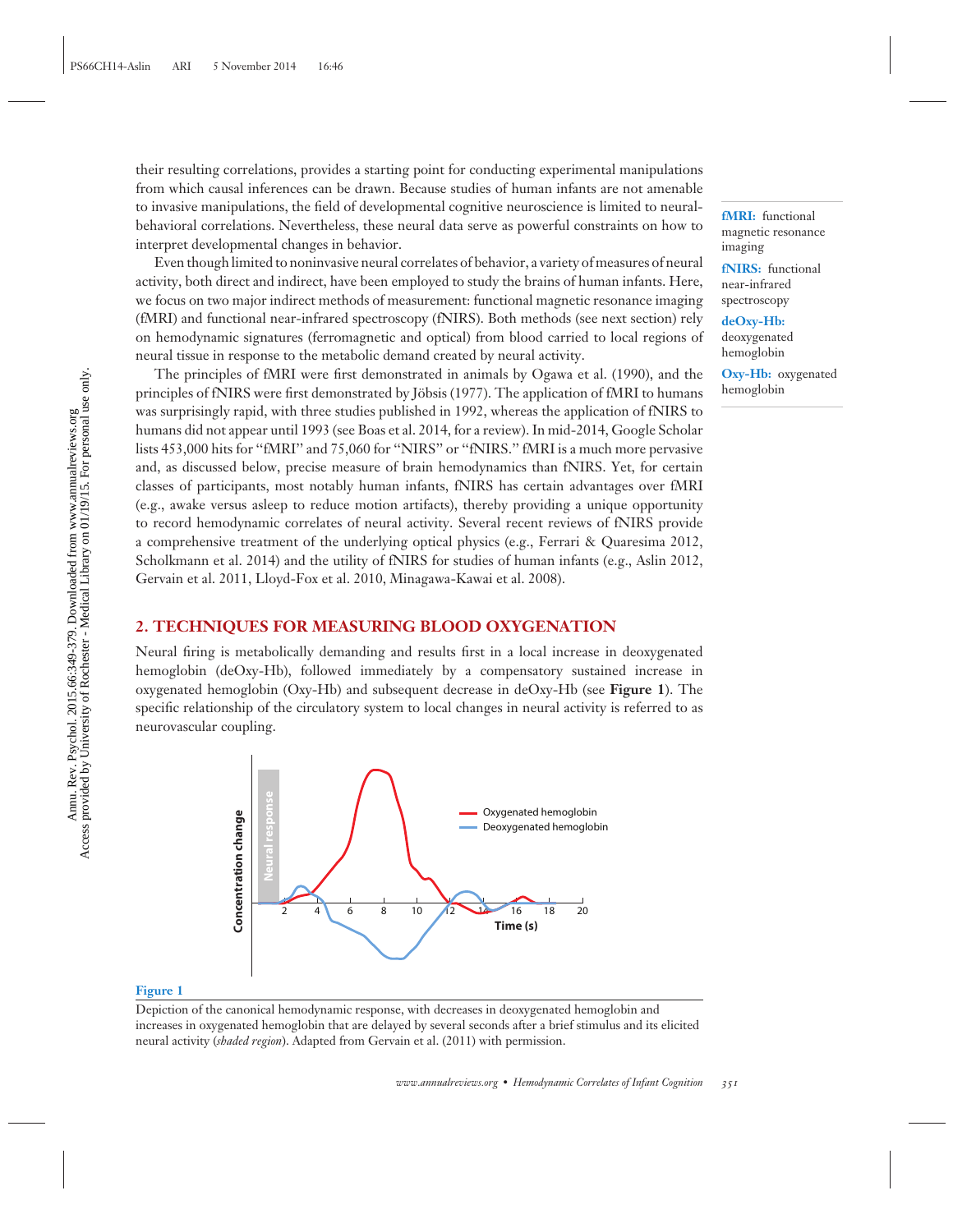**EEG:** electroencephalography **MEG:** magnetoencephalography **PET:** positron emission tomography

When a specific pool of neurons is active, the hemodynamic response is believed to be localized within 1–3 mm of this neural activity (e.g., Shmuel et al. 2007, using 7T in human occipital cortex, V1) and likely represents the local field potentials rather than spiking activity of clusters of neurons (Goense & Logothetis 2008). However, the hemodynamic response unfolds slowly compared with the rapid change in neural activity. Even after a brief burst of stimulus-evoked neural activity (<1 s), the adult hemodynamic response peaks approximately 6 s later and the concentrations of Oxy-Hb and deOxy-Hb do not return to baseline until more than 10 s after the stimulus was initially presented (Malonek & Grinvald 1996) (see **Figure 1**). These spatial-temporal aspects of the hemodynamic response greatly constrain the designs and interpretations that can be drawn from neuroimaging methods that rely on neurovascular coupling.

Although both fMRI and fNIRS record the same physiological substrate, they are based on quite different detection methods, have different spatial and temporal resolutions, and pose different constraints on experimental design and implementation, especially for use with infants and young children. Before summarizing the specifics of fMRI and fNIRS, we ask why one would choose to measure the hemodynamic response rather than obtaining a more direct measure of neural activity (see Lenartowicz & Poldrack 2010, for a review).

# **2.1. Comparison of fMRI and fNIRS to Other Methods**

Noninvasive recordings of large populations of neurons using electroencephalography (EEG) have been widely used in studies of adults (e.g., Luck 2005) and infants (e.g., Nelson & McCleery 2008). Although EEG and its time-locked averaging to discrete stimuli—the event-related potential (ERP)—has excellent temporal resolution, reflecting the millisecond-by-millisecond unfolding of neural events, it has limited spatial resolution given uncertainties about how field potentials propagate through neural and non-neural tissues to reach electrodes on the surface of the scalp (Srinivasan & Nunez 2012). Although there has been recent progress in applying cortical source localization to studies of the infant brain (Reynolds & Richards 2009), these advances are beyond the scope of the present review.

Two other imaging modalities have been used with adults and infants, but each has substantial methodological challenges. Magnetoencephalography (MEG) capitalizes on the small changes in magnetic fields induced by electrical currents from neural activity (Cohen & Halgren 2009). Although MEG has somewhat better spatial resolution than EEG because of a more restricted sensitivity to the alignment of electrical currents, it also requires several assumptions to infer cortical source localization. MEG has been used with human infants (Cheour et al. 2004, Imada et al. 2006, Matuz et al. 2012), but, like fMRI, suffers from the high cost of the recording instrument (>\$1 million) and the requirement of some head stabilization.

Positron emission tomography (PET) relies on the detection of radioactive decay of one of a variety of isotopes injected into the bloodstream as participants perform a brief task (Watson 1997). Early application to the study of brain development revealed substantial qualitative changes in glucose uptake between the newborn and the older child (Chugani et al. 1987). However, because of the invasive nature of injecting a radioactive tracer into the bloodstream, PET has been relegated to a tool for studies of clinical populations whose potential benefits from an assessment outweigh the risks of the imaging procedure (Kumar & Chugani 2013).

# **2.2. Recording the Hemodynamic Response with fMRI and fNIRS**

This section summarizes the methodological differences between fNIRS and fMRI as they bear on recordings from typically developing infants. FMRI employs the presentation of radio wave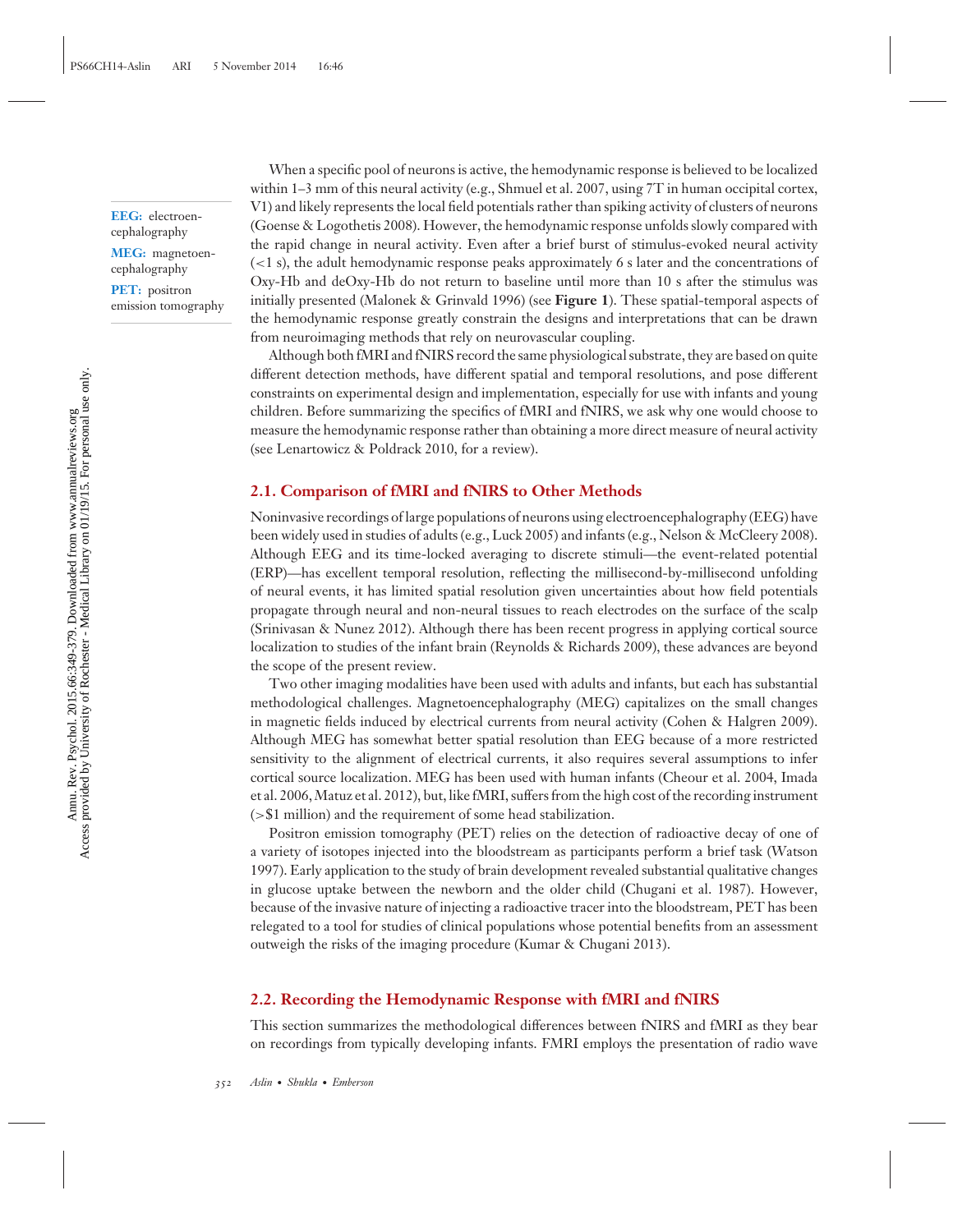

#### **Figure 2**

Illustration of the spatial locations sampled by a single NIRS channel (source-detector pair). (*a*) Top: Cross-section of the brain with a color-coded probability map of how photons move through a bananashaped pathway from a source (emitter) to a detector location. Brighter colors indicate a higher relative probability of sampling that spatial location for this NIRS channel. Bottom: A possible path of a single photon going from the emitter to the detector as it dips to a specific point in the brain and returns to the surface. (*b*) Given the relatively large spatial extent of a single channel and variability in head size and probe placement across a population, this panel illustrates the spatial extent of recordings from a single NIRS channel in a sample of 6-month-old infants when coregistered to a standard brain template. Colors indicate the likelihood of sampling different brain regions. Brighter colors indicate greater representation of this region for the population. Panel *a* from Strangman et al. (2013), adapted with permission; panel *b* courtesy of Lauren Emberson, John Richards, and Richard Aslin.

pulses in a static magnetic field to record what is called the blood-oxygen-level-dependent (BOLD) response that varies with fluctuations in local concentrations of deOxy-Hb. By contrast, fNIRS simultaneously records changes in both Oxy-Hb and deOxy-Hb by employing two wavelengths of near-infrared light (e.g., 690 nm and 830 nm), which span the crossover point in their respective absorbance spectra.

While the spatial resolution of fMRI varies with the strength of the static magnetic field (B0; e.g.,  $1.5T$ ,  $3T$ , or  $7T$ ) and the specific scanning parameters, the typical fMRI voxel size of 3 mm<sup>3</sup> is well matched to the resolution of the hemodynamic response itself. In contrast, current fNIRS systems have a much coarser spatial resolution. As shown in **Figure 2**, near-infrared light is delivered to the surface of the scalp via optical fibers (emitters). Surrounding each emitter are one or more optical fibers (detectors) that collect a small fraction of the photons that return to the surface of the scalp after passing through various layers of neural tissue between the emitter and the detector. Each pair of optical fibers that link an emitter and a detector is referred to as a fNIRS channel and samples the underlying tissue from which the hemodynamic response is being recorded. Photons leaving the emitter and reaching the detector are primarily absorbed in the surface layers above the cortex, including the scalp, skull, cerebral-spinal fluid, and surface vasculature (see **Figure 2**). The remaining photons travel along a banana-shaped trajectory that dips into the underlying cortex. The distance between the emitter and detector determines the lowest point of the banana-shaped trajectory; the greater the separation between the two, the deeper the trajectory through the cortex. However, greater separation also leads to greater attenuation of the signal. Current systems typically employ emitter-detector separations of 2–3 cm, which optimize cortical sampling and signal strength. However, photons must necessarily enter and exit the brain through

**BOLD:** blood oxygen-leveldependent response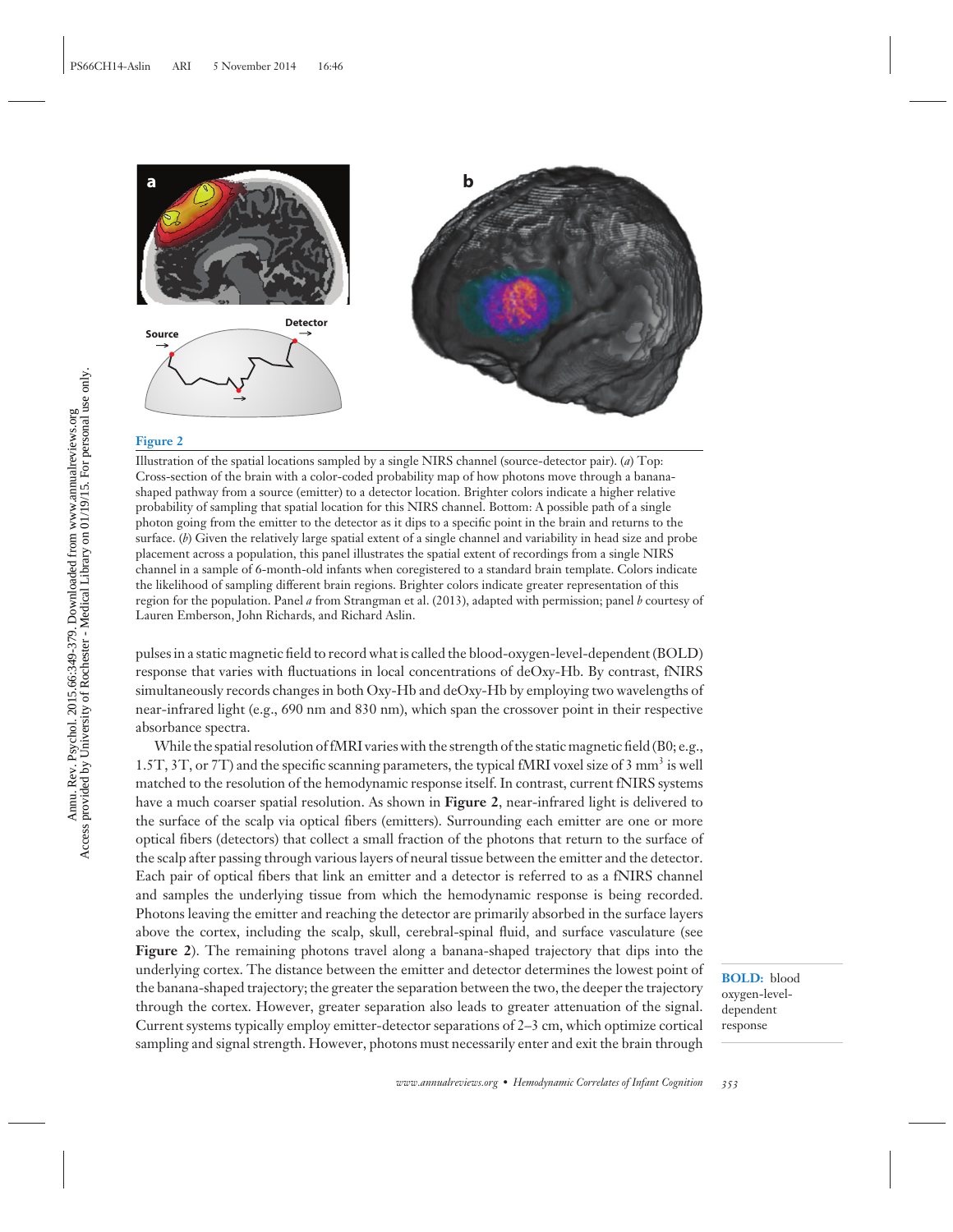the scalp and therefore are substantially modulated by absorption in the superficial layers of tissue between the surface of the cortex and the scalp. This introduces a substantial source of noise into what is a rather weak signal. Thus, signal averaging, as in the ERP, must be used to factor out noncortical noise (under the assumption that background systemic vascular effects are uncorrelated with the presentation of a stimulus). We return to the contaminating effects of non-neural surface vasculature in Section 3.1.

The interrelationship between size of the fNIRS channel (the distance between the emitters and detectors) and the depth of penetration of the light provides a clear constraint on the spatial extent of cortical sampling by fNIRS. The region of cortex sampled by a fNIRS channel is less than the distance between the emitter and detector because the banana-shaped pathway passes through supracortical tissues to reach the cortex. Thus, the exact area of cortex recorded from a fNIRS channel is difficult to quantify. As noted above, there are intervening tissues (scalp, skull, cerebral spinal fluid) that vary in thickness across the head, rendering different path-lengths for fNIRS channels at different locations. Moreover, the detected absorption for each fNIRS channel is an average function of all absorbing molecules in the entire path of photons from the emitter to the detector, with a maximum penetration of approximately 15–18 mm from the surface of the scalp given current infrared safety standards. Thus, fNIRS does not provide depth information and represents a point-projection of the 3D path of the photons in the banana-shaped pathway. The current best estimate of spatial resolution is 2 cm (Cui et al. 2011), which is an order of magnitude coarser than fMRI. Finally, while fNIRS shares with fMRI the property of being spatially unambiguous (i.e., oxygenation is being sampled from a region between the emitter and detector, rather than some distant location), the spatial resolution of a fNIRS channel is much larger than the neurally triggered hemodynamic response itself. We return to prospects for enhancing the spatial resolution of fNIRS in Section 5.2.

One final consideration regarding spatial resolution of fNIRS is skull thickness. The thickness of the skull is directly related to the amount of cortex that is being recorded from in a given fNIRS channel. This is important not only because the skull is quite thin in neonates (6 mm on average) and becomes thicker with age (10 mm by age 7) but also because skull thickness varies across regions of the head within a given age (Beauchamp et al. 2011), creating a confound when examining absolute changes in cortical activation across ages or across brain regions (e.g., hemispheres). This underlying anatomy should be taken into consideration for studies that compare neural activity to a given stimulus across fNIRS channels without normalizing these activations to a second stimulus. In the future, anatomical data that compensate for this differential path length from fNIRS could help to prevent the false attribution of hemispheric and regional differences (unless only relative changes in activation comprise the dependent measure). In addition to variability in skull thickness, it is important to determine the distance from the tips of the optical fibers on the scalp to the depth of the cortical area that is being targeted in a given recording session. This anatomical variability can only be resolved by a structural MRI, either from each infant or based on age-appropriate templates (see Section 5.2).

Finally, the temporal resolution of fMRI is typically 0.5 Hz (i.e., a whole-brain sample every 2 s). This slow sample rate has proven to be sufficient for most applications because the underlying hemodynamic response is an order of magnitude slower. In contrast, fNIRS is typically recorded at 10 Hz and higher sampling rates are possible because detection of the optical response is not limited by the interaction between slice selection and gradient encoding in fMRI. Thus, fNIRS has much better temporal resolution than fMRI and in principle could provide a more accurate measure of the shape and timing of the hemodynamic response. In practice, however, that potential has not yet been realized, in part because of noise from noncortical, surface-vascular responses (which does not affect fMRI) and because infants cannot provide a sufficient number of stimulus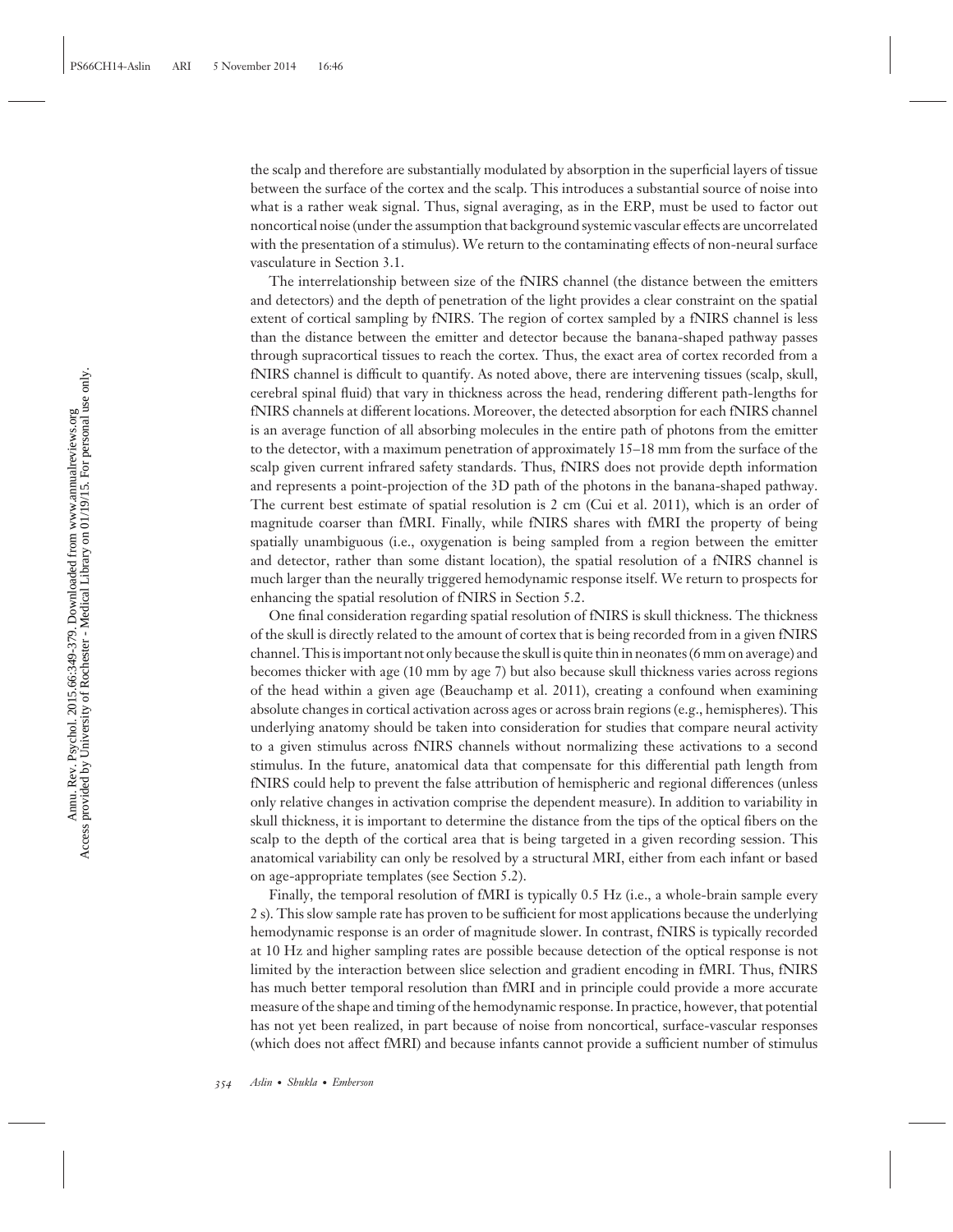blocks (or events) to average out the noise. Moreover, phased-array head coils have improved the sampling rates of fMRI (Keil et al. 2013) so that the intrinsic superiority of fNIRS in the temporal domain is not likely to be a significant advantage in the future.

# **2.3. Pros and Cons of fMRI and fNIRS for Studies of Infants**

Although fMRI provides a rich picture (in pseudocolor) of the spatial distribution of estimated neural activity from the deOxy-Hb BOLD signal, it suffers from several disadvantages that are particularly severe for studies of human infants. First, MRI recordings require rigid head stabilization; currently available algorithms can tolerate head movements of only a few millimeters over a 5–10 min scan, resulting in elimination of scans that exceed this threshold. Moreover, the head coil and associated mirror for viewing visual stimuli constrain the angular size and proximity of visual displays, making it difficult to reliably present visual stimuli to infants. Second, the MRI scanner produces substantial acoustic noise from the gradients that, even with adequate hearing protection, can be distracting or induce startle responses that limit the ability to hear subtle acoustic differences, or attend to nonauditory stimuli. Third, safety issues inherent to any MR scan (e.g., heating of body tissues, especially if they come in contact with any ferrous metal, and damage to the auditory system from inadequate hearing protection), while posing limited dangers, are more difficult to mitigate in a nonverbal participant such as an infant. Despite taking special precautions to deal with these safety concerns, it has proven to be very difficult to eliminate movement artifacts in infants and very young children. Thus, the vast majority of fMRI studies with infants are conducted while they are sleeping. This enables the successful collection of structural MRI and fMRI recordings in this population without movement artifacts, but it severely limits the kinds of stimuli and behavioral paradigms that can be used with infants to study the neural correlates of cognitive development.

The foregoing disadvantages of fMRI are a counterpoint to the major advantages of fNIRS. First, the fNIRS cap that holds the fiber-optic bundles to deliver near-infrared light to the emitters and gather near-infrared light from the detectors can be lightweight and comfortable to wear. Second, because this cap attaches the emitters and detectors to the scalp, the fNIRS recordings do not require rigid head stabilization and therefore enable the infant to be positioned to maximize attention to experimental stimuli or to engage in motor responses that would not be feasible in the MRI scanner environment. Third, there is no acoustic noise from the fNIRS machine (in contrast to noisy MRI gradients), thereby reducing distractions and maximizing the fidelity of auditory stimuli. Fourth, there are no safety concerns because the intensity of the IR-light sources is well below the FDA guidelines for damage to neural tissue. Thus, fNIRS studies can readily be conducted with developmental and special populations who would not tolerate the constraints of the fMRI environment.

The disadvantages of fNIRS, while substantial in the past, have largely been overcome, and further improvements are on the horizon (see Section 5.2). Nevertheless, some disadvantages remain. First, the spatial resolution of fNIRS is currently 2–3 cm, and as noted above, the signal recorded from a given channel (an emitter-detector pair) samples a 3D volume that is not precisely known and projects that volume onto a midchannel location on the surface of the scalp. Second, fNIRS does not provide coregistration with anatomical images of the participant's brain. Rather, either a separate structural MRI must be obtained and the location of the emitters and detectors aligned with external skull landmarks, or average structural MRI templates for age- or headsize-appropriate infants can be used to provide approximate coregistration using average skull landmarks (Lloyd-Fox et al. 2013). Third, fNIRS can only record from the surface of the cortex (although sulci are clearly within the range of accessible depths). Thus, brain regions more than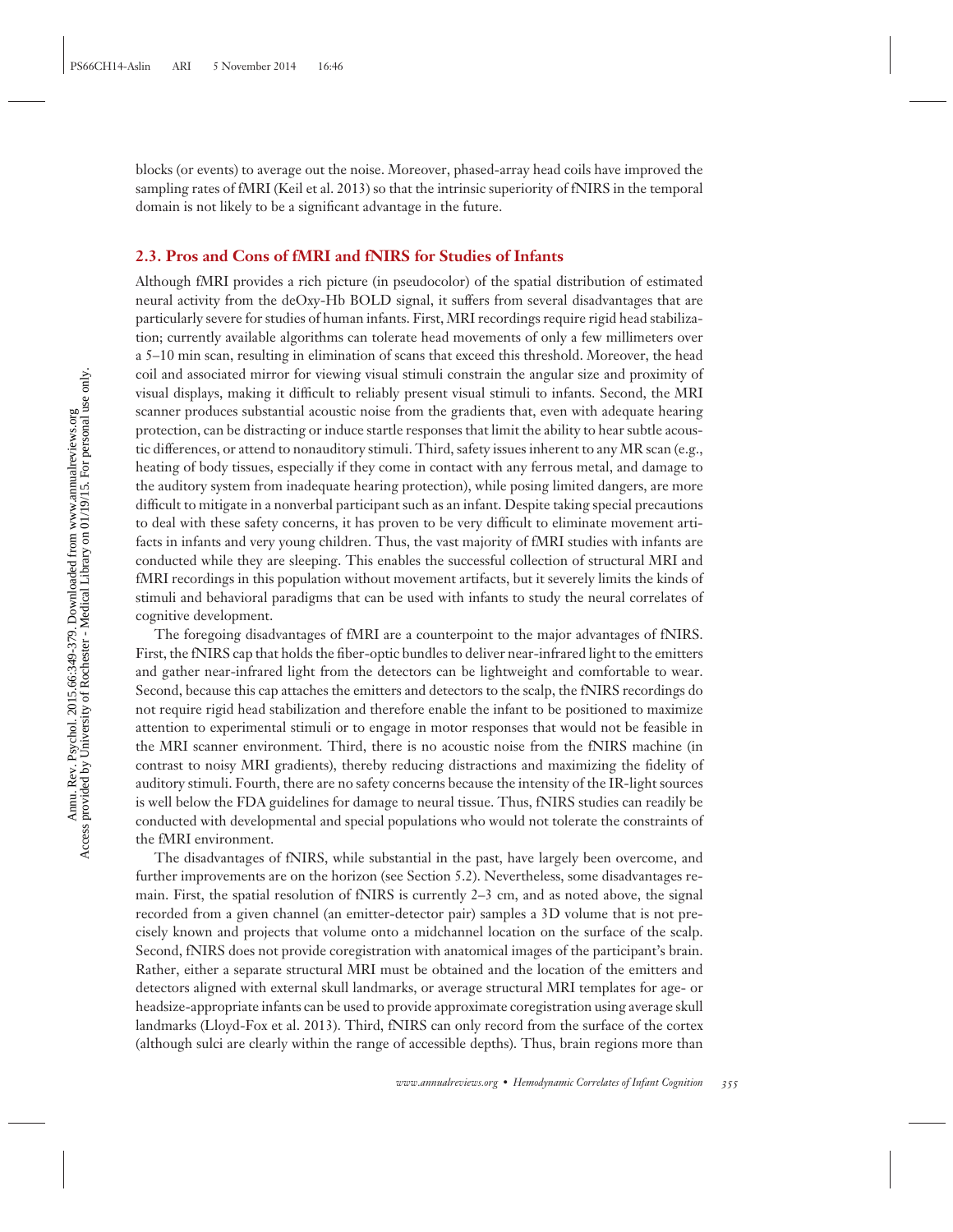2 cm from the surface of the scalp are outside the range of fNIRS recordings, including many cortical areas in the ventral temporal cortex (e.g., the fusiform gyrus) and all medial-brain structures (e.g., hippocampus). Fourth, fNIRS recordings obtained from participants across different ages must consider changes in skull thickness [affecting both the depth and the signal-to-noise (S/N) ratio of hemodynamic responses] and signal degradation introduced by the presence of hair (particularly if the hair is dense and highly pigmented). Finally, because fNIRS signals sample photons that passed twice through the scalp, skull, and surface vasculature as they travel from emitter to detector, changes in these signals are contaminated by these non-neural factors. Thus, without taking precautions to reduce the effects of systemic vascular responses (e.g., due to changes in blood pressure mediated by arousal), measurements of changes in cortical oxygenation may be masked by these much larger non-neural, supracortical signals.

Two general strategies have been employed to deal with the contaminating effects of these nonneural signals. First, one can use principal components analysis (PCA) to regress out the first or first + second principal components across channels, under the assumption that these components represent the shared variance of the systemic vascular (i.e., non-neural) signals (Zhang et al. 2005). While this analysis procedure certainly reduces the shared noise, it also reduces any shared variance in the signal. Moreover, the assumption that systemic vascular noise is uniformly distributed across the skull has been shown to be incorrect (Gagnon et al. 2014). Thus, a second method for dealing with non-neural noise is to directly sample the surface vascular signals using a channel with a small emitter-detector separation (e.g., 0.5 cm) at several locations on the skull. Then this surface noise can be regressed out of signals obtained from each 2–3 cm channel that samples from the cortex (Saager & Berger 2005, Saager & Berger 2008). Although this method has been verified in adults and via simulations on phantoms, it has yet to be applied to infants. However, there is every reason to expect an improvement in both S/N ratio and spatial selectivity in fNIRS recordings from infants using this near-channel regression technique (Saager et al. 2011).

# **3. QUESTIONS ASKED USING fMRI AND fNIRS**

One of the most difficult questions confronted, but frequently overlooked, by infancy researchers who use neuroimaging methods is: What types of causal inferences can be drawn about cognition from a change in brain state? We briefly review the complexities of making correct causal inferences from fMRI and fNIRS data and then discuss why paradigms used with infants pose additional constraints on our confidence in these inferences. To be clear, these concerns can be overcome if careful attention is directed to using experimental designs with proper controls.

#### **3.1. Linking Hypotheses Between Behavior and Hemodynamics**

Researchers who study the neural correlates of cognition are deeply interested in the neural properties—both structural and functional—that mediate a particular underlying cognitive process. That process could involve any aspect of cognition that is studied with behavioral methods, including perception, learning, memory, reasoning, problem solving, language understanding, theory of mind, etc. In the case of fMRI and fNIRS, a single metric—a hemodynamic signature of neural activation—is available to make inferences about any (or all) of these cognitive processes. Thus, it is tempting to conclude that an increase in activation in a particular region of the brain, triggered by a task that is known to involve a cognitive process at the behavioral level, is indicative of neural activity that plays a causal role in that cognitive process. But of course there are two other logical possibilities: (*a*) The increase in activity is actually mediated by a different brain region that was either not measured or was masked by noise or insufficient spatial resolution of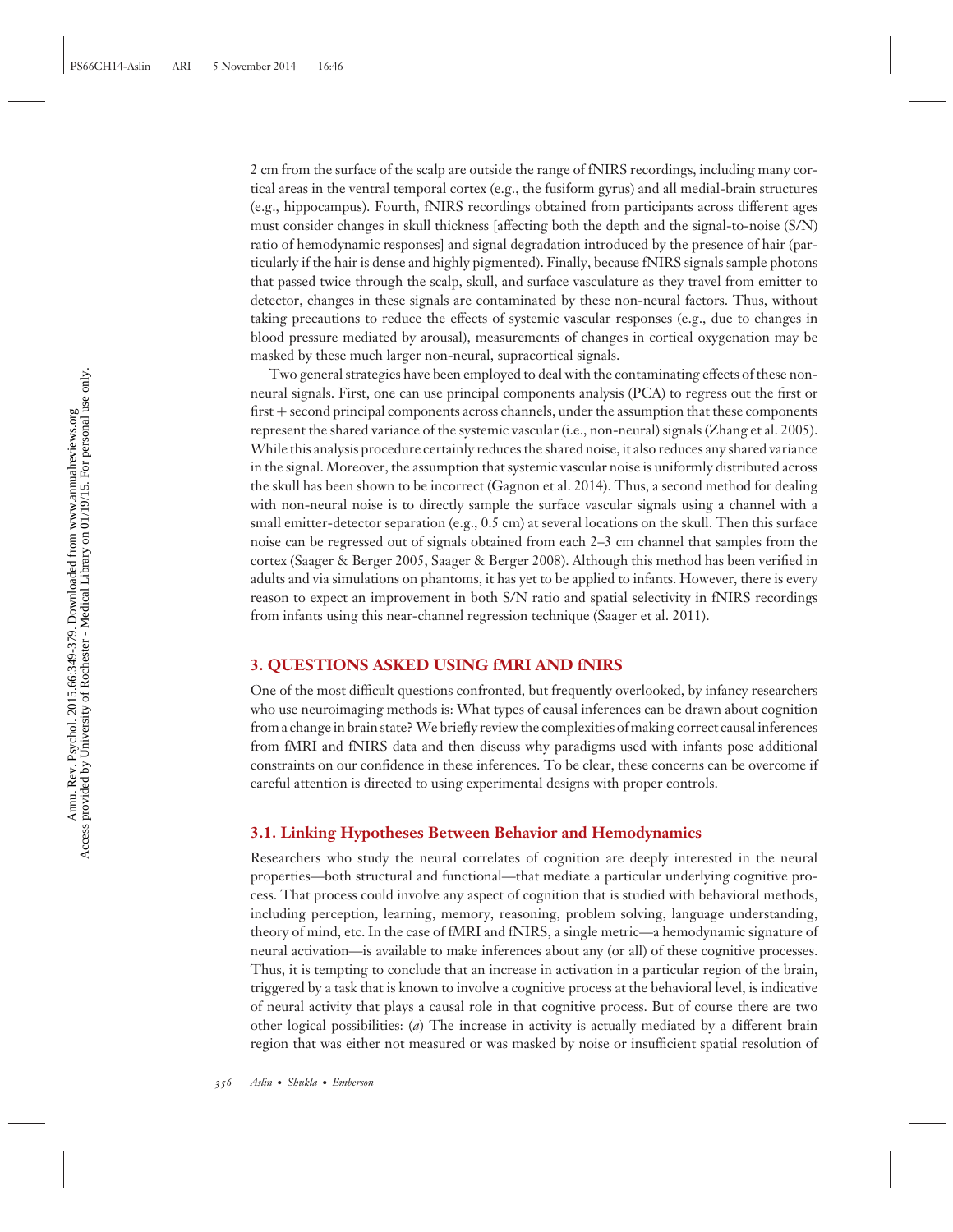the hemodynamic signals, or (*b*) the brain region plays a causal role in the task, but the causal role is different than the one inferred by the researcher.

The foregoing interpretive challenges, which stem from uncertainty about the linking hypothesis between neural activation (as measured by hemodynamics) and cognitive process, raise a wide variety of possible causal inferences about fMRI or fNIRS data gathered from infants. Most linking hypotheses come from studies of adults that have revealed both spatial selectivity (i.e., activations to stimulus X in one brain region but not others) and stimulus specificity (i.e., activations to stimulus Z but not to stimulus Y). Given a wealth of information about these two aspects of neural activation, with parametric manipulations of stimulus and task variables as well as whole-brain analyses using fMRI, it is common to extend these linking hypotheses from adults to the infant brain. However, fNIRS studies of infants are currently limited to coverage of only a portion of the cortical surface, and the number of stimulus and task variables examined to date in this literature is extremely sparse. Thus, it is incumbent on infancy researchers to be cautious in assuming that the linking hypotheses accepted in studies of adults seamlessly extend to studies of infants.

An example of a common prediction made in infant fNIRS studies is that activation in a region of the infant brain to stimulus X that is similar in relative spatial location to a region of the adult brain also known to be activated by stimulus X (e.g., speech stimuli that activate the superior temporal sulcus of the temporal lobe) indicates the presence of a processing mechanism similar to that of adults. That is, the greater the activation of this developmentally homologous brain region by stimulus X, the greater the specificity or maturity of the cognitive process linked to this brain region. This modular linking hypothesis—that a brain region is tuned to stimulus X—is subject to a variety of alternative accounts. For example, in the targeted brain region, stimulus X may be more difficult to process than most other stimuli, leading to greater activation because of task difficulty rather than stimulus specialization. Or processing efficiency may improve with age or experience, thereby reducing activation in one brain region, which in turn frees up resources in a complementary brain region that now shows greater activation. Alternatively, activation may reflect a stimulus-general property (e.g., arousal or attention) that has a differential effect downstream from the brain region where stimulus X is processed (e.g., a memory consolidation process) or upstream because of a reduction of inhibition (e.g., a priming effect). Crucially, limited spatial coverage of the brain with fNIRS—both locally because spatial resolution is coarse (2 cm) and globally because deep brain regions are inaccessible—constrains the goal of achieving high spatial selectivity. While some of these uncertainties could be resolved, in principle, if a large number of repetitions of each stimulus or task variable were obtained, human infants are not ideal subjects for achieving this goal given their limited attention and cooperation in a single recording session (see next section). The foregoing discussion of linking hypotheses is not unique to studies of infants, but in fact has implications for the use of any neuroimaging method at any age.

In addition, there are measurement problems common to both fMRI and fNIRS when attempting to study changes across age so that incorrect developmental conclusions are avoided. First, the physical size of fMRI voxels and fNIRS channels is fixed by the instrument rather than being scaled by brain size. Thus, each method includes a proportionately larger brain region in smaller brains, thereby increasing the risk of failing to detect a small region of activation in the infant brain. Second, the hemodynamic response function (HRF) in the infant is smaller in amplitude and delayed in time course compared to the adult (see **Figure 3**). Thus, with the same S/N ratio, the infant hemodynamic response will be less likely to be detected by the same stimulus condition in an event-related design than in adults. Third, there appears to be a substantial developmental change in neurovascular coupling during early infancy (Roche-Labarbe et al. 2012). One consequence of this change could be greater variability in the hemodynamic response in infants both **Event-related design:** presentation of single events (e.g., single stimuli of different types), often with uneven temporal spacing, to model hemodynamic responses to individual stimuli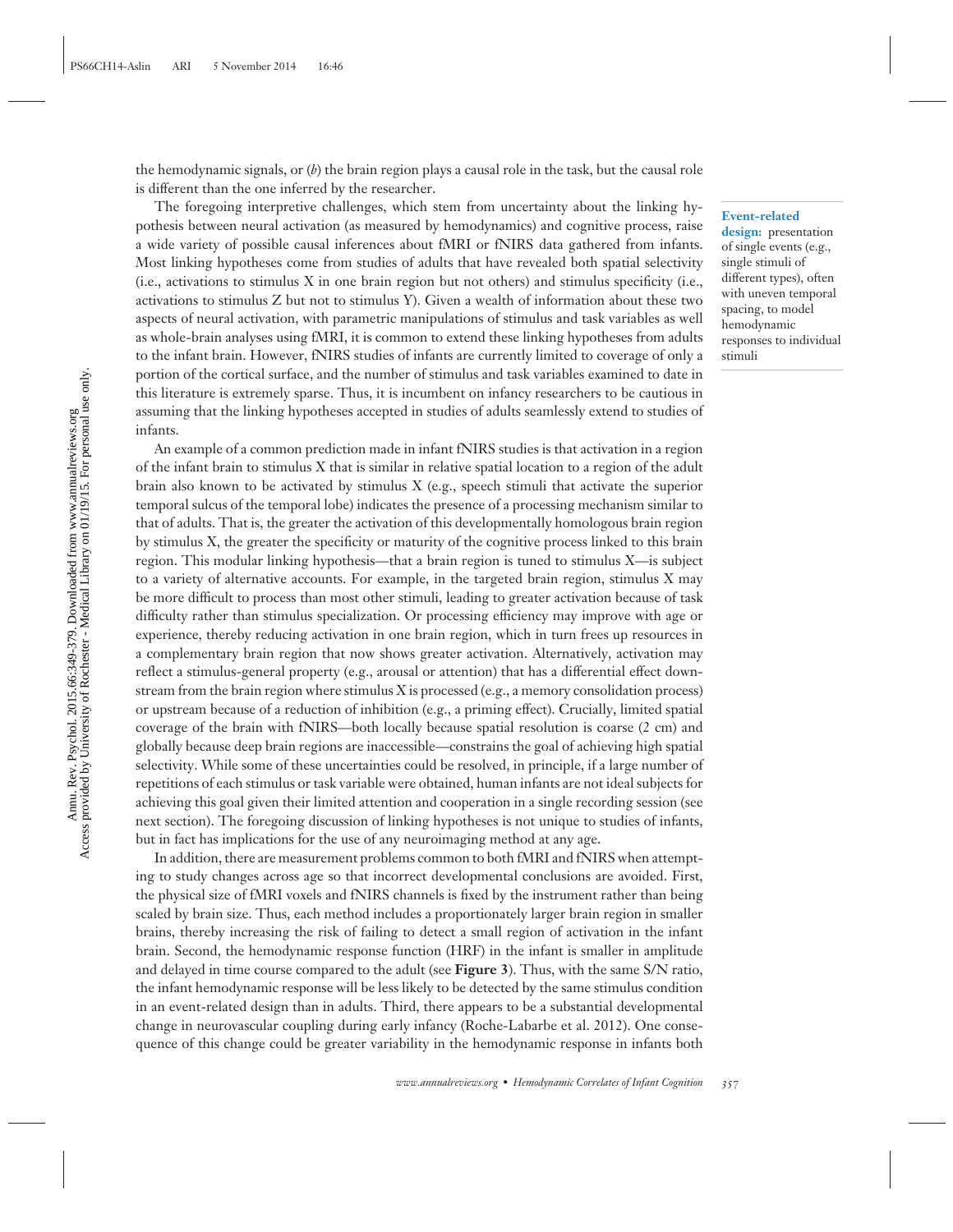

#### **Figure 3**

Variations in the time course and amplitude of the hemodynamic response function (HRF) between adults, infants, and preterm infants as derived from functional magnetic resonance imaging (fMRI) in the somatosensory cortex. Redrawn from Arichi et al. (2012), with permission. Abbreviation: BOLD, blood oxygen level–dependent.

across brain areas and across ages, including the occasional presence of a negative BOLD response. Given current analysis methods, especially in fMRI, this variability may result in false negatives or underestimating the neural activity correlated with the HRF. Moreover, careful controls and behavioral measures should be employed to ensure that age-related changes in hemodynamics are due to neural activity and not circulatory development.

Finally, although in principle fNIRS, with access to both Oxy-Hb and deOxy-Hb signals, could help disambiguate the reasons for a negative BOLD signal in fMRI, very few infant fNIRS studies have reported reliable deOxy-Hb signals (which in adults are closely correlated with the BOLD signal in fMRI). While it remains unclear why negative BOLD signals have been found in some fMRI studies with young infants, a few possibilities have been suggested: (*a*) The fact that most infant fMRI studies are conducted while they are sleeping, which is known to alter the direction of the HRF in adults (Born et al. 2002); (*b*) the canonical adult HRF, even when adjusted for a more sluggish time course in infants, can falsely lead to a negative BOLD response (Arichi et al. 2012); (*c*) infants may have a level of resting-state functional activity that is both higher and differentially distributed compared with adults, thereby leading to greater negative BOLD signals in certain cortical areas (Nilsson et al. 2013); and (*d* ) the aforementioned change in neurovascular coupling in early infancy (Kehrer & Schöning 2009, Kozberg et al. 2013). Determining whether these developmental differences in the HRF create substantial difficulties for interpreting the linkage between hemodynamic signals and cognitive processes requires further studies.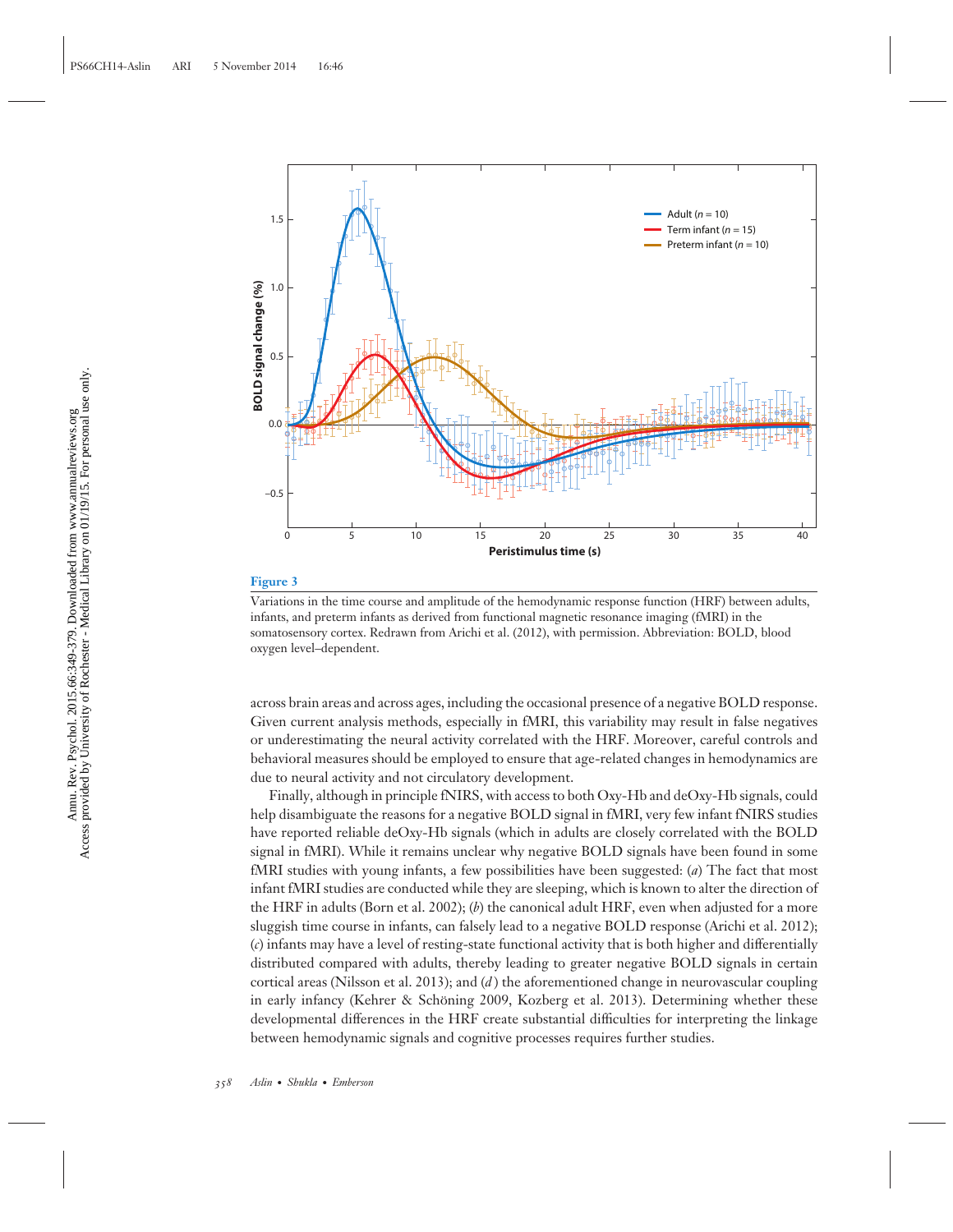# **3.2. Paradigms Used with Infants**

As with any methodology, the design of an experimental paradigm is tailored to the types of signals that can be obtained. For example, reaction time and ERPs afford millisecond temporal resolution, and therefore paradigms using these measures can present hundreds of discrete events within a single testing session. In contrast, fMRI and fNIRS rely on the relatively sluggish hemodynamic response, and therefore have employed designs that either use blocks of multiple stimuli or eventrelated single stimuli separated by a jittered 3–8 s interstimulus interval. Clearly, the observed hemodynamic response in event-related designs is delayed by several seconds compared with the onset and duration of elicited neural activity, and so the number of stimulus events in fMRI or fNIRS studies is substantially fewer for a given duration of a recording session. One result of this design conflict, given the limited attention of infants, is that the effectiveness of signal averaging is reduced because there is less statistical power to eliminate the background noise that is uncorrelated with the stimulus events.

Another challenge for interpreting hemodynamic signals is the mismatch between the designs of fMRI or fNIRS paradigms and behavioral paradigms used to study infants. Neural signals have no obvious linkage to any underlying cognitive process unless they are referenced to clear behavioral outcomes. Unfortunately, canonical behavioral paradigms used with infants involve preference, discrimination, and violation of expectation paradigms (Aslin & Fiser 2005), typically involving visual attention as the dependent measure, that are not identical to blocked or eventrelated designs used with fMRI or fNIRS. For example, in a behavioral habituation paradigm infants look at a visual stimulus until they meet a criterion of looking-time decrement, and then view two types of test stimuli that are the same or different compared to the habituation stimulus. In contrast, fMRI or fNIRS paradigms assess discrimination with multiple interleaved blocks (or single events) that present one of two different stimuli. The dependent measure is a difference in activation between fMRI voxels or fNIRS channels that is correlated with the two different stimuli. Thus, discrimination in the behavioral paradigm is indexed by differential recovery of looking time after a period of encoding (the habituation phase), whereas discrimination in the hemodynamic paradigm is indexed by differential activation across a set of interleaved stimuli (without a habituation phase). When behavioral and hemodynamic paradigms yield different results, it is not clear if the discrepancy is due to the difference in paradigms or to a difference in the sensitivity of the two measures (see Turk-Browne et al. 2008). Thus, a goal for future neuroimaging studies is to more closely match the designs with behavioral paradigms (see Section 5.1).

# **4. DOMAIN-SPECIFIC FINDINGS ABOUT INFANT COGNITION**

Although we often employ the unitary term brain, attempts to gain traction on the functional properties of this organ have naturally led to hypotheses about modules or areas of specialization, derived on anatomical and/or functional grounds. This research strategy enables us to examine different neural mechanisms that underlie separable aspects of cognitive processing in relative isolation from each other. For example, sensory and perceptual processing have been extensively studied within particular modalities (e.g., audition or vision) under the assumption that these unimodal sensory stimuli are processed independently of other modalities, while holding constant the rest of the brain.

In the following subsections, we describe representative studies that span the range from simple unimodal stimulus processing to complex object identification. We cover both fMRI and fNIRS studies, with an emphasis on the latter because of the sparse literature on the former due to the methodological constraints discussed earlier. In the final subsection, we discuss hypotheses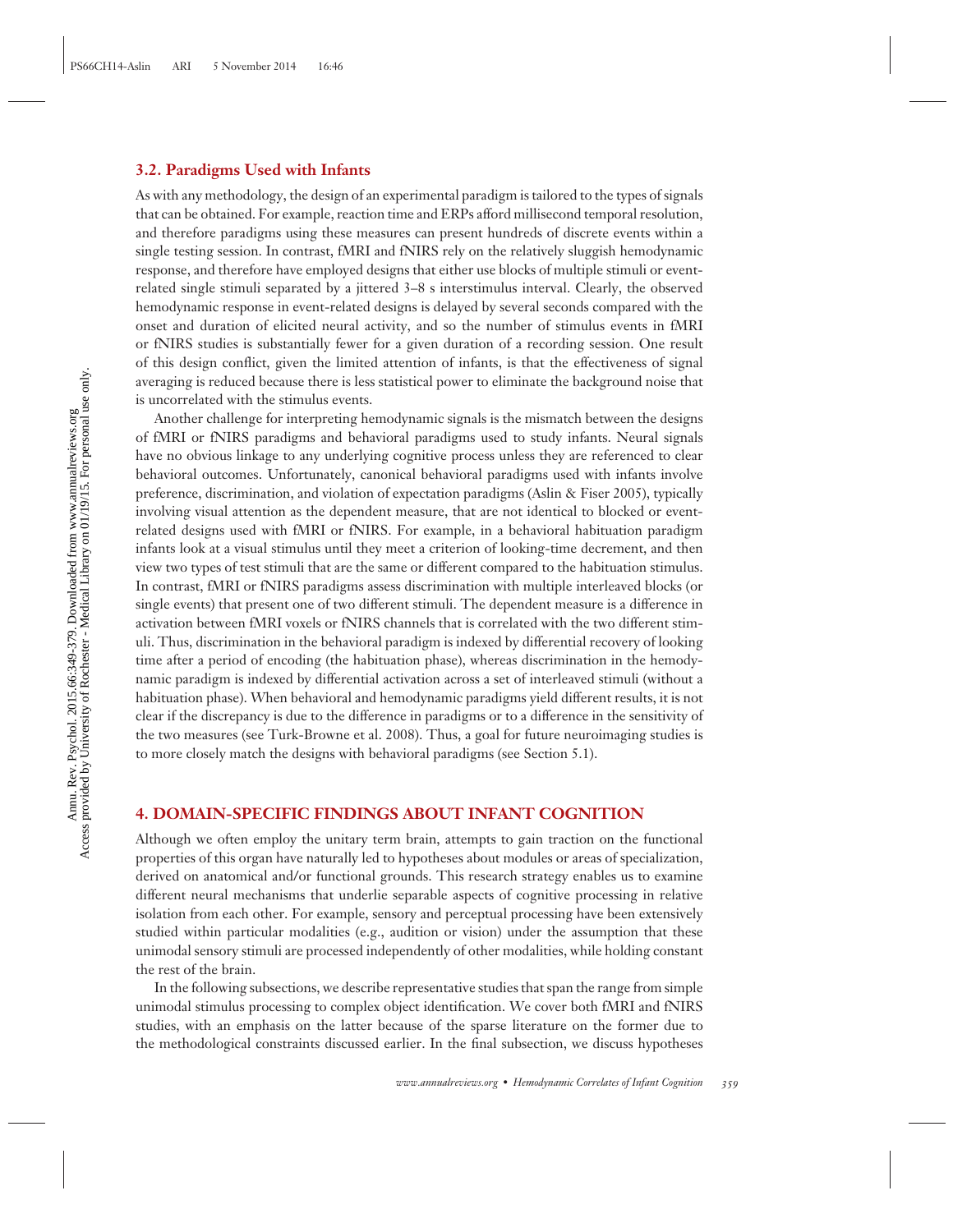about the changing cortical organization of the infant brain as revealed by studies of resting state functional connectivity using fMRI and fNIRS.

#### **4.1. Unimodal Perceptual Processing**

The literature on using the hemodynamic response to study infant cognition has a preponderance of studies in the auditory modality for a simple, pragmatic reason: Given the requirement of rigid head stabilization for fMRI and the early difficulty of eliminating motion artifacts for fNIRS, it was far easier to present auditory stimuli to sleeping infants than to grapple with presenting visual stimuli to awake infants. Moreover, the presentation of auditory stimuli can be continuous, even if the infant is not consistently attending to them, whereas to ensure attention to visual stimuli the consistency (and/or variance) of gaze must be established, typically with an eye-monitoring system (see Section 5.1). These constraints in both the visual and auditory modalities have prevented the field from successfully obtaining fMRI data from awake infants.

Most of the early fMRI and fNIRS studies of infants examined low-level perceptual processing, primarily because they were guided by clear, preexisting hypotheses about what kind of activations should be recorded from specific regions of the brain. For example, one of the first fNIRS studies of infants (Meek et al. 1998) used flashing visual stimuli, with the neural activation expected from occipital cortex. But the mere presence of a sluggish hemodynamic response from occipital channels cannot rule out influences via feedback pathways from other brain areas to early visual areas. A more definitive assay of feed-forward (i.e., sensory) activation in visual cortex consists of the signature contralateral hemi-field pattern of activation that is well established in retinotopic mapping studies using fMRI (see Wandell et al. 2007). Such patterns of activation have been obtained using fNIRS in adults (White & Culver 2010), but to date, have not been obtained with infants (but see Liao et al. 2012). The situation is even less clear with fMRI because of the necessity to eliminate head motion and deliver visual stimuli with open eyelids (see Seghier et al. 2006).

Similarly, in the auditory modality there are dozens of fNIRS studies using simple stimuli (Kotilahti et al. 2005, Sakatani et al. 1999, Zaramella et al. 2001), but the hypotheses about where in the brain one would expect to find focal activation are much less clear than in the visual system (e.g., pathways from cochlea to cortex are much less lateralized than in the visual system). Thus, activation to simple auditory stimuli elicits a rather diffuse pattern of bilateral frontal and temporal activation (see Taga et al. 2007). The situation is more clear-cut in the few studies of infants using fMRI (Anderson et al. 2001, Altman et al. 2001, Dehaene-Lambertz et al. 2002, Redcay et al. 2007), although these studies were conducted on sleeping infants.

The situation in the somatosensory system has the potential to be much more straightforward than in the visual or auditory systems because of the completely contralateral projection from surface receptors to cortex. Using stimulation such as limb flexion or passive manual movement, the literature is split between findings of contralateral neural activity, consistent with adults (fNIRS: Kusaka et al. 2011; fMRI: Arichi et al. 2010) and bilateral activation of somatosensory and motor cortices (fMRI: Erberich et al. 2006, Arichi et al. 2012).

While the foregoing results are partially confirmatory of expectations based on the organization of the adult brain, some studies suggest that activity elicited by a given sensory stimulus is widespread across many areas of the infant brain. The mere presence of widespread activation in the infant brain is not surprising as the raw (i.e., stimulus versus rest) patterns of activation in most adult fMRI studies are also quite diffuse. In adult paradigms where subtle stimulus contrasts are used with multiple fNIRS epochs or fMRI scanning runs, regression methods with stringent activation thresholds can yield focal patterns of activation. However, a number of findings suggest that this widespread activation is a developmentally relevant phenomenon. First, fNIRS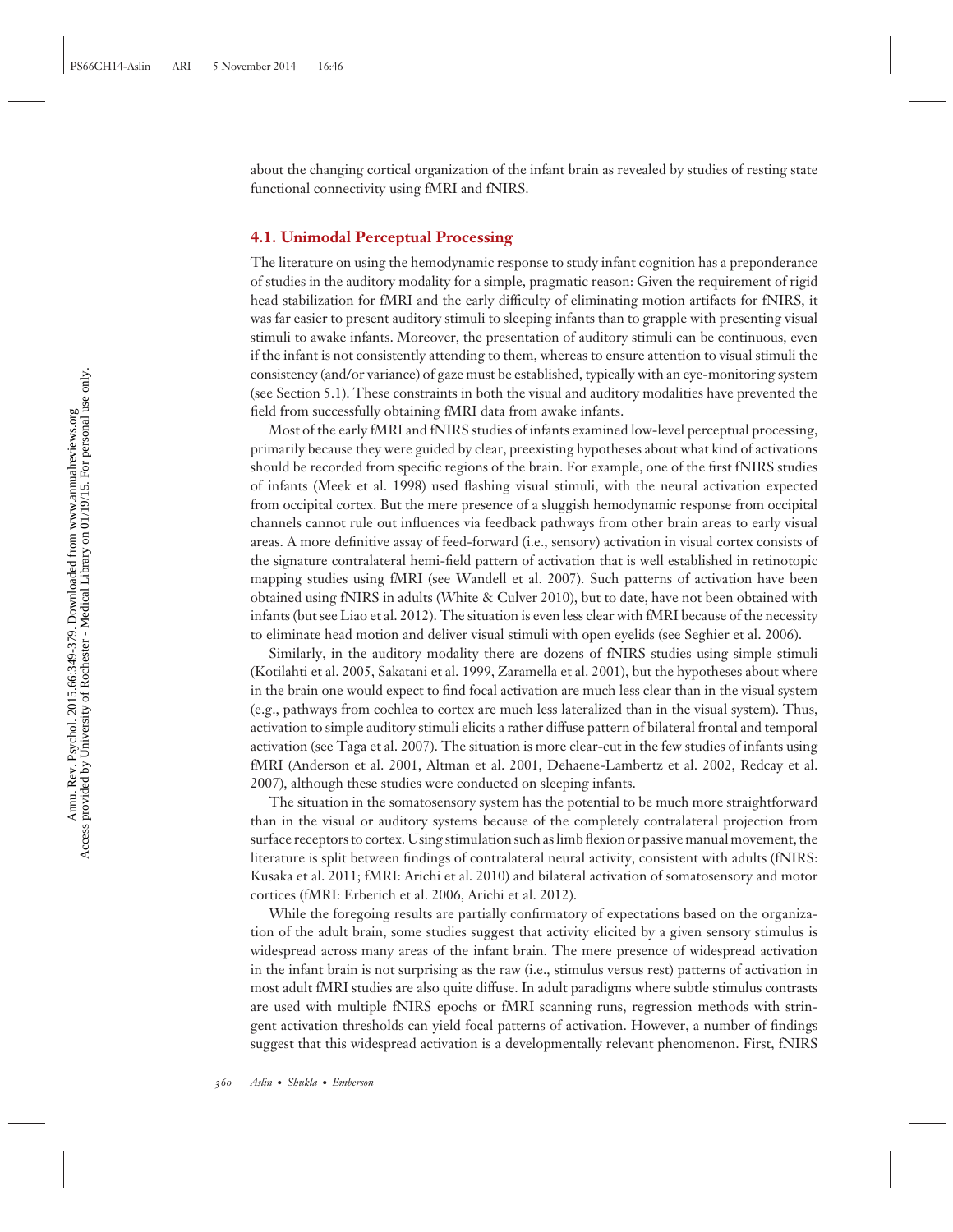paradigms, even with high-density arrays (e.g., 94 channels), have revealed widespread patterns of activation in occipital, occipitotemporal, and frontal areas in infants between birth and 3 months of age, for both simple visual and auditory stimuli (Taga et al. 2003, 2011; Watanabe et al. 2008, 2010). Second, in preterm infants, activation in the occipital cortex is less robust, and at times absent (Lee et al. 2012), and the extent of activation increases with age in visual (Born et al. 2000) and even somatosensory studies [unilateral activation in preterm infants versus bilateral activation in term infants (Arichi et al. 2012)]. Studies with comparatively older infants also suggest that activation to basic sensory stimuli may extend beyond the corresponding sensory cortex and may be widely distributed in the infant brain; infants between 3 and 7 months of age exhibit significant hemodynamic responses to acoustic stimuli not just in temporal cortices, but in occipital and frontal regions and the basal ganglia (Taga et al. 2011, Blasi et al. 2011). Finally, Taga et al. (2011) examined the temporal (phase) relations between activations in different areas: Channels both anterior and posterior to those over temporal cortex showed longer lags, suggesting gradients of hemodynamic activity away from primary auditory areas. Taken together, these findings raise the possibility that the infant brain, even in response to basic sensory stimuli, is not as specialized as in adults, and undergoes considerable developmental reorganization.

# **4.2. Multisensory Processing**

When examining stimuli composed of elements from more than one modality, it would be ideal to compare hemodynamic activity to such multimodal (e.g., audio-visual) stimuli to their unimodal components (auditory alone, visual alone). This would allow us to understand if, and how, hemodynamic responses to multimodal stimuli are more than just the linear combination of evoked activity in each modality alone. An early study of multimodal processing in infants (Bortfeld et al. 2007) examined hemodynamic activity for speech stimuli, either by themselves, or accompanied by visual stimuli. Six- to 9-month-old infants viewed either visual-only (V, animated 3D objects) or audio-visual  $(A+V,$  animations accompanied by speech) stimuli in a blocked design. While fNIRS channels over occipital cortex were activated equivalently for both V and  $A+V$  conditions, temporal cortex activity varied by condition: There was significant activation in the temporal cortex in the A+V condition, but a significant deactivation in the V condition. A similar deactivation in channels over temporal cortex to  $A+V$  stimuli compared with V stimuli was observed in 3month-olds by Watanabe et al. (2013), using a dense, 94-channel recording system. The stimuli were videos of a colorful mobile with bells and little objects, with or without the sounds of the bells ringing. Thus, over the first 6 postnatal months, infants exhibit deactivation of the temporal cortex in the presence of unimodal visual input, a pattern of cortical activation not found in adults.

Three possibilities could account for the pattern of deactivation observed in temporal cortex when auditory stimuli are presented in combination with visual stimuli. First, although infants show clear unimodal activations to V stimuli and to A stimuli in occipital and temporal cortex, respectively, they may preferentially direct their attention to the V stimuli in the A+V combination because of an inability to attend to both A and V stimuli at the same time, and the resulting V bias may lead to a decrease in processing of the A stimulus. Second, the combined A+V stimulus may be processed by different cortical areas than the A and V components when they are presented alone (i.e., the compound is treated as a new stimulus), and differentially reduce activation in unimodal areas. Third, unimodal presentation might lead to deactivation in other cortical areas due to resource stealing that results from exceeding the metabolic capacity of the primary cortical area for each unimodal component. The results of the high-density study by Watanabe et al. (2013) suggest that neither the second nor the third possibilities are likely: Unique multimodal processing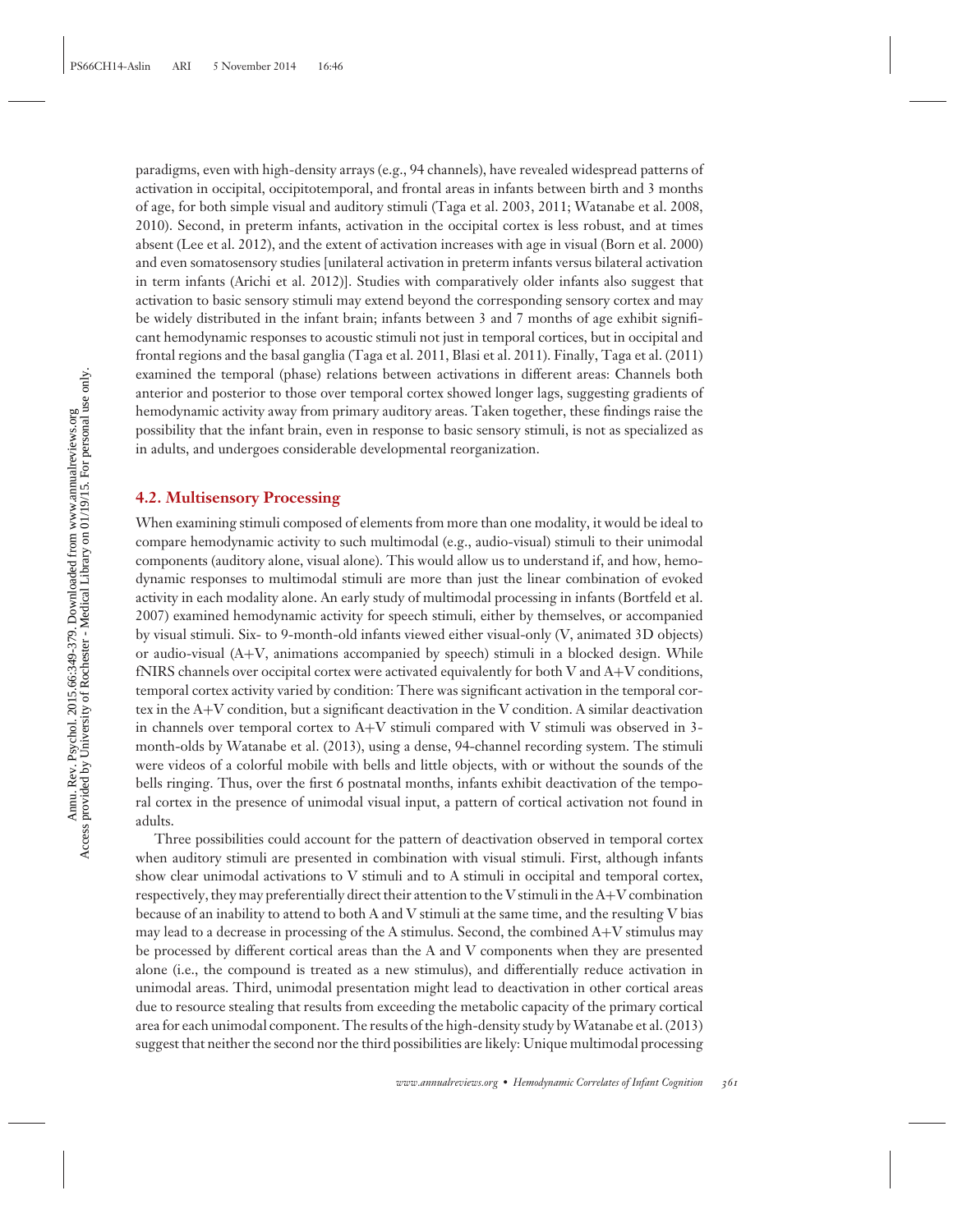areas for A+V compounds were not evident, and there was greater activation in occipital areas to the  $A+V$  stimulus than to the V stimulus, suggesting that resource stealing was not triggered by inadequate metabolic capacity in the occipital cortex. This last finding provides further evidence for qualitative changes in how unimodal stimuli, classically processed only by corresponding unimodal pathways, may be distributed to a much wider array of cortical areas in infants than in adults. One possible reason for this more diffuse activation in early development is that the slow time course of the hemodynamic response may include large-scale reverberant (feedback) connections between cortical areas that become more finely tuned, both spatially and temporally, with postnatal experience.

#### **4.3. Language Processing**

Early studies examining the pattern of neural activity in infants to speech stimuli using both fNIRS and fMRI were directed to the question of cortical selectivity (i.e., lateralization) and to functional specialization [i.e., speech versus nonspeech (Peña et al. 2003, Dehaene-Lambertz et al. 2002)]. Subsequent studies have addressed three questions: (*a*) What are the acoustic properties of speech that engender language-like processing, (*b*) How does speech processing interact with other cognitive capacities such as memory and attention, and (*c*) What are the early learning mechanisms that might underlie the extraction of linguistic structure present in the speech input?

A number of studies have reported that there is a left hemisphere (LH) specialization for speech in newborns using fNIRS (Peña et al. 2003) and in 2- to 3-month-old infants using fMRI (Dehaene-Lambertz et al. 2002; but see Taga et al. 2007). Preferential LH-activation (temporal and frontal areas) early in infancy conforms to a similar pattern in adults and may suggest either an innate processing bias for speech signals in the LH or an innate LH-bias that captures fundamental properties of speech during prenatal exposure to maternal vocalizations. Similarly, Bortfeld et al. (2009) found a predominantly left-lateralized increase in Oxy-Hb to an audio-visual stimulus (speech+abstract animations), compared to an animation-only visual stimulus in 6-month-olds. Moreover, Redcay et al. (2008) found that sleeping 21-month-olds in a fMRI study recruited additional neural regions (e.g., frontal) when listening to forward versus backward speech. One possible interpretation of these results is that as the language system becomes more sophisticated and infants move from receptive-only to both understanding and producing speech, they may engage a more elaborated network of cortical areas as they process linguistic stimuli. Another possibility is that, similar to the broad and developmentally variable cortical activation seen in response to even simple perceptual stimuli, infants might exhibit experience-based development of the neural systems engaged in language comprehension.

Because prenatal infants have access to suprasegmental levels of speech information (e.g., prosody) and not segmental information (e.g., phonemes), one might expect that infants rely on slowly varying word- and phrase-level information rather than the rapidly changing acoustic cues that characterize consonants to distinguish forward from backward speech sentences (see Peña et al. 2003). However, other lines of research have suggested that it is the right hemisphere (RH) that is specialized for processing slowly modulated information (see Poeppel 2003, Hickok & Poeppel 2007 for a comprehensive review). Indeed, recent fNIRS studies with newborns (Arimitsu et al. 2011, Telkemeyer et al. 2009) and 3- and 6-month-old infants (Telkemeyer et al. 2011) find greater RH-activation for changes in prosody.

How does one reconcile these differences? Part of the answer might lie in the precise placement of probes on the scalp. For example, Arimitsu et al. (2011) found that, although processing of rapidly modulated units (phonemes) is bilateral in temporal areas, it is asymmetric in inferior parietal areas, with greater activation in the LH. A recent study of preterm infants of around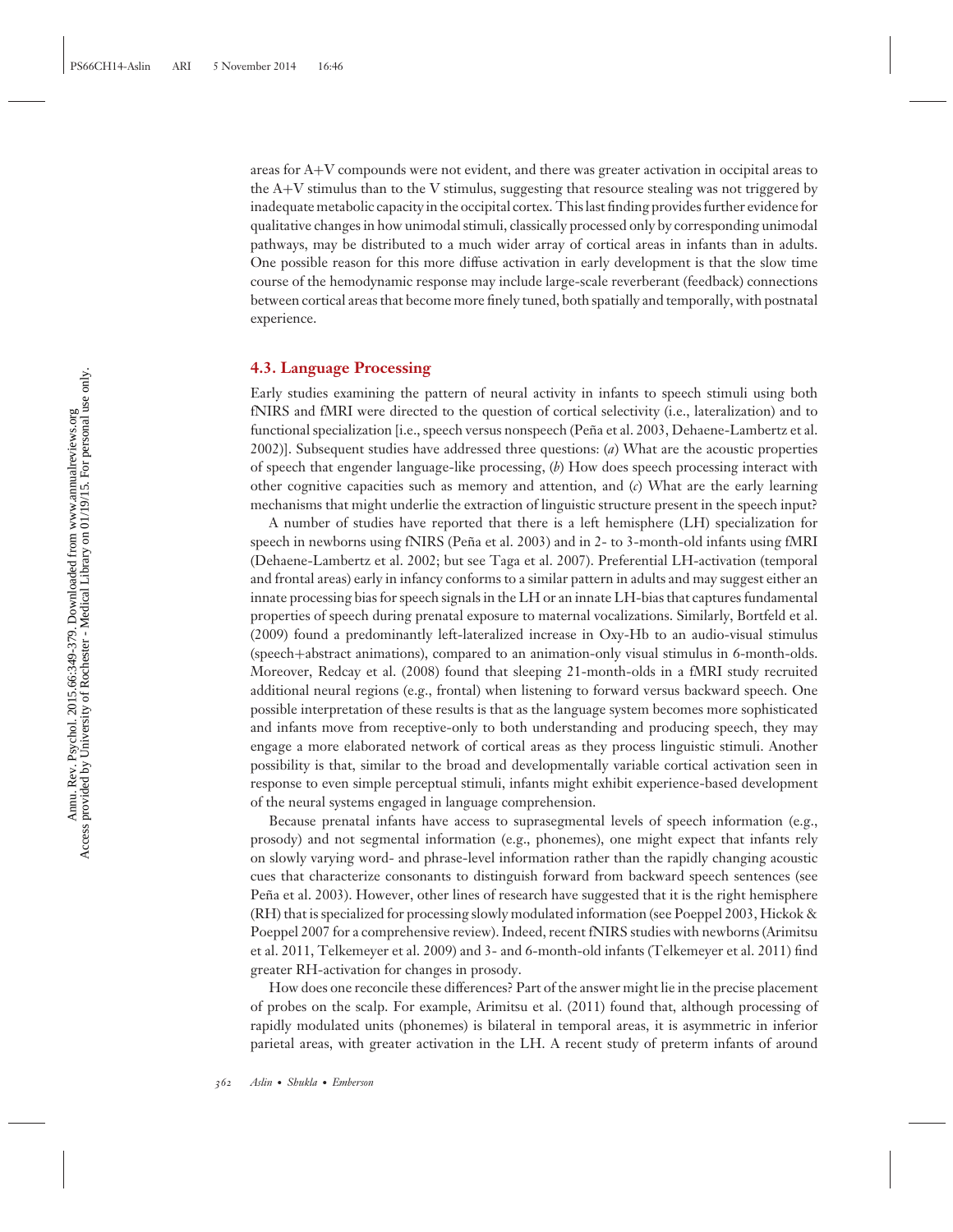30-weeks gestational age suggests a weak, left-dominant processing of syllables in posterior temporal regions (Mahmoudzadeh et al. 2013).

Language acquisition is not just about rote memorization of speech input, but crucially depends on the ability to understand and to generate novel utterances. Studies with adults (e.g., Saffran et al. 1996, Endress & Bonatti 2007) and infants (e.g., Marcus et al. 1999, Gómez 2002, Marchetto & Bonatti 2013) have demonstrated that humans are capable of extracting relevant languagelike structures from brief exposure to speech. Several fNIRS studies have provided converging evidence that even the neonate brain responds to rudimentary structure in the input, such as the presence of adjacent repetitions of syllables. Gervain et al. (2008) presented newborns with blocks of trisyllabic sequences, separated by silence, that were either of the form ABB (e.g., /mubaba/) or ABC (e.g., /mubage/), and found greater fNIRS activation for the ABB blocks compared with the ABC blocks. Moreover, this effect was greater in the LH than the RH. A follow-up study by Gervain et al. (2012) showed that newborns also had differential fNIRS activations to late versus early repetitions (i.e., ABB versus AAB sequences). Wagner et al. (2011) examined developmental changes in the processing of such repetition grammars, and found that while 7-month-old infants showed a greater fNIRS response to ABB over ABC blocks, 9-month-olds showed a greater response to ABC over ABB blocks. One interesting speculation about why infants might show this developmental shift from greater activation to repetition to greater activation to nonrepetition is that repetition is both useful for learning and prevalent in early maternal speech directed to infants. In contrast, repetition of phonemes and syllables is much less common in maternal speech as infants acquire their native language, and a recent behavioral study by Gerken et al. (2014) provides evidence that 9-month-olds treat repetitions as unexpected.

### **4.4. Social Cognition**

One of the reasons that studies of language have been a focus of research on infant cognition is that only humans naturally acquire such a complex system of reference and communication. Another domain that serves a crucial function in human development is the social interaction among parents and offspring. For immature infants who must rely on their parents for survival, recognition of classes of social agents (e.g., members of your species) as well as recognition of individual social agents (e.g., parents, siblings) is a species-specific ability that has its roots even in newborns [e.g., preferences for upright over inverted or scrambled faces (Goren et al. 1975, Farroni et al. 2005)]. The classic demonstrations of regions of the ventral temporal cortex specialized for the processing of individual faces [the fusiform face area (FFA) (Kanwisher et al. 1997)] and regions of the lateral occipital-temporal cortex specialized for the processing of configurations of face-like features [the occipital face area (OFA) (Gauthier et al. 2000)] raised the prospect that these two neural areas were specialized by evolutionary pressures and not by postnatal exposure to faces.

Unfortunately, understanding the origins of the FFA and OFA have been stymied by the inability to gather fMRI data from (awake) children younger than age 4 years (see Cantlon et al. 2011 for the earliest evidence of the FFA), and by the inability of fNIRS to capture data from the FFA because of its distance from the skull. Results from studies of the OFA using fNIRS are mixed. While there is some converging evidence for right posterior temporal areas being involved in face processing, several studies find significant bilateral activations.

Otsuka et al. (2007) found that upright faces elicited significant elevations of Oxy-Hb and total hemoglobin (Total-Hb) in the right lateral cortex in 5- to 8-month-old infants. Further, Total-Hb was significantly higher for upright faces compared with inverted faces in the right lateral channels. This RH-dominance for face processing was seen in subsequent experiments,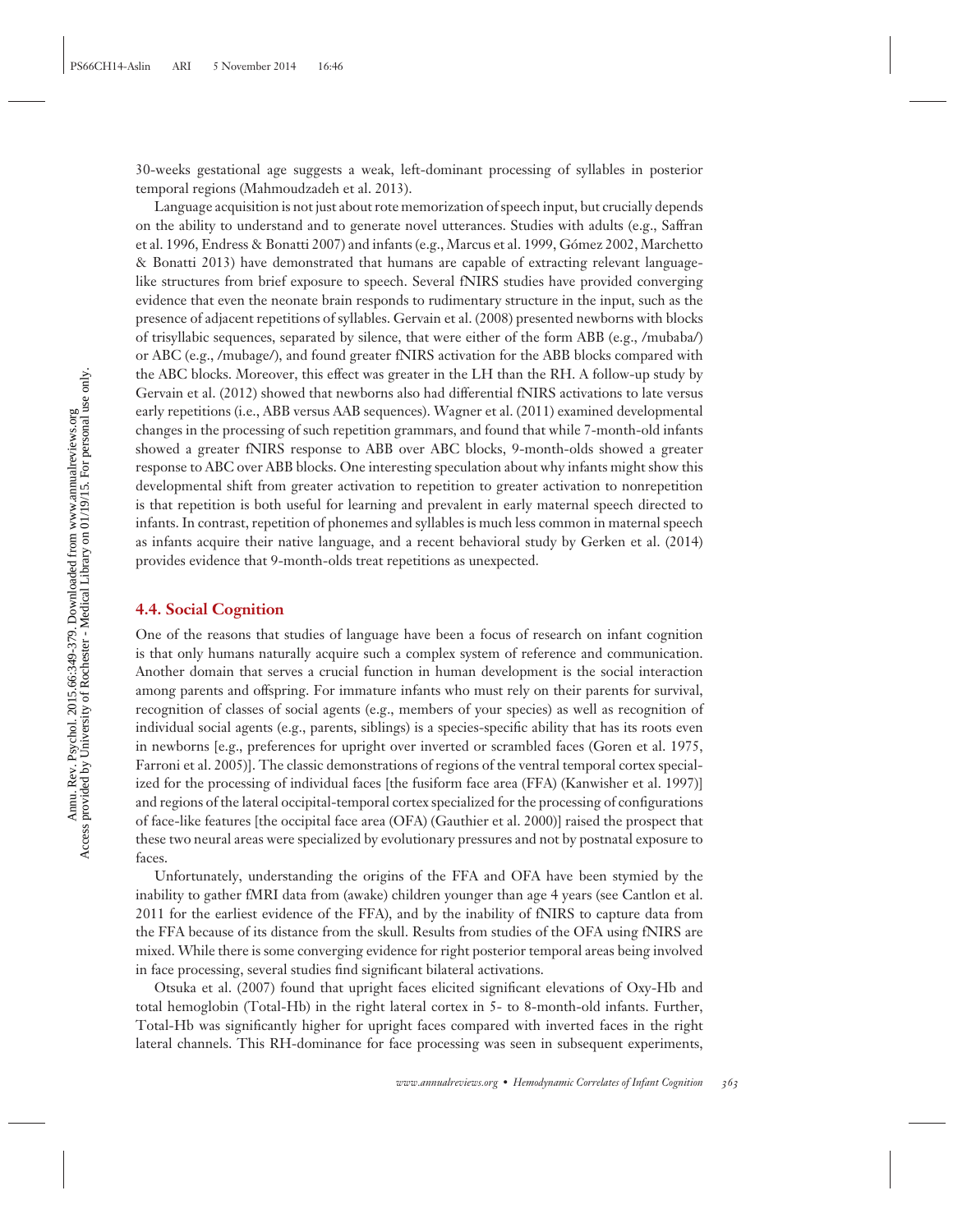although the effect was found to be more robust in older, 7- to 8-month-old infants, compared with 5- to 6-month-olds. Kobayashi et al. (2011) successfully implemented a fNIRS adaptation paradigm and found an increased hemodynamic response to blocks of different faces compared with blocks of the same face in bilateral temporal areas. The fNIRS adaptation paradigm was also used to show viewpoint-invariance and size-invariance in face perception (Kobayashi et al. 2012), and again adaptation effects were found bilaterally.

The neural correlates of social cognition have been further explored using fNIRS in three other domains: eye-gaze, emotion expression, and voice recognition. Grossmann et al. (2008) found that right posterior temporal and left fronto-polar cortices were preferentially activated for the socially more relevant, mutual-gaze face, compared to a face with an averted gaze in 4 month-old infants. These results were replicated in a subsequent study with 5-month-olds, where again a left prefrontal channel showed enhanced activation for an image of a face with direct gaze compared to averted gaze (Grossmann et al. 2010). These results are consistent with fMRI evidence from adults of a third face region in the superior temporal sulcus that is specialized for eye-gaze (Liu et al. 2009). Another aspect of eye-gaze—positive contrast polarity (black eyes on a white scleral background)—has been studied in 5- to 6-month-olds (Ichikawa et al. 2013). The authors found converging evidence for the importance of positive contrast polarity, with greater Oxy-Hb over RH temporal areas.

Face recognition has been studied by Nakato et al. (2011), who examined the processing of one's own mother's versus a stranger's face, and of happy versus angry faces in 7-month-old infants. For the own mother versus stranger comparison, the right temporal channels showed increased activation for both own mother (Oxy-Hb and Total-Hb) and for the stranger (Total-Hb only), thus again replicating the RH-advantage for faces. However, the own mother also significantly activated the left temporal channels. Similarly, left temporal channels also showed increased activation for happy but not angry faces (Nakato et al. 2011). It is possible that bilateral activations observed in fNIRS studies of faces might reflect the processing of multiple aspects of faces, including their affect and/or familiarity.

The paralinguistic vocal qualities correlated with specific individuals also carry important information about social agents. Recent fMRI studies have examined infant neural engagement for emotional speech (Graham et al. 2013) and nonspeech vocalizations (Blasi et al. 2011). Blasi et al. (2011) found that nonspeech vocal sounds selectively modulated activity in the anterior temporal cortex compared with nonvocal environmental sounds. Both Blasi et al. (2011) and Graham et al. (2013) found that regions of the infant brain are differentially engaged during the presence of emotional vocalizations. While these studies implicate different regions of the infant brain in this process, the studies both find that negative emotions (sad and angry) elicit increased activation.

In the Grossmann et al. (2010) fNIRS study mentioned earlier, 5-month-old infants showed enhanced activation for their own name over others' names in a left-frontal channel adjacent to the location where activation to direct-gaze was greater than activation to indirect-gaze. Similar areas also showed preferential activation for social aspects of visual stimuli. Posterior temporal activation in the LH was found in 5-month-olds for dynamic social stimuli (videos of faces) compared with dynamic, nonsocial stimuli [videos of moving, mechanical toys (Lloyd-Fox et al. 2009)]. In 12 month-olds, Minagawa-Kawai et al. (2009) found greater activation for a video of the infants' mother's face when it was smiling, compared with when it had a neutral expression, in a centrally placed channel over the orbitofrontal cortex.

Finally, it is widely acknowledged that autism spectrum disorders (ASD) include differences in the processing of social stimuli, including disinterest in face stimuli and insensitivity to gaze cues. Although currently ASD can be reliably clinically diagnosed only beyond the second year of life, researchers are increasingly turning to studying infant siblings of individuals clinically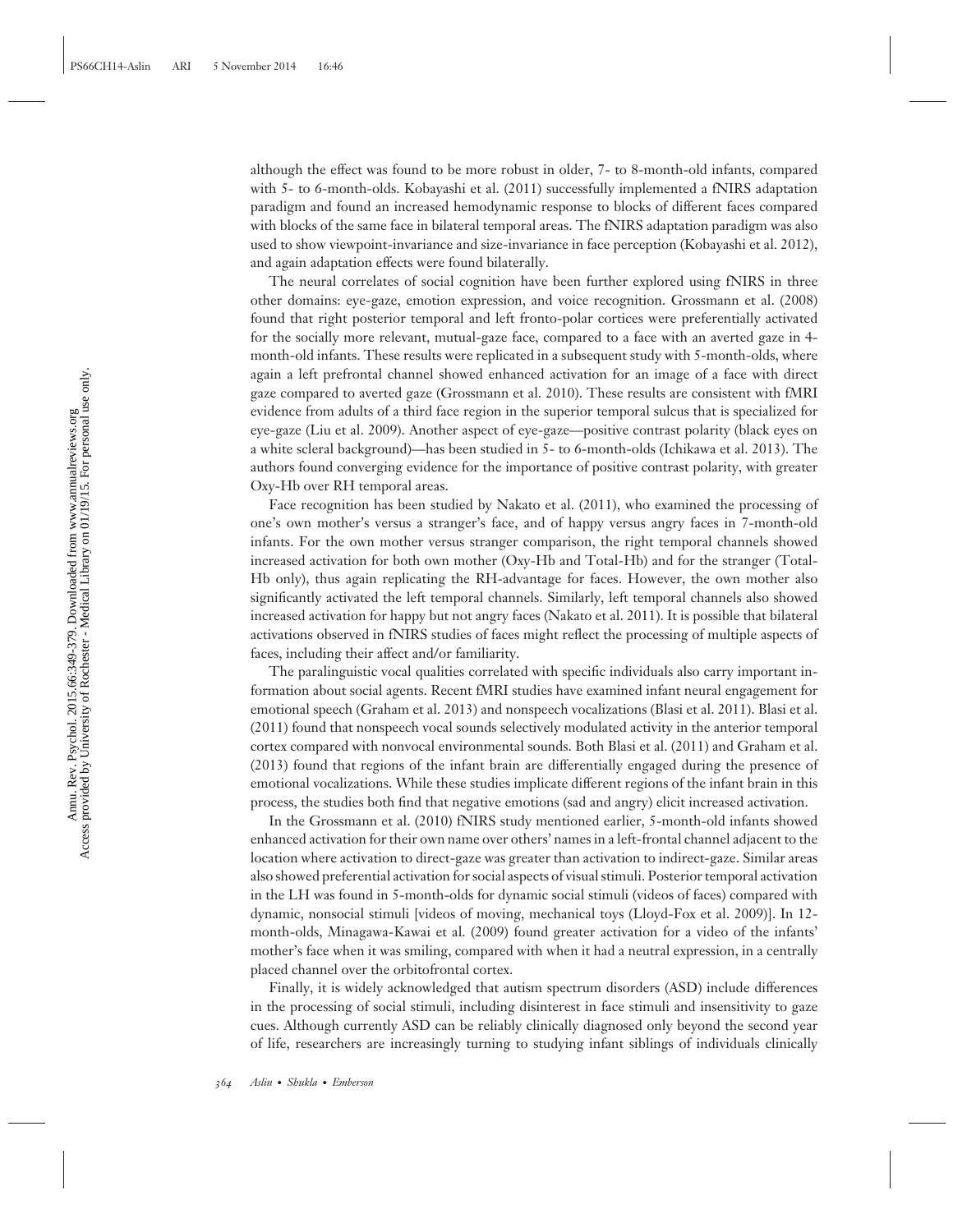diagnosed with ASD, as this population is at high risk for autism, showing more than a 15-fold increase in the likelihood of a positive clinical outcome (e.g., Ozonoff et al. 2011). In addition to collecting behavioral measures that might correlate with later development of autism, a few studies have begun using fNIRS to investigate cortical differences between at-risk infants and low-risk or typically developing infants in the first year of life (Lloyd-Fox et al. 2013, Fox et al. 2013, Keehn et al. 2013; see also Redcay & Courchesne 2008, for a study of neural engagement during speech processing in 2–3-year-olds with autism). Keehn et al. (2013) raises the intriguing prospect that focal activation in key regions of the brain are less relevant to mediating the symptoms of ASD than imbalances in the maturation of functional connectivity among the network of regions subserving social cognition (see Section 4.7).

#### **4.5. Object and Number Processing**

Two other topics of substantial and longstanding interest in infant cognition involve studies of object and number perception. Since the classic work of Piaget on object permanence, and one of the very first fNIRS studies on that topic (Baird et al. 2002), the literature on the neural mechanisms of object recognition has focused on the inferotemporal cortex (IT) in nonhuman primates (Wang et al. 1996).

An infant's understanding that an object exists despite being temporarily out of sight requires that the characteristics of that object have been stored in short-term memory and matched with the test object that is currently in view. Behavioral evidence of object permanence has been reported for infants as young as 2–3 months of age (e.g., Aguiar & Baillargeon 1999), but the properties of the object that enable this ability vary with age and experience. For example, infants use shape to recognize a briefly occluded object before they use color (see Wilcox 1999).

In a series of experiments building on these behavioral findings, Wilcox and colleagues have used fNIRS to measure activation in visual and anterior temporal cortex in 6.5-month-old infants as they viewed dynamic events depicting an object that repeatedly passed back and forth behind an occluder. For example, if a red sphere with silver stars moves from left to right and briefly disappears behind an occluder, its reappearance on the right side of the occluder implies that a single object has moved from left to right. But if the red sphere with silver stars transforms into a green cube with black dots after passing behind the occluder, then more than a single object should be inferred (with the red sphere remaining behind the occluder). This process of perceiving one or two objects is called individuation. Wilcox et al. (2008) varied the color, shape, or texture of the object after it reappeared from behind the occluder. Using fNIRS channels over temporal cortex in 6.5-month-olds, Wilcox reported that a change of shape or texture led to increased activation in temporal cortex, but color did not, thereby providing converging evidence for previous behavioral findings (e.g., Wilcox & Chapa 2004).

Color is not used in object individuation until 9 months of age, unless it is predictive of the function of an object in a pretest phase (Wilcox & Chapa 2004, Wilcox et al. 2008). Wilcox et al. (2014) found increased activation of anterior temporal cortex when infants individuated objects based on this color-priming manipulation, again adding support to the hypothesized role of anterior temporal cortex in object individuation. This neural signature for object individuation has also been found in similar studies examining the role of spatiotemporal discontinuity in object individuation (Wilcox et al. 2009, 2010). Taken together, these results provide robust evidence that anterior temporal cortex is engaged in the process of object individuation.

Object individuation is closely related to the ability to compute exact numerosities, such as the difference between one and two objects regardless of their shape, color, or texture. Classic behavioral work by Wynn (1992) showed that 5-month-old infants could compute small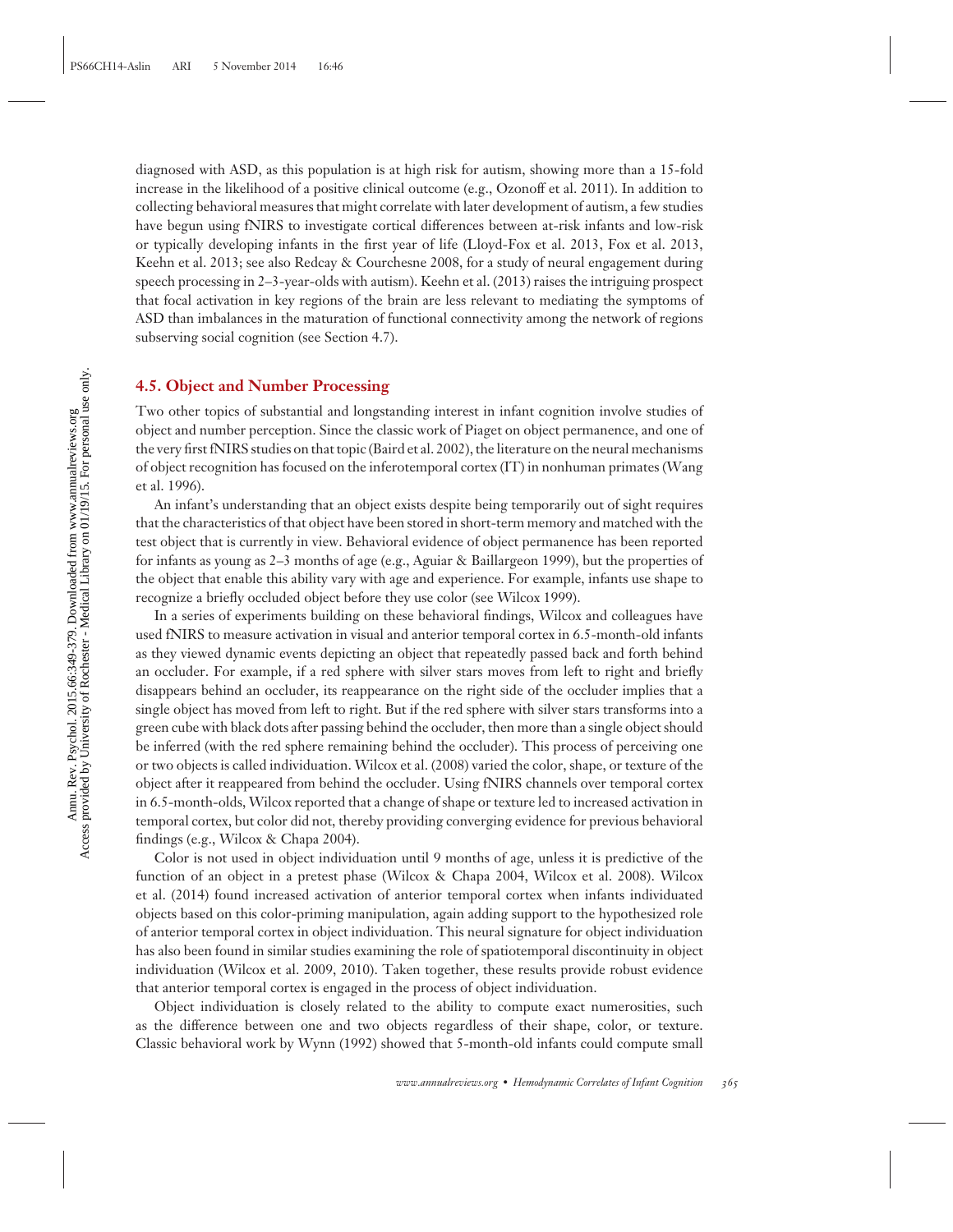numerosities in the range of one to three when one or more objects were briefly occluded. Based on extensive evidence from patients with deficits in counting, single-unit recordings, and fMRI studies of children as young as 4 years of age (Cantlon et al. 2011), the interparietal sulcus (IPS) of the RH has been strongly implicated in numerical judgments. Hyde et al. (2010) used fNIRS to target the IPS in 6-month-olds as they viewed visual displays containing sets of objects differing either in numerosity or shape. They found a significant increase in activity in the right IPS but not the left IPS for the change in numerosity but not the change in shape, suggesting that the right IPS has attained some of the functional specialization for numerosity present in older children and adults.

#### **4.6. Learning and Memory**

As discussed in the domain of language processing, an important aspect of extracting structure from linguistic stimuli involves a form of automatic (implicit) learning. Every behavioral paradigm requires some rudimentary form of learning, even if the task is simply to discriminate the current stimulus from another stimulus presented just a few seconds earlier. Similarly, the oddball paradigm used when recording ERPs relies on the ability of infrequently presented stimuli to elicit a discrepancy in the average waveform compared with more frequently presented stimuli. Nakano et al. (2008) adapted a variant of this habituation paradigm to study discrimination learning in infancy using high-density fNIRS. They compared activation patterns in 3-month-old sleeping infants who were exposed to auditory stimuli varying in pitch. One pitch predicted the upcoming presentation of a human voice, whereas the other pitch predicted silence. An enhanced Oxy-Hb response over bilateral temporoparietal regions was present for the pitch that predicted the human voice, compared with the nonpredictive pitch.

In a subsequent study, Nakano et al. (2009) habituated 3-month-old infants to four identical blocks of a single repeating speech stimulus (e.g., the syllable /ba/), followed by either an identical (no change) block or a block with a different repeating stimulus (e.g., the syllable /pa/). As in many behavioral studies of speech discrimination using the habituation and recovery-to-novelty paradigm, they found a decrease across successive blocks for some prefrontal channels (but not for temporal channels), as well as recovery of activation in some prefrontal channels to the novel posthabituation test stimulus (e.g., from /ba/ to /pa/). These results suggest that frontal regions are involved in differential activation to repeated (familiar) and novel stimuli.

Despite extensive behavioral evidence for the development of short-term memory (Blaser & Kaldy 2010) and working memory (Ross-Sheehy et al. 2004) in infants, paradigms that provide more sophisticated assessments of memory than simple habituation for understanding the neural correlates of memory are just being explored. Benavides-Varela et al. (2011) presented newborns with multiple repetitions of a single two-syllable word (e.g., /pelu/) for 6 min, and then after a 2-min period of silence they heard either the same word or a different word. Results indicated that the previously heard word elicited a larger Oxy-Hb response than the novel word in bilateral temporoparietal and anterior areas. A subsequent study suggested that infants' encoding of the word-forms depended primarily on the vowels, and not the consonants (Benavides-Varela et al. 2012), consistent with previous behavioral research.

#### **4.7. Resting State and Cortical Organization**

By far the most common cognitive task studied in infancy using fMRI is no task at all: Numerous groups have investigated neural activity during rest, starting in the fetus (Thomason et al. 2013) and continuing through the first two postnatal years (e.g., Gao et al. 2011). While this literature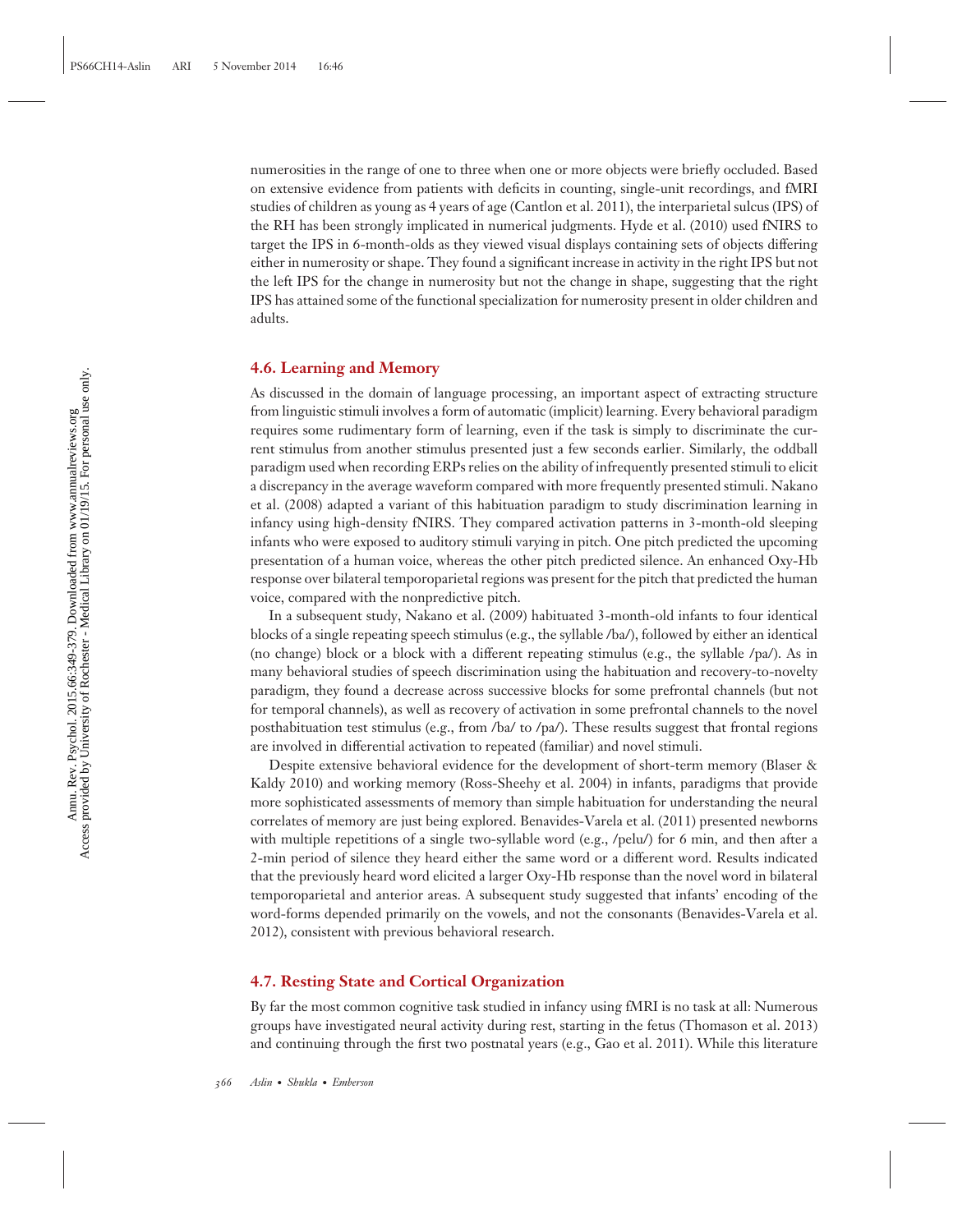follows in the footsteps of an interest in the default mode or resting state network in adults (e.g., Fox et al. 2006), the fact that most fMRI studies assess the resting state (or neural activity while sleeping) is largely the result of pragmatic constraints on collecting fMRI from infants (i.e., the need for rigid head restraint). In both infants and adults, recording fMRI during rest or sleep reveals that activity is correlated across regions of the brain at low frequencies (0.01–0.1 Hz, or periods of 100–10 s).

While correlated, large-scale neural activity exists at this temporal scale and is similar across individuals, it is unclear what a resting state network is. Two major theories are that it (*a*) is the neural correlate of the cognitive state that participants are engaging in while they are resting [e.g., recalling autobiographical memory or planning (Buckner et al. 2008)], or (*b*) reflects the endogenous cortical connectivity of the functional brain. The latter is the dominant perspective in the field of developmental cognitive neuroscience and is supported by the developmental trajectory of resting state networks that appear to differentiate in the first few postnatal years (Gao et al. 2011) and to be disrupted by early white matter injury (Smyser et al. 2013). However, a divergent finding in adults suggests that there is no direct relationship between structural connectivity [assessed using diffusion tensor imaging (DTI)] and functional connectivity (Damoiseaux & Greicius 2009).

Resting state networks in newborns, defined by temporally correlated fluctuations in neural activity across cortical regions during sleep, are quite different from adults (Fransson 2005). The default mode network in adults is characterized by strong inter- and intrahemispheric correlations that encompass a number of higher-level or associative cortical regions (e.g., posterior cingulate, medial prefrontal, medial temporal including the hippocampus, parietal cortex). This network is not present in infants, at least not including this breadth of regions and in both hemispheres. Instead, the infant resting state is dominated by correlated activity in sensorimotor regions (Smyser et al. 2010; Fransson et al. 2007, 2009, 2011). These regions exhibit very restricted and local connectivity within hemispheres (i.e., encompassing adjacent voxels within the same lobe or basic cortical structure) and, in some cases, the homologous region in the other hemisphere [homotopic regions (Smyser et al. 2010)]. Thus, the infant resting state is characterized by multiple networks mostly in basic sensorimotor regions and restricted to a single cortical region within and across hemispheres. Indeed, increases in age are associated with increased long-range and interhemispheric functional connectivity (Gao et al. 2011). Smyser et al. (2010) noted that there is greater homologous interhemispheric correlation in regions closer to the midline, suggesting that immaturity of white matter tracts traveling long distances limits the spatial extent of the resting state network in early infancy (see also Lee et al. 2013, Thomason et al. 2013).

While the majority of resting state studies have been conducted with fMRI, a recent combined fNIRS-fMRI study provided evidence that the resting state networks identified using fMRI can be detected using fNIRS in adults (Sasai et al. 2012). Moreover, three high-density fNIRS studies have provided estimates of functional connectivity among nearly 100 channels arranged around the circumference of the infant head (Homae et al. 2010, Sasai et al. 2011, Taga et al. 2011). These studies provide clear evidence of changes in resting state connectivity (during sleep) between newborns, 3-month-olds, and 6-month-olds (i.e., an increase in interhemispheric correlation), as well as changes from the resting state when infants are awake and presented with auditory stimuli.

Finally, changes in resting state functional connectivity have been observed in infants at risk for poor developmental outcomes associated with preterm birth (Smyser et al. 2013) even at term equivalence and without major health complications associated with prematurity [e.g., white matter injury (Damaraju et al. 2010, Smyser et al. 2010)]. Because preterm infants are at risk for poorer developmental outcomes, there are differences in resting state networks that parallel findings from adults with neuropsychiatric disorders (Greicius 2012). This is an important finding

**Diffusion tensor imaging (DTI):** an MRI-based method that estimates white-matter fiber tracts using diffusion of water molecules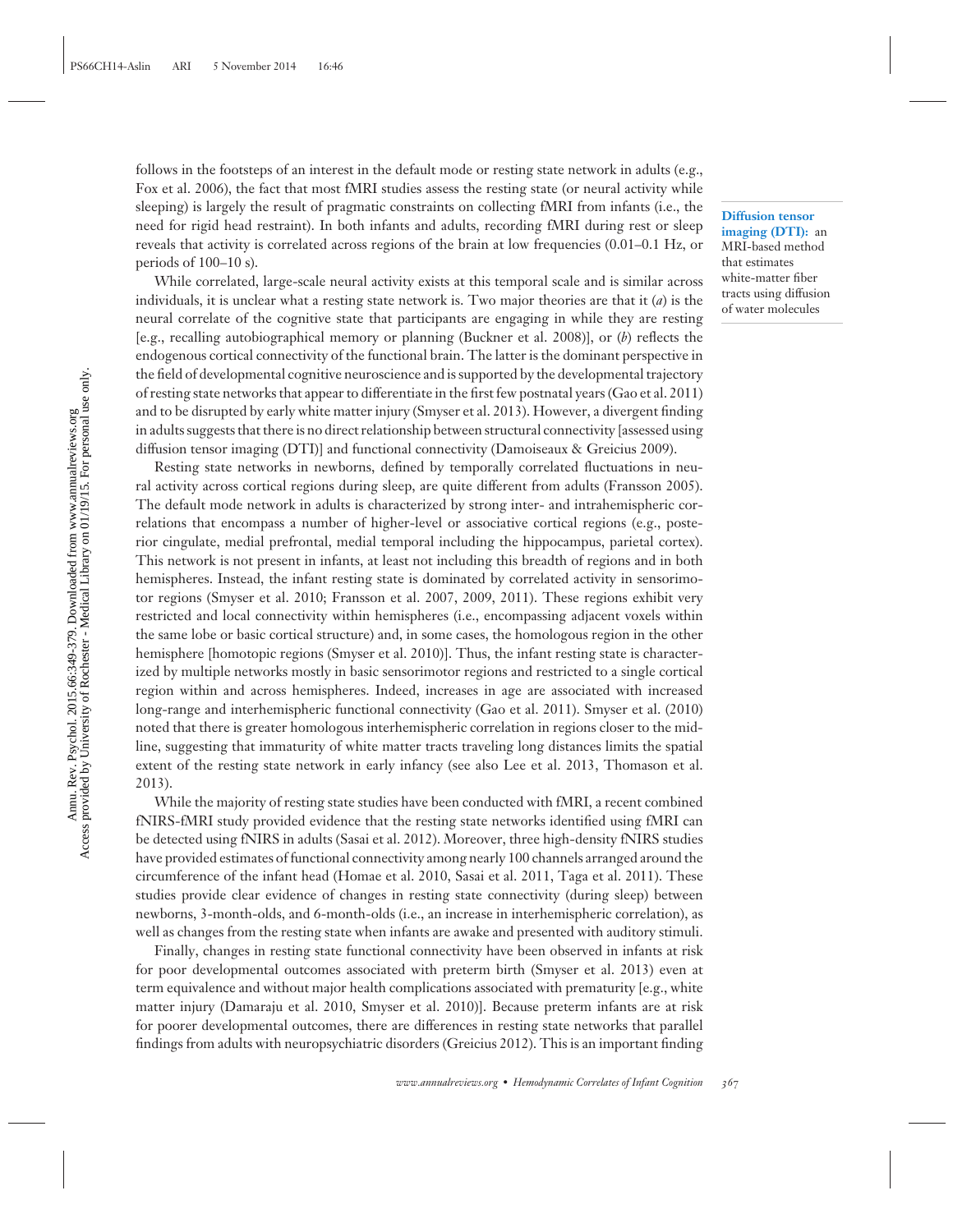in two aspects: First, it deepens our understanding of the role and function of the resting state network, and second, it has the potential to provide a neurobiomarker for infants likely to exhibit poor developmental outcomes.

# **5. OPEN QUESTIONS AND FUTURE DIRECTIONS**

Two broad conclusions that emerge from our review of the literature on fMRI and fNIRS recordings from infants are (*a*) the difficulty associated with obtaining reliable fMRI data from awake infants, and (*b*) the encouraging prospects for fNIRS to reveal important aspects of the neural mechanisms underlying infant cognition. We conclude by considering a variety of new approaches that could enable fNIRS to become an even more powerful tool in the search for a better understanding of cognitive development (see sidebar Using fNIRS for a Brain Computer Interface).

#### **5.1. New Kinds of Questions and New Designs**

Just as in the first decade of research using fMRI with adults, the first decade of research using fNIRS with infants struggled to establish robust paradigms, to overcome technical problems, and to create a suite of statistical packages that are open-source and validated across labs. For example, in adults the hemodynamic response is approximately linear in the temporal domain (Boynton et al. 1996). Thus, it is possible to present discrete stimulus events at intervals shorter than the 10-s impulse response function and still detect reliable, albeit smaller amplitude, hemodynamic responses (Dale & Buckner 1997). It is now common to use such brief stimulus presentations in an event-related design, with randomly jittered interstimulus intervals, to accelerate the datacollection process compared with blocked designs that require the hemodynamic response to return to baseline before each stimulus event. Although standard in the fMRI literature, these event-related designs are still quite rare in the fNIRS literature, in part because of spurious (i.e., non-neural) vascular noise that reduces the S/N ratio of the neurovascular signal of interest (e.g., from cortex). Because of artifacts created by motion, hair, and optical probe design, infant fNIRS studies began with block designs, sleeping newborns, and simple stimulus versus no-stimulus contrasts. The field has now progressed beyond these constraints to include older infants, and like fMRI, to employ event-related paradigms (Plichta et al. 2007), thereby enabling more complex multifactorial designs within the time limits of a typical infant experiment (e.g., 5– 15 min).

# **USING fNIRS FOR A BRAIN COMPUTER INTERFACE**

In the past five years, there has been substantial interest in creating brain computer interfaces (BCIs) that enable a user to control an external device, such as a computer keyboard or a cursor. Although much of this interest stems from the desire to enable individuals with disabilities to interact with a computer or other device (e.g., a wheelchair), there is also a basic science question that focuses on how various features of signals from the brain can be brought under user control. Typical BCI systems rely on fast neural signals such as the EEG, but because their spatial resolution and source localization are underspecified, newer BCI systems have attempted to use fNIRS (Sitaram et al. 2009) or fNIRS in conjunction with EEG (Fazli et al. 2012). Because infants initially have immature motor systems, the use of fNIRS as a BCI method to enable activation of visual displays, much like reaching to a touch screen, could provide the infant with visual-motor experiences that are under their control months before they master their own motor movements.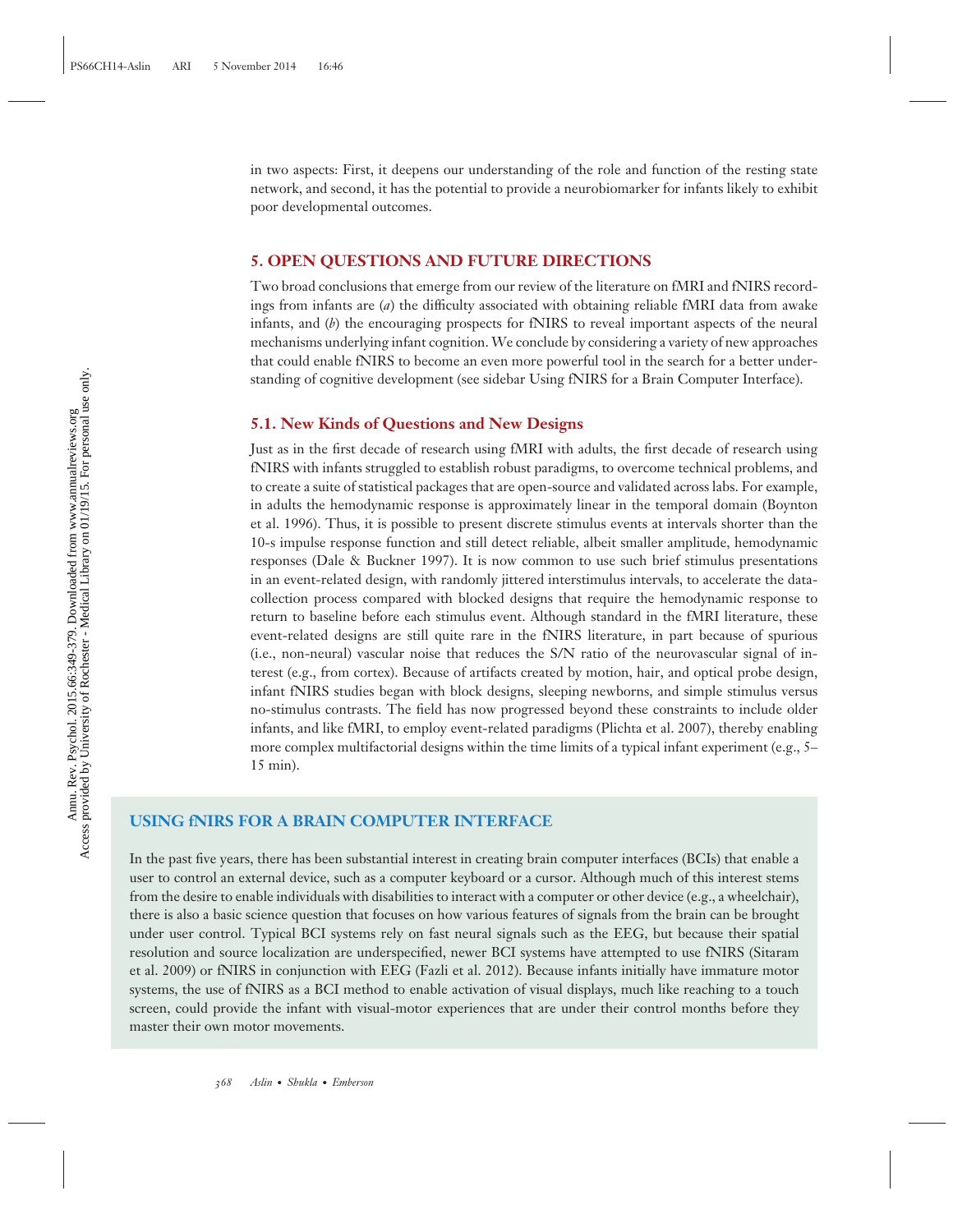Three relatively new experimental designs that have been described in the adult/child fMRI literature are now ready to be implemented in infant fNIRS studies. The first design employs computational models to isolate brain regions that are correlated with the model's predictions. For example, den Ouden et al. (2010) used model predictions about the rate of learning to seek average fMRI time course data consistent with these predictions, and Summerfield et al. (2008) compared estimates of repetition-based familiarity with estimates of expectation errors to determine whether these estimation processes share the same neural substrate. A particularly intriguing application of this model-based fMRI approach, described by Park & Friston (2013), involves constraining the types of functional connectivity present during the resting state. This approach could be applied to functional connectivity analyses in infants, thereby charting the progression of developmental changes in the strength of functional interactions among various brain regions.

The second design employs moment-to-moment predictions about a cognitive process (e.g., variations in attention) as indexed by detailed behavioral measures such as visual fixations assessed with an eye-tracker or value decisions made in a rating task (Büchel et al. 1998). Given that visual attention in infants under some conditions is characterized by a U-shaped function (Kidd et al. 2012), one could use fNIRS to examine cortical areas whose activation is modulated by the predicted quadratic function or alternatively is segregated into separate familiarity and novelty subregions (see Kafkas & Montaldi 2014).

A third design employs continuous stimuli (e.g., a movie) within which discrete events are embedded at intermittent intervals (Hasson et al. 2009). These events are irregular, as in an eventrelated design, but there is no contrast with the absence of a stimulus or with a second type of stimulus. A key advantage of this continuous stimulus design for use with infants is that the movie serves to engage their attention for long periods of time that otherwise would be interrupted by a no stimulus baseline. The fact that fMRI data collected from children as young as 4 years of age using such continuous stimulus designs match data from traditional block designs (Cantlon & Li 2013) suggest that they could be particularly useful in extending the time (and amount) of data collected in fNIRS studies with infants.

A final prospect for the future is for fNIRS to become robust enough that it can be implemented on a behaving infant. Atsumori et al. (2010) and Piper et al. (2014) describe such a mobile fNIRS apparatus and their success in extracting reliable multichannel fNIRS signals from adults in the context of locomotor activity without the presence of intractable motion artifacts. Safaie et al. (2013) describe a wireless version that combines both fNIRS and EEG. If further technical developments enable a similarly robust system for use with infants, it could be used in the future to gather neural correlates of cognition during active behavioral tasks such as reaching, crawling, and walking.

#### **5.2. New Instrumentation and New Methods of Analysis**

The initial decade of fNIRS studies relied primarily on simple statistical analyses rather than the general linear model (GLM)-based regression analyses typical of fMRI studies. A suite of standardized analysis tools (HOMER 2.0) has been available for several years to perform these non-GLM analyses, including principal components analysis (PCA) to eliminate between-channel correlations indicative of surface vascular noise.<sup>1</sup> Several recent fNIRS studies with infants have employed adaptations of standard GLM statistical packages (e.g., Minagawa-Kawai et al. 2011,

<sup>1</sup>HemOdynaMic Evoked Response (HOMER) NIRS data analysis GUI at **[http://www.nmr.mgh.harvard.edu/DOT/](http://www.nmr.mgh.harvard.edu/DOT/resources/homer/documentation.htm) [resources/homer/documentation.htm](http://www.nmr.mgh.harvard.edu/DOT/resources/homer/documentation.htm)**.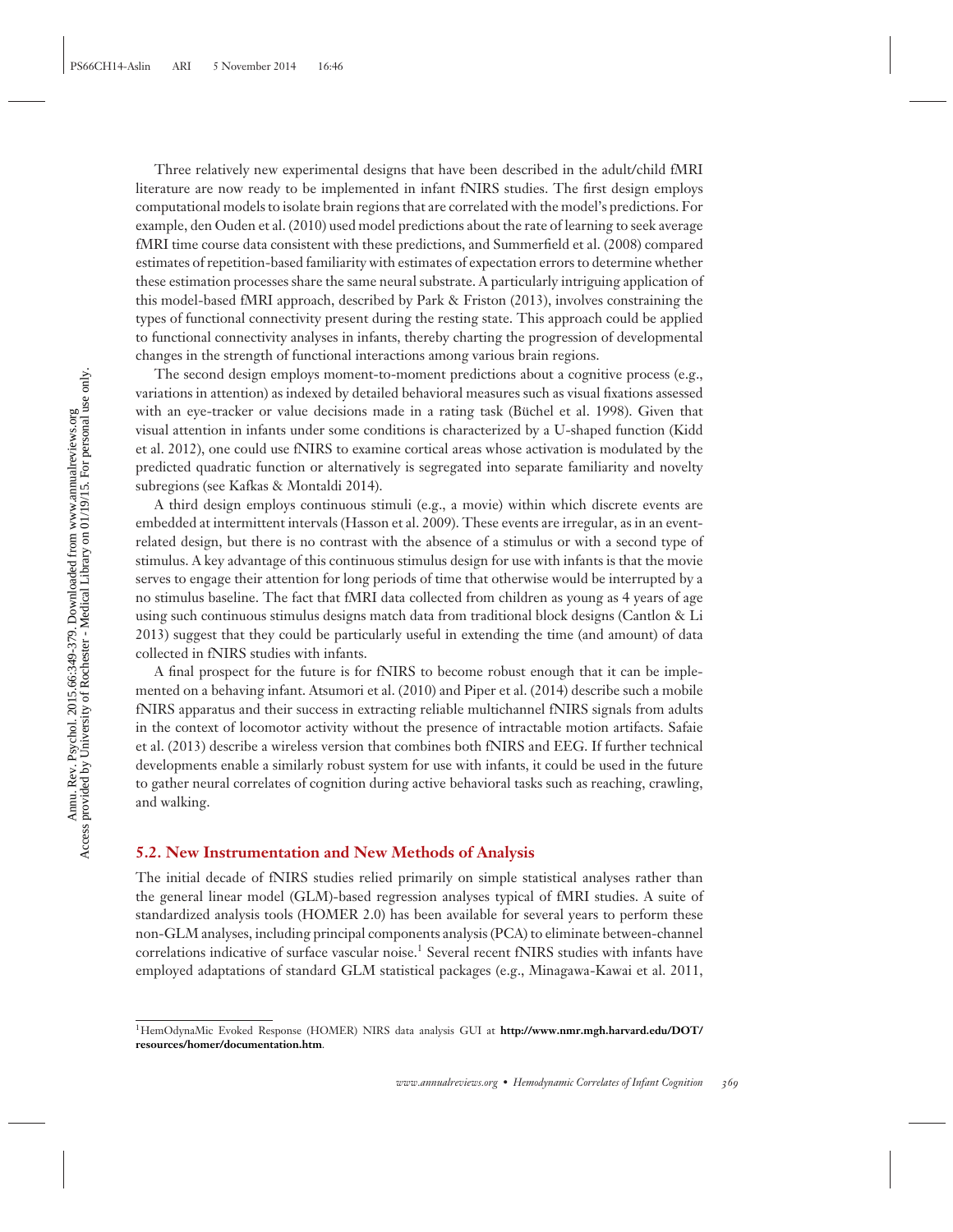

#### **Figure 4**

Spatial coregistration of functional near-infrared spectroscopy (fNIRS) channels with age- and headsizeappropriate magnetic resonance (MR) templates courtesy of John Richards and Sarah Lloyd-Fox, with permission (to appear in Lloyd-Fox et al. 2014).

Southgate et al. 2014), including a fNIRS version of the statistical parametric mapping package (Ye et al. 2010, Fekete et al. 2014). A recent comprehensive review of these statistical packages by Tak & Ye (2014) charts their history of use, pros and cons, and prospects for the future of fNIRS analyses of infant data.

A glaring weakness of most fNIRS studies is the absence of a map of estimated functional activity projected onto the underlying brain anatomy of each participant. This spatial mapping is one of the powerful aspects of fMRI and only requires a brief anatomical scan before or after the functional scan. While there are certainly distortions in taking a particular anatomical scan and transforming it to a standard brain, these distortions are relatively small in adults because the average brain template is proportionally quite similar. Based on recent anatomical scans from infants (Sanchez et al. 2012), it is clear that transforming the infant brain to adult templates results in large errors because the growth of the cortex is not uniform between birth and adolescence. Thus, age- or headsize-specific brain templates (see **Figure 4**) are required to localize the fNIRS channels over similar anatomical areas across development (see Akiyama et al. 2013 for 6-month-old infants<sup>2</sup>, and Lloyd-Fox et al. 2014 and Sanchez et al. 2012 for a wide range of ages starting at 2 weeks<sup>3</sup>). However, the spatial resolution of fNIRS is an order of magnitude less than fMRI, so it has been argued that variability in fNIRS channel placement does not require subject-specific anatomy, at least in adults, but only approximate channel placement based on skull landmarks [e.g., the 10– 20 system used with EEG (see Ferradal et al. 2014)]. A recent review by Tsuzuki & Dan (2014) provides guidelines for how to evaluate the need for coregistration of fNIRS to the underlying brain anatomy, particularly as it applies to studies of infants.

Another approach to understanding brain function using fMRI—multivariate pattern analysis (MVPA)—has not yet been applied to fNIRS data. The basic idea underlying MVPA is that local clusters of voxels may not provide aggregate activations that differ for two stimulus conditions, but the detailed pattern of voxel activations within a local cluster could differ reliably between the two stimulus conditions. Thus, rather than smoothing across clusters of voxels and transforming voxels to an average brain template (which also introduces blur in the spatial location of activation), the raw voxel activations are entered into a regression analysis or a machine-learning algorithm (Norman et al. 2006) to determine for a given set of data how well one can predict which stimulus was present based on the pattern of voxel activations. This is typically done by withholding some of the data, training the classifier so that it finds the voxel activations that best predict the stimulus, and then asking whether this same classifier performs above chance on the withheld data (Tong & Pratte 2012). As noted by Turk-Browne (2013), the MVPA approach is limited to seeking a

<sup>2</sup>Typical 6-month-old head templates/atlas at **<http://ilabs.washington.edu/6-m-templates-atlas>**.

<sup>3</sup>Neurodevelopmental MRI Database at **<http://jerlab.psych.sc.edu/NeurodevelopmentalMRIDatabase/>**.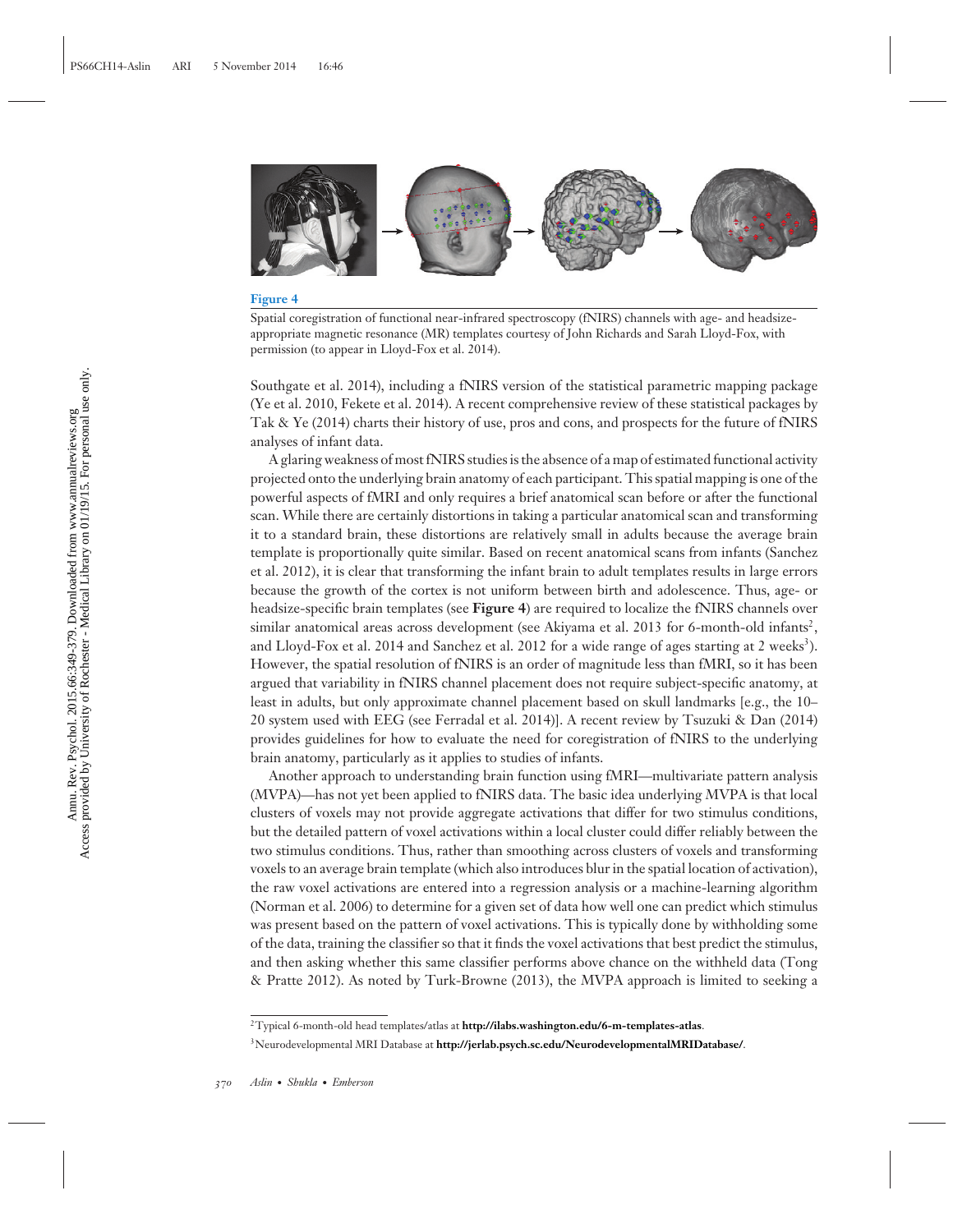# **THE POTENTIAL OF TIME-OF-FLIGHT fNIRS**

It has been known since the late 1990s that rather than injecting continuous near-infrared illumination into the brain and measuring the attenuation at the surface due to absorption by Oxy-Hb and deOxy-Hb, it is feasible to measure the time-of-flight of photons as they travel into the brain and back to the detector. This time-of-flight signal varies with the predicted absorption properties of Oxy-Hb and deOxy-Hb depending on the wavelength of the picosecond pulse that delivers the photons to the brain. As summarized in a recent comprehensive review by Torricelli et al. (2014), the time-of-flight approach has three distinct advantages over the continuous wave fNIRS systems now in use with infants. First, because the pulse of photons is so brief and the speed of photons in the media is so fast, there is essentially no possibility of motion artifacts. Second, the canonical banana-shaped pathway through which the majority of photons travel in a continuous wave system does not apply because some photons will return to the surface of the scalp at the same location where they were emitted. This allows a much higher density of channels on the scalp. Third, the detector that records the returning photons can be temporally gated so that only photons that travel to at least a depth of X mm will be sampled. This means that a depth-dependent signal can be obtained if the timing of the gated detector is systematically varied.

reliable classifier in a local subregion, and therefore is unable to determine whether the failure of a classifier is because a given brain region has insufficient information for classification, or because the functional connectivity of that brain region with other brain regions is insufficient. Thus, an exciting goal for the future is to meld the MVPA approach with estimates of resting-state and stimulus-driven functional connectivity (see sidebar The Potential of Time-of-Flight fNIRS).

In conclusion, research on infant cognition using fNIRS is ripe for extensive deployment of event-related and continuous-presentation designs, for the use of anatomical atlases to determine the precise placement of recording channels, for studies of functional connectivity (while asleep or awake), and for the application of MVPA methods to gather distributed activations that predict specific cognitive processes. As with any technique, fNIRS is only as informative as the questions asked and the designs employed to answer them, but the prospects are encouraging that a greater level of sophistication will push the field of infant fNIRS forward in new and interesting ways.

#### **SUMMARY POINTS**

- 1. Recording fMRI signals from infants is extremely challenging because of the need to reduce head motion. Thus, developmental fMRI studies are conducted with sleeping subjects. This requirement is eliminated by having fNIRS signals recorded from optical fibers attached to the scalp, but fNIRS is limited to recordings from the cortical surface and not from deeper brain structures.
- 2. The fNIRS signal is contaminated by non-neural vascular noise and infant studies are typically completed in 5–15 min to accommodate infant attention spans. This requires the use of experimental designs and corrections to the fNIRS signal that reduce the effects of these impediments to estimating neural activations that are correlated with infant cognition.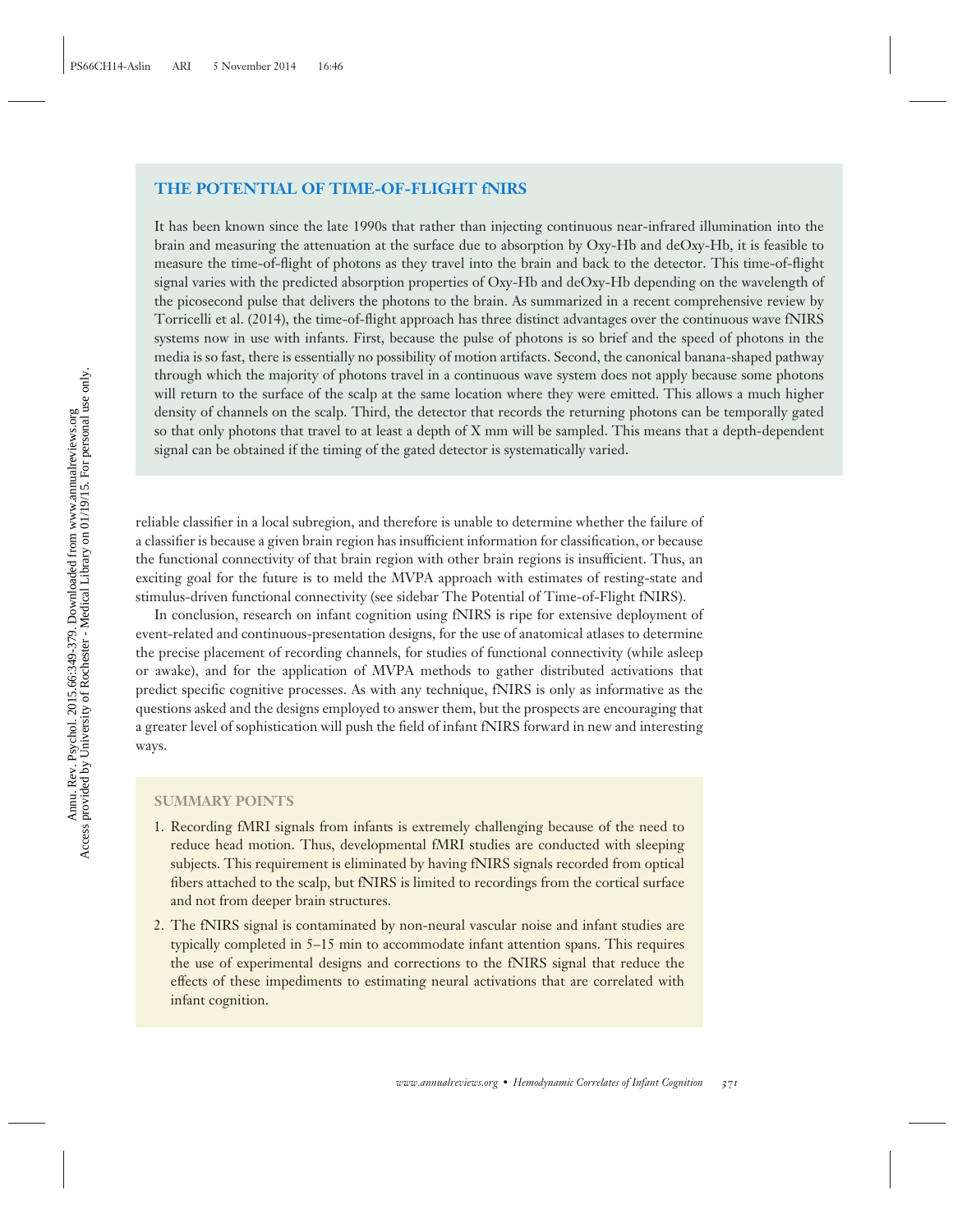- 3. Both fMRI and fNIRS require linking hypotheses between the recorded hemodynamic signal and the underlying cognitive process. These assumptions should be clearly defined to avoid making unwarranted inferences about brain mechanisms correlated with cognitive development, especially given substantial developmental differences in task difficulty and effectiveness of task instructions.
- 4. The majority of fMRI and fNIRS studies in infants are confirmatory of standard findings in the field of adult cognitive neuroscience rather than establishing novel principles by which the immature brain is qualitatively different from the adult brain. In fact, most infant studies target a single age rather than charting the development of the neural correlates of a cognitive process across age.
- 5. Technical improvements in the methods of gathering fNIRS data from infants are poised to reveal new insights about functional brain development. These improvements include the extensive use of event-related designs, more sophisticated statistical analyses, broad-scale estimates of functional connectivity, and the implementation of time-offlight fNIRS systems that have much higher spatial resolution.

# **DISCLOSURE STATEMENT**

The authors are not aware of any affiliations, memberships, funding, or financial holdings that might be perceived as affecting the objectivity of this review.

# **ACKNOWLEDGMENTS**

The writing of this article was supported by research grant HD-037082 (R.N.A.), Center for Visual Science Core grant EY-01319, a Canadian Institute for Health Research grant 201210MFE-290131-231192, and a NIH K99 research grant (HD-076166) (L.L.E.). We are grateful for the helpful comments and corrections on an earlier draft provided by David Boas, Jessica Cantlon, Charles Nelson, Sarah Lloyd-Fox, and Raj Raizada. The first author was on leave at MIT during preparation of this article and gratefully acknowledges the Department of Brain and Cognitive Sciences and especially the members of the Kanwisher Lab.

#### **LITERATURE CITED**

- Aguiar A, Baillargeon R. 1999. 2.5-month-old infants' reasoning about when objects should and should not be occluded. *Cogn. Psychol*. 39:116–57
- Akiyama L, Richards T, Imada T, Dager S, Wroblewski L, Kuhl P. 2013. Age-specific average head template for typically developing 6-month-old infants. *PLoS ONE* 8:e73821
- Altman NR, Bernal B. 2001. Brain activation in sedated children: auditory and visual functional MR imaging. *Radiology* 221(1):56–63
- Anderson AW, Marois R, Colson ER, Peterson BS, Duncan CC, et al. 2001. Neonatal auditory activation detected by functional magnetic resonance imaging. *Magn. Reson. Imaging* 19(1):1–5
- Arichi T, Fagiolo G, Varela M, Melendez-Calderon A, Allievi A, et al. 2012. Development of BOLD signal hemodynamic responses in the human brain. *NeuroImage* 63:663–673
- Arichi T, Moraux A, Melendez A, Doria V, Groppo M, et al. 2010. Somatosensory cortical activation identified by functional MRI in preterm and term infants. *NeuroImage* 49:2063–2071
- Arimitsu T, Uchida-Ota M, Yagihashi T, Kojima S, Watanabe S, et al. 2011. Functional hemispheric specialization in processing phonemic and prosodic auditory changes in neonates. *Front. Psychol*. 2:202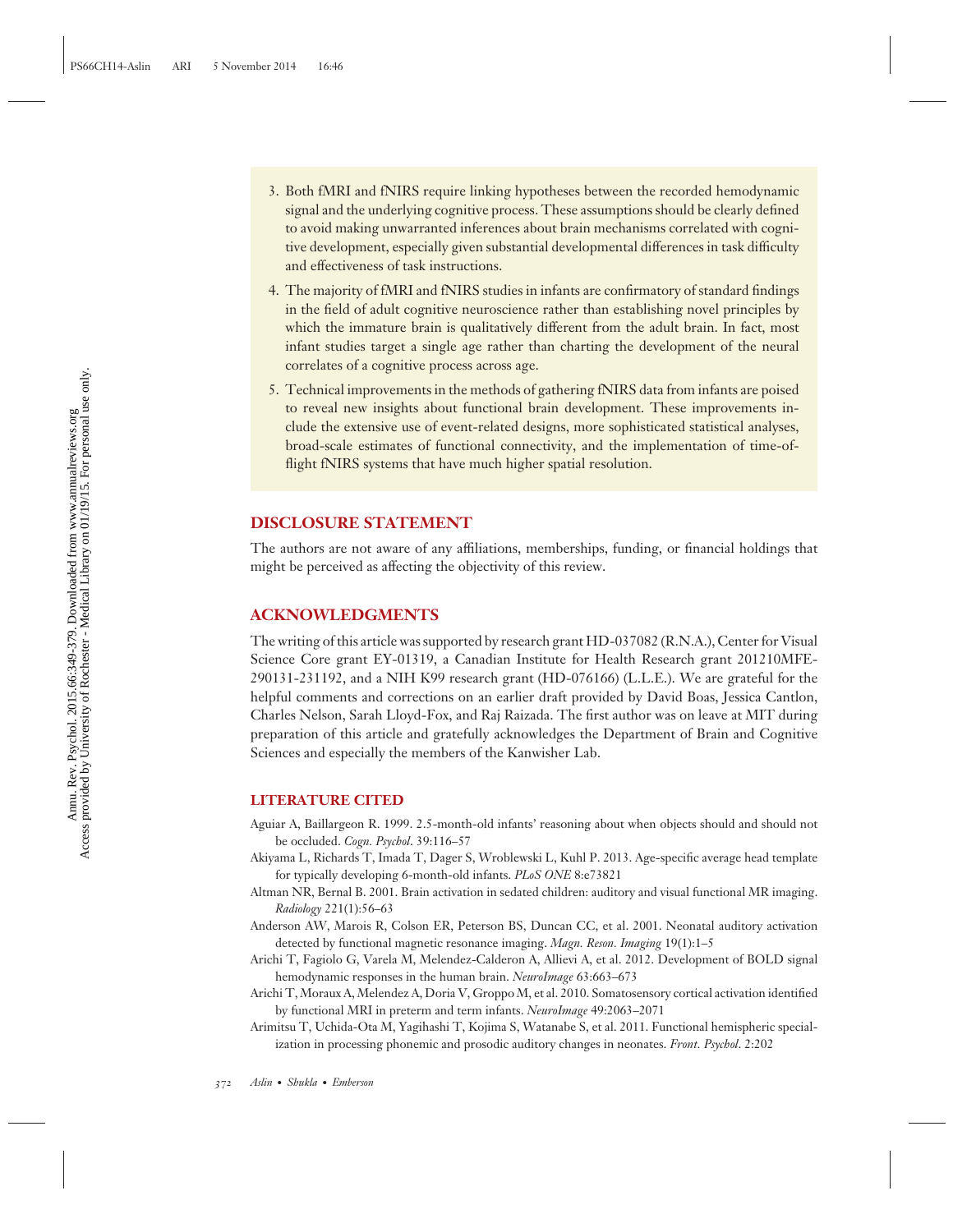- Aslin RN. 2012. Questioning the questions that have been asked about the infant brain using near-infrared spectroscopy. *Cogn. Neuropsychol*. 29:7–33
- Aslin RN, Fiser J. 2005. Methodological challenges for understanding cognitive development in infants. *Trends Cogn. Sci*. 9:92–98
- Atsumori H, Kiguchi M, Katura T, Funane T, Obata A, et al. 2010. Noninvasive imaging of prefrontal activation during attention-demanding tasks performed while walking using a wearable optical topography system. *J. Biomed. Opt*. 15:046002
- Baird AA, Kagan J, Gaudette T, Walz KA, Hershlag N, Boas DA. 2002. Frontal lobe activation during object permanence: data from near-infrared spectroscopy. *NeuroImage* 16:1120–25
- **Beauchamp MS, Beurlot MR, Fava E, Nath AR, Parikh NA, et al. 2011. The developmental trajectory of brain-scalp distance from birth through childhood: implications for functional neuroimaging.** *PLoS ONE* **6:e24981**
- Benavides-Varela S, Gómez DM, Mehler J. 2011. Studying neonates' language and memory capacities with functional near-infrared spectroscopy. *Front. Psychol*. 2:64
- Benavides-Varela S, Hochmann JR, Macagno F, Nespor M, Mehler J. 2012. Newborn's brain activity signals the origin of word memories. *Proc. Natl. Acad. Sci. USA* 109:17908–13
- Blaser E, Kaldy Z. 2010. Infants get five stars on iconic memory tests: a partial-report test of 6-month-old infants' iconic memory capacity. *Psycholog. Sci.* 21:1643–45
- Blasi A, Mercure E, Lloyd-Fox S, Thomson A, Brammer M, et al. 2011. Early specialization for voice and emotion processing in the infant brain. *Curr. Biol*. 21:1220–24
- Boas DA, Elwell CE, Ferrari M, Taga G. 2014. Twenty years of functional near-infrared spectroscopy: introduction for the special issue. *NeuroImage* 85(Pt. 1):1–5
- Born A, Law I, Lund T, Rostrup E, Hanson L, et al. 2002. Cortical deactivation induced by visual stimuliation in human slow-wave sleep. *NeuroImage* 17:1325–35
- Born A, Miranda M, Rostrup E, Toft P, Peitersen B, et al. 2000. Functional magnetic resonance imaging of the normal and abnormal visual system in early life. *Neuropediatrics* 31:24–32
- Bortfeld H, Fava E, Boas DA. 2009. Identifying cortical lateralization of speech processing in infants using near-infrared spectroscopy. *Dev. Neuropsychol*. 34:52–65
- Bortfeld H, Wruck E, Boas DA. 2007. Assessing infants' cortical response to speech using near-infrared spectroscopy. *NeuroImage* 34:407–15
- Boynton GM, Engel SA, Glover GH, Heeger DJ. 1996. Linear systems analysis of functional magnetic resonance imaging in human v1. *J. Neurosci*. 16:4207–21
- Büchel C, Holmes A, Rees G, Friston K. 1998. Characterizing stimulus-response functions using nonlinear regressors in parametric fMRI experiments. *NeuroImage* 8:140–48
- Buckner RL, Andrews-Hanna JR, Schacter DL. 2008. The brain's default network: anatomy, function and relevance to disease. *Ann. N. Y. Acad. Sci*. 1124:1–38
- Cantlon J, Li R. 2013. Neural activity during natural viewing of *Sesame Street* statistically predicts test scores in early childhood. *PLoS Biol*. 11(1):e1001462
- Cantlon J, Pinel P, Dehaene S, Pelphrey K. 2011. Cortical representations of symbols, objects, and faces are pruned back during early childhood. *Cereb. Cortex* 21:191–99
- Cheour M, Imada T, Taulu S, Ahonen A, Salonen J, Kuhl P. 2004. Magnetoencephalography is feasible for infant assessment of auditory discrimination. *Exp. Neurol*. 190(Suppl. 1):S44–51
- Chugani HT, Phelps ME, Mazziotta JC. 1987. Positron emission tomography study of human brain functional development. *Ann. Neurol*. 22:487–97
- Cohen D, Halgren E. 2009. Magnetoencephalography. In *Encyclopedia of Neuroscience*, ed. LR Squire, 5:615–22. Oxford, UK: Acad. Press
- Cui X, Bray S, Bryant DM, Glover GH, Reiss AL. 2011. A quantitative comparison of NIRS and fMRI across multiple cognitive tasks. *Neuroimage* 54:2808–21
- Dale AM, Buckner RL. 1997. Selective averaging of rapidly presented individual trials using fMRI. *Hum. Brain Mapp*. 5:329–40
- Damaraju E, Phillips JR, Lowe JR, Ohls R, Calhoun VD, Caprihan A. 2010. Resting-state functional connectivity differences in premature children. *Front. Syst. Neurosci*. 4:0023

**A detailed analysis of the anatomy of the developing brain using structural MRI, showing that the distance from the surface of the scalp, where fNIRS signals are sampled, to underlying cortex varies across the skull and across age.**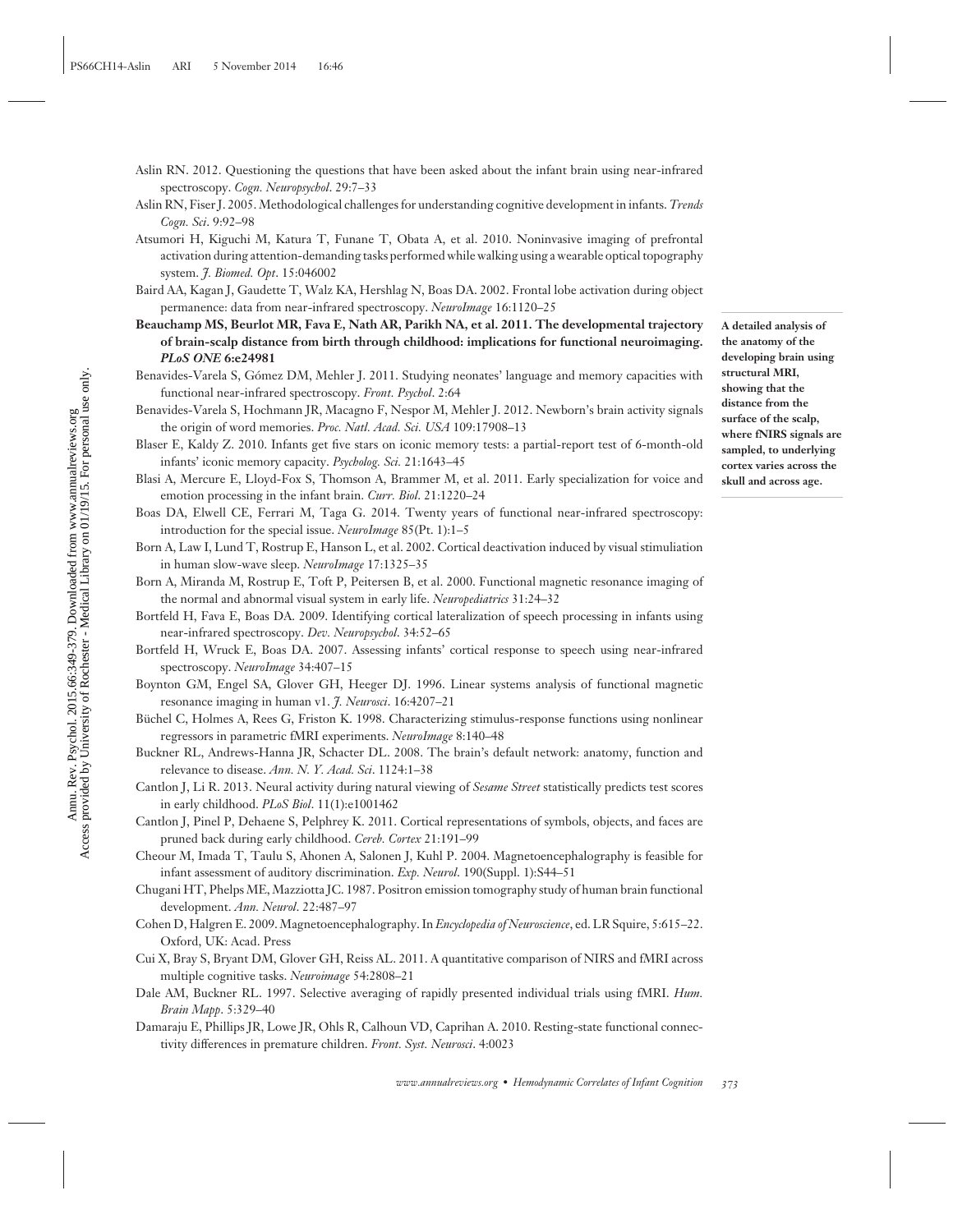**The first fMRI study with human infants that reported differential cortical activation to speech and speech-like sounds.**

**A pioneering study of spontaneous brain activation in early infancy using fMRI during sleep.**

**A fNIRS study showing that newborns can extract temporal repetition structure embedded in sequences of speech.**

- Damoiseaux JS, Greicius MD. 2009. Greater than the sum of its parts: a review of studies combining structural connectivity and resting-state functional connectivity. *Brain Struct. Funct*. 213:525–33
- **Dehaene-Lambertz G, Dehaene S, Hertz-Pannier L. 2002. Functional neuroimaging of speech perception in infants.** *Science* **298:2013–15**
- den Ouden H, Daunizeau J, Roiser J, Friston K, Stephan K. 2010. Striatal prediction error modulates cortical coupling. *J. Neurosci*. 30:3210–19
- Endress AD, Bonatti LL. 2007. Rapid learning of syllable classes from a perceptually continuous speech stream. *Cognition* 105:247–99
- Erberich SG, Panigrahy A, Friedlich P, Seri I, Nelson MD, Gilles F. 2006. Somatosensory lateralization in the newborn brain. *NeuroImage* 29:155–61
- Farroni T, Johnson MH, Menon E, Zulian L, Faraguna D, Csibra G. 2005. Newborns' preference for facerelevant stimuli: effects of contrast polarity. *Proc. Natl. Acad. Sci. USA* 102:17245–50
- Fazli S, Mehnert J, Steinbrink J, Curio G, Villringer A, et al. 2012. Enhanced performance by a hybrid NIRS–EEG brain computer interface. *NeuroImage* 59:519–29
- Fekete T, Rubin D, Carlson JM, Mujica-Parodi LR. 2014. The NIRS analysis package: noise reduction and statistical inference. *PLoS ONE* 6(9): e24322. doi:10.1371/journal.pone.0024322
- Ferradal S, Eggebrecht A, Hassanpour M, Snyder A, Culver J. 2014. Atlas-based head modeling and spatial normalization for high-density diffuse optical tomography: in vivo validation against fMRI. *NeuroImage* 85:117–26
- Ferrari M, Quaresima V. 2012. A brief review on the history of human functional near-infrared spectroscopy (fNIRS) development and fields of application. *NeuroImage* 63:921–35
- Fox M, Corbetta M, Snyder A, Vincent J, Raichle M. 2006. Spontaneous neuronal activity distinguishes human dorsal and ventral attention systems. *Proc. Natl. Acad. Sci. USA* 103:10046–51
- Fox S, Wagner J, Shrock C, Tager-Flusberg H, Nelson C. 2013. Neural processing of facial identity and emotion in infants at high-risk for autism spectrum disorders. *Front. Hum. Neurosci*. 7:89
- Fransson P. 2005. Spontaneous low-frequency BOLD signal fluctuations: an fMRI investigation of the restingstate default mode of brain function hypothesis. *Hum. Brain Mapp*. 26:15–29
- Fransson P, Åden U, Blennow M, Lagercrantz H. 2011. The functional architecture of the infant brain as revealed by resting-state fMRI. *Cereb. Cortex* 21:145–54
- Fransson P, Skiöld B, Engström M, Hallberg B, Mosskin M, et al. 2009. Spontaneous brain activity in the newborn brain during natural sleep—an fMRI study in infants born at full term. *Pediatr. Res*. 66:301–5
- **Fransson P, Skiold B, Horsch S, Nordell A, Blennow M, et al. 2007. Resting-state networks in the ¨ infant brain.** *Proc. Natl. Acad. Sci***. 104:15531–36**
- Gagnon L, Yucel M, Boas D, Cooper R. 2014. Further improvement in reducing superficial contamination in NIRS using double short separation measurements. *NeuroImage* 85:127–35
- Gao W, Gilmore JH, Giovanello KS, Smith JK, Shen D, et al. 2011. Temporal and spatial evolution of brain network topology during the first two years of life. *PLoS ONE* 6:e25278
- Gauthier I, Tarr M, Moylan J, Skudlarski P, Gore J, Anderson A. 2000. The fusiform ''face area'' is part of a network that processes faces at the individual level. *J. Cogn. Neurosci*. 12:495–504
- Gerken L, Dawson C, Chatila R, Tenenbaum J. 2014. Surprise! Infants consider possible bases of generalization for a single input example. *Dev. Sci*. In press. doi: 10.1111/desc.12183
- Gervain J, Berent I, Werker JF. 2012. Binding at birth: the newborn brain detects identity relations and sequential position in speech. *J. Cogn. Neurosci.* 24:564–74
- **Gervain J, Macagno F, Cogoi S, Pena M, Mehler J. 2008. The neonate brain detects speech structure. ˜** *Proc. Natl. Acad. Sci. USA* **105:14222–27**
- Gervain J, Mehler J, Werker JF, Nelson CA, Csibra G, et al. 2011. Near-infrared spectroscopy: a report from the McDonnell infant methodology consortium. *Dev. Cogn. Neurosci*. 1:22–46
- Goense JBM, Logothetis NK. 2008. Neurophysiology of the BOLD fMRI signal in awake monkeys. *Curr. Biol.* 18:631–40
- Gómez RL. 2002. Variability and detection of invariant structure. *Psychol. Sci.* 13:431–36
- Goren CC, Sarty M, Wu PY. 1975. Visual following and pattern discrimination of face-like stimuli by newborn infants. *Pediatrics* 56:544–49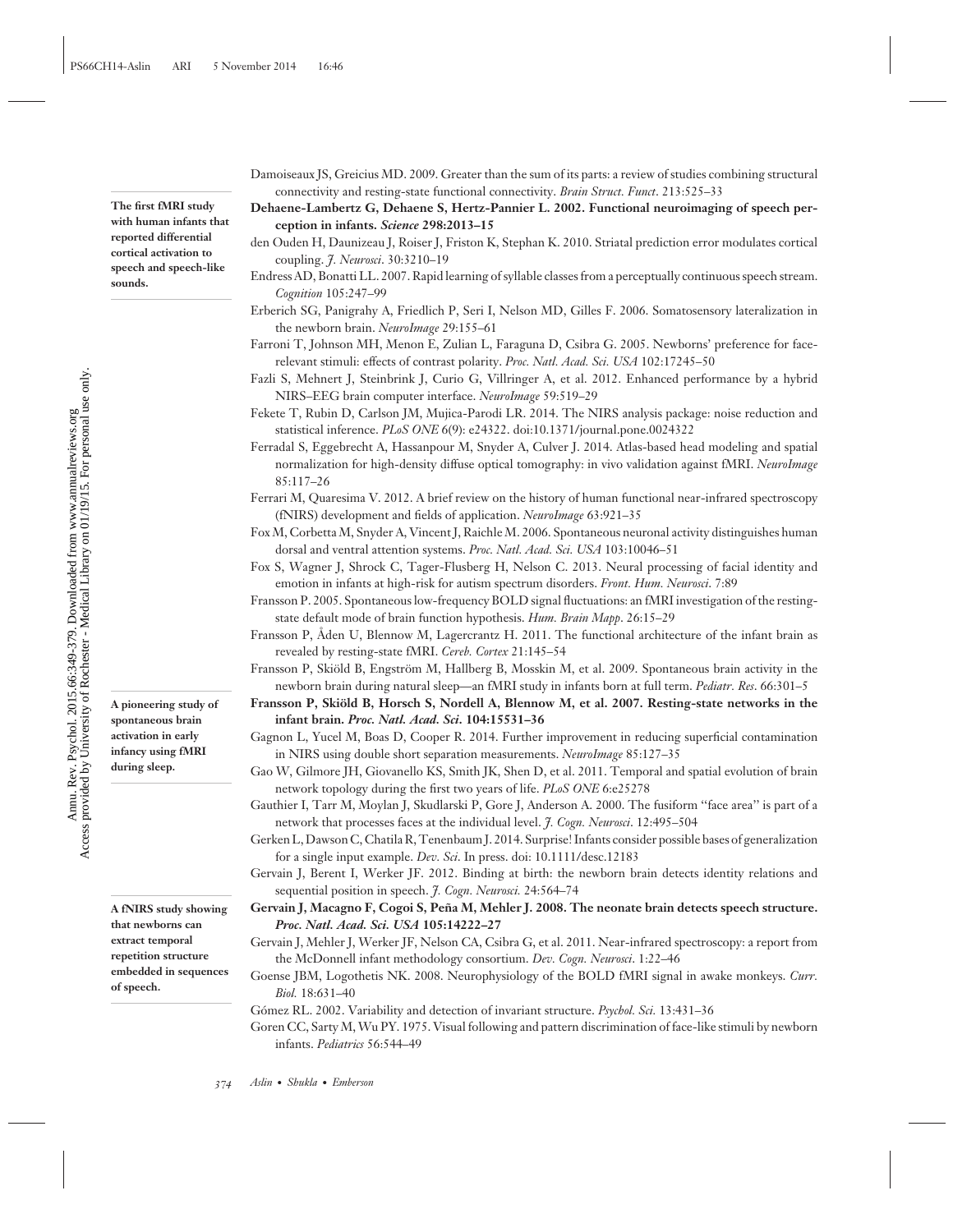- Graham AM, Fisher PA, Pfeifer JH. 2013. What sleeping babies hear: a functional MRI study of interparental conflict and infants' emotion processing. *Psychol. Sci.* 24:782–89
- Greicius MD. 2012. Resting-state functional connectivity in neuropsychiatric disorders. *Curr. Opin. Neurol.* 4:424–30
- Grossmann T, Johnson MH, Lloyd-Fox S, Blasi A, Deligianni F, et al. 2008. Early cortical specialization for face-to-face communication in human infants. *Proc. Biol. Sci.* 275:2803–11
- Grossmann T, Parise E, Friederici AD. 2010. The detection of communicative signals directed at the self in infant prefrontal cortex. *Front. Hum. Neurosci.* 4:201
- Hasson U, Malach R, Heeger D. 2009. Reliability of cortical activity during natural stimulation. *Trends Cogn. Sci.* 14:40–48

Hickok G, Poeppel D. 2007. The cortical organization of speech processing. *Nat. Rev. Neurosci.* 8:393–402

- **Homae F, Watanabe H, Otobe T, Nakano T, Go T, et al. 2010. Development of global cortical networks in early infancy.** *J. Neurosci.* **30:4877–82**
- Hyde DC, Boas DA, Blair C, Carey S. 2010. Near-infrared spectroscopy shows right parietal specialization for number in pre-verbal infants. *NeuroImage* 53:647–52
- Ichikawa H, Otsuka Y, Kanazawa S, Yamaguchi MK, Kakigi R. 2013. Contrast reversal of the eyes impairs infants' face processing: a near-infrared spectroscopic study. *Neuropsychologia* 51(13):2556–61
- Imada T, Zhang Y, Cheour M, Taulu S, Ahonen A, Kuhl PK. 2006. Infant speech perception activates Broca's area: a developmental magnetoencephalography study. *NeuroReport* 17:957–62
- Jöbsis FF. 1977. Non-invasive, infra-red monitoring of cerebral O<sub>2</sub> sufficiency, blood volume, HbO<sub>2</sub>-Hb shifts and blood flow. *Acta Neurol. Scand. Suppl*. 64:452–53
- Kafkas A, Montaldi D. 2014. Two separate, but interacting, neural systems for familiarity and novelty detection: a dual route mechanism. *Hippocampus* 24:516–27
- Kanwisher N, McDermott J, Chun MM. 1997. The fusiform face area: a module in human extrastriate cortex specialized for face perception. *J. Neurosci.* 17:4302–11
- Keehn B, Wagner JB, Tager-Flusberg H, Nelson CA. 2013. Functional connectivity in the first year of life in infants at-risk for autism: a preliminary near-infrared spectroscopy study. *Front. Hum. Neurosci.* 7:444
- Kehrer M, Schöning M. 2009. A longitudinal study of cerebral blood flow over the first 30 months. Pediatr. *Res.* 66:560–64
- Keil B, Blau JN, Biber S, Hoecht P, Tountcheva V, et al. 2013. A 64-channel 3T array coil for accelerated brain MRI. *Magn. Reson. Med.* 70:248–58
- Kidd C, Piantadosi S, Aslin R. 2012. The Goldilocks effect: human infants allocate attention to visual sequences that are neither too simple nor too complex. *PLoS ONE* 7:e36399
- Kobayashi M, Otsuka Y, Kanazawa S, Yamaguchi MK, Kakigi R. 2012. Size-invariant representation of face in infant brain: an fNIRS-adaptation study. *NeuroReport* 23:984–88
- Kobayashi M, Otsuka Y, Nakato E, Kanazawa S, Yamaguchi MK, Kakigi R. 2011. Do infants represent the face in a viewpoint-invariant manner? Neural adaptation study as measured by near-infrared spectroscopy. *Front. Hum. Neurosci.* 5:153
- Kotilahti K, Nissilä I, Huotilainen M, Mäkelä R, Gavrielides N, et al. 2005. Bilateral hemodynamic responses to auditory stimulation in newborn infants. *NeuroReport* 16:1373–77
- Kozberg MG, Chen BR, DeLeo SE, Bouchard MB, Hillman EM. 2013. Resolving the transition from negative to positive blood oxygen level-dependent responses in the developing brain. *Proc. Natl. Acad. Sci.* 110:4380–85
- Kumar A, Chugani HT. 2013. Functional imaging: PET. *Handb. Clin. Neurol.* 111:767–76
- Kusaka T, Isobe K, Miki T, Ueno M, Koyano K, et al. 2011. Functional lateralization of sensorimotor cortex in infants measured using multichannel near-infrared spectroscopy. *Pediatr. Res.* 69:430–35
- Lee W, Donner EJ, Nossin-Manor R, Whyte HE, Sled JG, Taylor MJ. 2012. Visual functional magnetic resonance imaging of preterm infants. *Dev. Med. Child Neurol.* 54:724–29
- Lee W, Morgan BR, Shroff MM, Sled JG, Taylor MJ. 2013. The development of regional functional connectivity in preterm infants into early childhood. *Neuroradiology* 55:105–11
- Lenartowicz A, Poldrack RA. 2010. Brain imaging. In *Encyclopedia of Behavioral Neuroscience*, ed. GF Koob, M Le Moal, RF Thompson, pp. 187–93. Amsterdam: Elsevier

**The first fNIRS study to use a large number of channels around the entire skull to record functional connectivity during sleep.**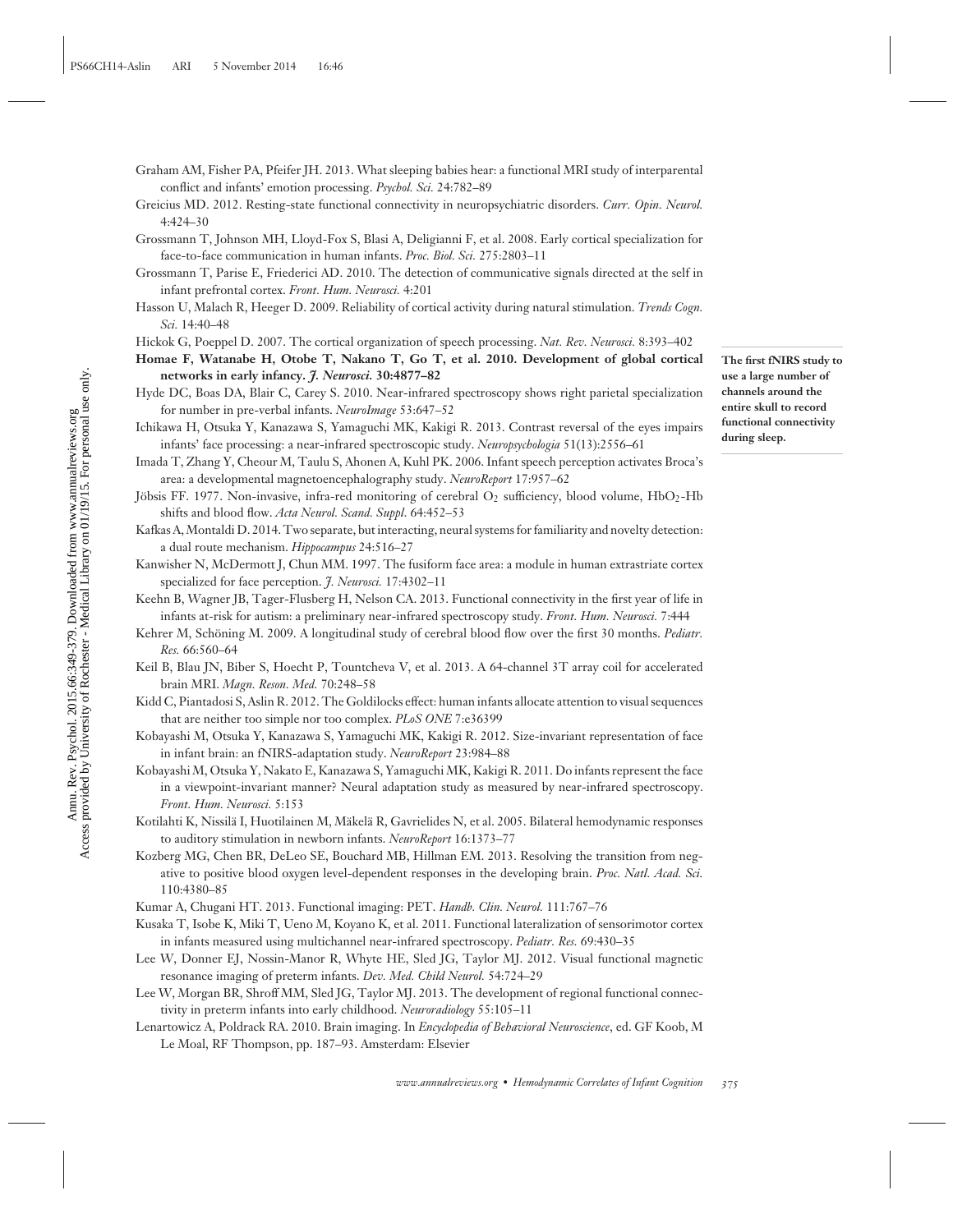Liao S, Ferradal S, White B, Gregg N, Inder T, Culver J. 2012. High-density diffuse optical tomography of term infant visual cortex in the nursery. *J. Biomed. Opt.* 17(8):081414

Liu J, Harris A, Kanwisher N. 2009. Perception of face parts and face configurations: an fMRI study. *J. Cogn. Neurosci.* 22:203–11

Lloyd-Fox S, Blasi A, Elwell CE. 2010. Illuminating the developing brain: the past, present and future of functional near infrared spectroscopy. *Neurosci. Biobehav. Rev.* 34:269–84

- Lloyd-Fox S, Blasi A, Elwell CE, Charman T, Murphy D, Johnson MH. 2013. Reduced neural sensitivity to social stimuli in infants at risk for autism. *Proc. Biol. Sci.* 280:20123026
- Lloyd-Fox S, Blasi A, Volein A, Everdell N, Elwell CE, Johnson MH. 2009. Social perception in infancy: a near infrared spectroscopy study. *Child Dev.* 80:986–99

Lloyd-Fox S, Richards JE, Blasi A, Murphy DGM, Elwell CE, Johnson MH. 2014. Coregistering functional near-infrared spectroscopy with underlying cortical areas in infants. *Neurophotonics* 1:025006–16

Luck S. 2005. *An Introduction to The Event-Related Potential Technique.* Cambridge, MA: MIT Press

- Mahmoudzadeh M, Dehaene-Lambertz G, Fournier M, Kongolo G, Goudjil S, et al. 2013. Syllabic discrimination in premature human infants prior to complete formation of cortical layers. *Proc. Natl. Acad. Sci. USA* 110:4846–51
- Malonek D, Grinvald A. 1996. Interactions between electrical activity and cortical microcirculation revealed by imaging spectroscopy: implications for functional brain mapping. *Science* 272:551–54
- Marchetto E, Bonatti LL. 2013. Words and possible words in early language acquisition. *Cogn. Psychol.* 67:130– 50
- Marcus GF, Vijayan S, Bandi Rao S, Vishton PM. 1999. Rule learning by seven-month-old infants. *Science* 283:77–80
- Matuz T, Govindan RB, Preissl H, Siegel ER, Muenssinger J, et al. 2012. Habituation of visual evoked responses in neonates and fetuses: a MEG study. *Dev. Cogn. Neurosci.* 2:303–16
- Meek JH, Firbank M, Elwell CE, Atkinson J, Braddick O, Wyatt JS. 1998. Regional hemodynamic responses to visual stimulation in awake infants. *Pediatr. Res.* 43:840–43
- Minagawa-Kawai Y, Matsuoka S, Dan I, Naoi N, Nakamura K, Kojima S. 2009. Prefrontal activation associated with social attachment: facial-emotion recognition in mothers and infants. *Cereb. Cortex* 19:284–92
- Minagawa-Kawai Y, Mori K, Hebden JC, Dupoux E. 2008. Optical imaging of infants' neurocognitive development: recent advances and perspectives. *Dev. Neurobiol.* 68:712–28
- **Minagawa-Kawai Y, van der Lely H, Ramus F, Sato Y, Mazuka R, Dupoux E. 2011. Optical brain imaging reveals general auditory and language-specific processing in early infant development.** *Cereb. Cortex* **21:254–61**
- Nakano T, Homae F, Watanabe H, Taga G. 2008. Anticipatory cortical activation precedes auditory events in sleeping infants. *PLoS ONE* 3:e3912
- **Nakano T, Watanabe H, Homae F, Taga G. 2009. Prefrontal cortical involvement in young infants' analysis of novelty.** *Cereb. Cortex* **19:455–63**
- Nakato E, Otsuka Y, Kanazawa S, Yamaguchi MK, Kakigi R. 2011. Distinct differences in the pattern of hemodynamic response to happy and angry facial expressions in infants—a near-infrared spectroscopic study. *NeuroImage* 54:1600–6
- Nelson CA 3rd, McCleery JP. 2008. Use of event-related potentials in the study of typical and atypical development. *J. Am. Acad. Child Adolesc. Psychiatry* 47:1252–61
- Nilsson J, Ferrier IN, Coventry K, Bester A, Finkelmeyer A. 2013. Negative BOLD response in the hippocampus during short-term spatial memory retrieval. *J. Cogn. Neurosci.* 25:1358–71
- Norman K, Polyn S, Detre G, Haxby J. 2006. Beyond mind-reading: multi-voxel pattern analysis of fMRI data. *Trends Cogn. Sci.* 10:424–30
- Ogawa S, Lee TM, Nayak AS, Glynn P. 1990. Oxygenation-sensitive contrast in magnetic resonance image **One of the first fNIRS** of rodent brain at high magnetic fields. *Magn. Reson. Med.* 14:68–78
	- **Otsuka Y, Nakato E, Kanazawa S, Yamaguchi MK, Watanabe S, Kakigi R. 2007. Neural activation to upright and inverted faces in infants measured by near infrared spectroscopy.** *NeuroImage* **34:399–406**
	- Ozonoff S, Young GS, Carter A, Messinger D, Yirmiya N, et al. 2011. Recurrence risk for autism spectrum disorders: a Baby Siblings Research Consortium study. *Pediatrics* 128:e488–95

**studies to record activations in the lateral occipital-temporal areas**

**to face stimuli.**

**A comprehensive fNIRS study that estimated the hemodynamic response function (HRF) in newborns and used SPM for analysis of the fNIRS signals.**

**The first fNIRS study to use the habituation and recovery-to-novelty paradigm to study speech sound discrimination.**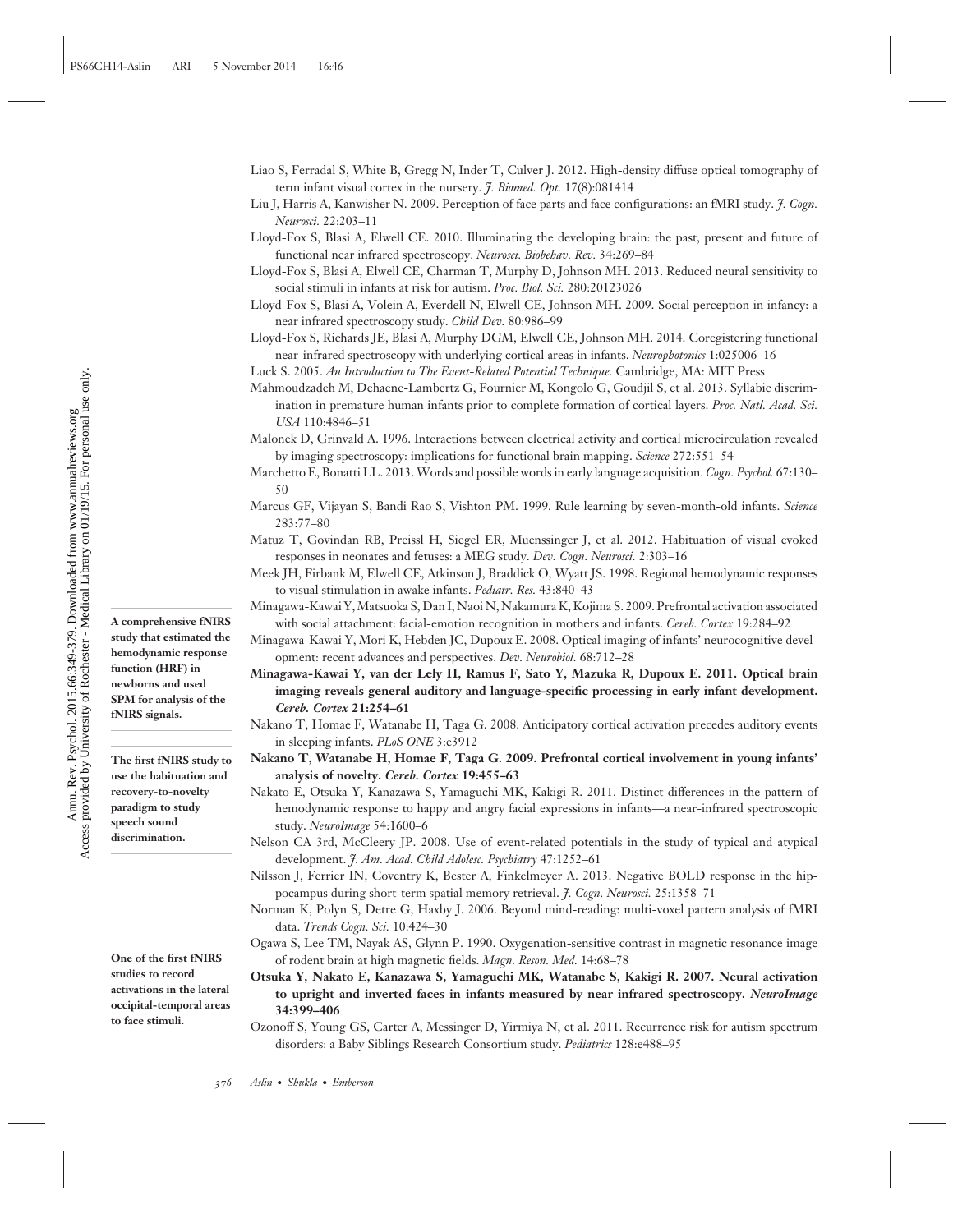Annu. Rev. Psychol. 2015.66:349-379. Downloaded from www.amualreviews.org<br>Access provided by University of Rochester - Medical Library on 01/19/15. For personal use only. Access provided by University of Rochester - Medical Library on 01/19/15. For personal use only.Annu. Rev. Psychol. 2015.66:349-379. Downloaded from www.annualreviews.org

- Park H, Friston K. 2013. Structural and functional brain networks: from connections to cognition. *Science* 342:6158
- **Pena M, Maki A, Kovaci ˜ c D, Dehaene-Lambertz G, Koizumi H, et al. 2003. Sounds and silence: an ´ optical topography study of language recognition at birth.** *Proc. Natl. Acad. Sci. USA* **100:11702–5**
- Piper S, Krueger A, Koch S, Mehnert J, Habermehl C, et al. 2014. A wearable multi-channel fNIRS system for brain imaging in freely moving subjects. *NeuroImage* 85:64–71
- Plichta M, Heinzel S, Ehlis A, Pauli P, Fallgatter A. 2007. Model-based analysis of rapid event-related functional near-infrared spectroscopy (NIRS) data: a parametric validation study. *NeuroImage* 35:625–34
- Poeppel D. 2003. The analysis of speech in different temporal integration windows: cerebral lateralization as 'asymmetric sampling in time.' *Speech Commun.* 41:245–55
- Redcay E, Courchesne E. 2008. Deviant functional magnetic resonance imaging patterns of brain activity to speech in 2–3-year-old children with autism spectrum disorder. *Biol. Psychiatry* 64:589–98
- Redcay E, Haist F, Courchesne E. 2008. Functional neuroimaging of speech perception during a pivotal period in language acquisition. *Dev. Sci.* 11:237–52
- Redcay E, Kennedy DP, Courchesne E. 2007. fMRI during natural sleep as a method to study brain function during early childhood. *NeuroImage* 38:696–707
- Reynolds GD, Richards JE. 2009. Cortical source localization of infant cognition. *Dev. Neuropsychol.* 34:312– 29
- **Roche-Labarbe N, Fenoglio A, Aggarwal A, Dehaes M, Carp SA, et al. 2012. Near-infrared spectroscopy assessment of cerebral oxygen metabolism in the developing premature brain.** *J. Cereb. Blood Flow Metab.* **32:481–88**
- Ross-Sheehy S, Oakes L, Luck S. 2004. The development of visual short-term memory capacity in infants. *Child Dev.* 74:1807–22
- Saager R, Berger A. 2005. Direct characterization and removal of interfering absorption trends in two-layer turbid media. *J. Opt. Soc. Am. A Opt. Image Sci. Vis.* 22:1874–82
- Saager R, Berger A. 2008. Measurement of layer-like hemodynamic trends in scalp and cortex: implications for physiological baseline suppression in functional near-infrared spectroscopy. *J. Biomed. Opt.* 13:034017
- **Saager R, Telleri N, Berger A. 2011. Two-detector corrected near infrared spectroscopy (c-NIRS) detects hemodynamic activation responses more robustly than single-detector NIRS.** *NeuroImage* **55:1679–85**
- Safaie J, Grebe R, Moghaddam H, Wallois F. 2013. Toward a fully integrated wireless wearable EEG-NIRS bimodal acquisition system. *J. Neural Eng.* 10:056001
- Saffran JR, Aslin RN, Newport EL. 1996. Statistical learning by 8-month-old infants. *Science* 274:1926–28
- Sakatani K, Chen S, Lichty W, Zuo H, Wang YP. 1999. Cerebral blood oxygenation changes induced by auditory stimulation in newborn infants measured by near infrared spectroscopy. *Early Hum. Dev.* 55:229– 36
- **Sanchez C, Richards J, Almli R. 2012. Neurodevelopmental MRI brain templates for children from 2 weeks to 4 years of age.** *Dev. Psychobiol.* **37:379–399**
- Sasai S, Homae F, Watanabe H, Sasaki A, Tanabe H, et al. 2012. A NIRS-fMRI study of resting state network. *NeuroImage* 63:179–93
- Sasai S, Homae F, Watanabe H, Taga G. 2011. Frequency-specific functional connectivity in the brain during resting state revealed by NIRS. *NeuroImage* 56:252–57
- Scholkmann F, Kleiser S, Jaakko Metz A, Zimmermann R, Mata Pavia J, et al. 2014. A review on continuous wave functional near-infrared spectroscopy and imaging instrumentation and methodology. *NeuroImage* 85:6–27
- Seghier ML, Lazeyras F, Huppi PS. 2006. Functional MRI of the newborn. *Semin. Fetal Neonatal Med.* 11:479–88
- Shmuel A, Yacoub E, Chaimow D, Logothetis NK, Ugurbil K. 2007. Spatio-temporal point-spread function of fMRI signal in human gray matter at 7 Tesla. *NeuroImage* 35:539–52
- Sitaram R, Caria A, Birbaumer N. 2009. Hemodynamic brain–computer interfaces for communication and rehabilitation. *Neural Netw.* 22:1320–28

**The first fNIRS study to record cortical activations from newborns in temporal and frontal areas to speech and speech-like sounds.**

**A recent study that provides evidence of substantial developmental change in neurovascular coupling of the brain.**

**Evaluation of a scheme for using a short-distance fNIRS channel to obtain a direct measure of surface vascular signals that can be regressed out of the longerdistance fNIRS signals obtained from the cortex.**

**The first comprehensive brain atlas obtained at 3T from structural MRI data across infancy and early childhood.**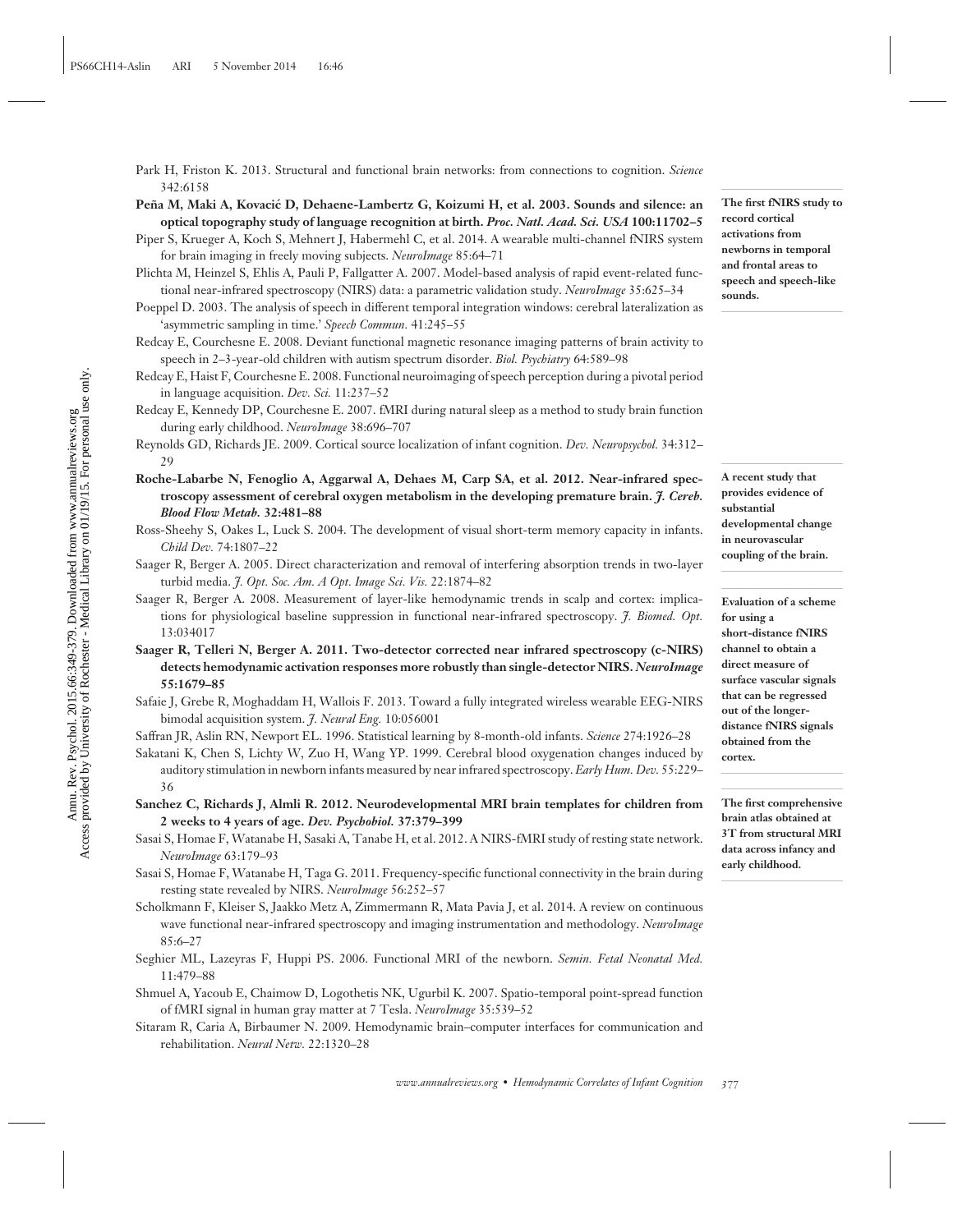**The first comprehensive**

**fNIRS study of awake infants as they viewed a variety of visual stimuli.**

**An up-to-date review of software packages used to analyze fNIRS data.**

**A comprehensive evaluation of the issues involved in spatial co-registration of fNIRS channels to the underlying brain anatomy.**

- Smyser CD, Inder TE, Shimony JS, Hill JE, Degnan AJ, et al. 2010. Longitudinal analysis of neural network development in preterm infants. *Cereb. Cortex* 20:2852–62
- Smyser CD, Snyder AZ, Shimony JS, Blazey TM, Inder TE, Neil JJ. 2013. Effects of white matter injury on resting state fMRI measures in prematurely born infants. *PLoS ONE* 8:e68098
- Southgate V, Begus K, Lloyd-Fox S, Gangi V, Hamilton A. 2014. Goal representation in the infant brain. *NeuroImage* 85:294–301
- Srinivasan R, Nunez PL. 2012. Electroencephalography. In *Encyclopedia of Human Behavior*, ed. VS Ramachandran, pp. 15–23. Burlington, MA: Acad. Press. 2nd ed.
- Stiles J. 2008.*The Fundamentals of Brain Development: Integrating Nature and Nurture*. Cambridge, MA: Harvard Univ. Press
- Strangman GE, Li Z, Zhang Q. 2013. Depth sensitivity and source-detector separations for near infrared spectroscopy based on the colin27 brain template. *PLoS ONE* 8:e66319
- Summerfield C, Trittschuh E, Monti J, Mesulam M, Egners T. 2008. Neural repetition suppression reflects fulfilled perceptual expectations. *Nat. Neurosci*. 11:1004–6
- **Taga G, Asakawa K, Hirasawa K, Konishi Y. 2003. Hemodynamic responses to visual stimulation in occipital and frontal cortex of newborn infants: a near-infrared optical topography study.** *Early Hum. Dev.* **75(Suppl.):S203–10**
- Taga G, Homae F, Watanabe H. 2007. Effects of source-detector distance of near infrared spectroscopy on the measurement of the cortical hemodynamic response in infants. *NeuroImage* 38:452–60
- Taga G, Watanabe H, Homae F. 2011. Spatiotemporal properties of cortical haemodynamic response to auditory stimuli in sleeping infants revealed by multi-channel near-infrared spectroscopy. *Philos. Trans. A Math. Phys. Eng. Sci.* 369:4495–511

#### **Tak S, Ye J. 2014. Statistical analysis of fNIRS data: a comprehensive review.** *NeuroImage* **85:72–91**

- Telkemeyer S, Rossi S, Koch S, Nierhaus T, Steinbrink J, et al. 2009. Sensitivity of newborn auditory cortex to the temporal structure of sounds. *J. Neurosci.* 29:14726–33
- Telkemeyer S, Rossi S, Nierhaus T, Steinbrink J, Obrig H, Wartenburger I. 2011. Acoustic processing of temporally modulated sounds in infants: evidence from a combined near-infrared spectroscopy and EEG study. *Front. Psychol.* 1:62
- Thomason ME, Dassanayake MT, Shen S, Katkuri Y, Alexis M, et al. 2013. Cross-hemispheric functional connectivity in the human fetal brain. *Sci. Transl. Med.* 5:173ra24
- Tong F, Pratte M. 2012. Decoding patterns of human brain activity. *Annu. Rev. Psychol.* 63:483–509
- Torricelli A, Contini D, Pifferi A, Caffini M, Re R, et al. 2014. Time domain functional NIRS imaging for human brain mapping. *NeuroImage* 85:28–50
- **Tsuzuki D, Dan I. 2014. Spatial registration for functional near-infrared spectroscopy: from channel position on the scalp to cortical location in individual and group analyses.** *NeuroImage* **85:92–103** Turk-Browne N. 2013. Functional interactions as big data in the human brain. *Science* 342:580–84
- Turk-Browne N, Scholl B, Chun M. 2008. Babies and brains: habituation in infant cognition and functional neuroimaging. *Front. Hum. Neurosci.* 2:1–11
- Wagner JB, Fox SE, Tager-Flusberg H, Nelson CA. 2011. Neural processing of repetition and non-repetition grammars in 7- and 9-month-old infants. *Front. Psychol.* 2:168
- Wandell B, Dumoulin S, Brewer A. 2007. Visual field maps in visual cortex. *Neuron* 55:366–83
- Wang G, Tanaka K, Tanifuji M. 1996. Optical imaging of functional organization in the monkey inferotemporal cortex. *Science* 262:1665–68
- Watanabe H, Homae F, Nakano T, Taga G. 2008. Functional activation in diverse regions of the developing brain of human infants. *NeuroImage* 43:346–57
- Watanabe H, Homae F, Nakano T, Tsuzuki D, Enkhtur L, et al. 2013. Effect of auditory input on activations in infant diverse cortical regions during audiovisual processing. *Hum. Brain. Mapp.* 34:543–65
- Watanabe H, Homae F, Taga G. 2010. General to specific development of functional activation in the cerebral cortexes of 2- to 3-month-old infants. *NeuroImage* 50:1536–44
- Watson JD. 1997. Images of the working brain: understanding human brain function with positron emission tomography. *J. Neurosci. Methods* 74:245–56
- White BR, Culver JP. 2010. Phase-encoded retinotopy as an evaluation of diffuse optical neuroimaging. *NeuroImage* 49:568–77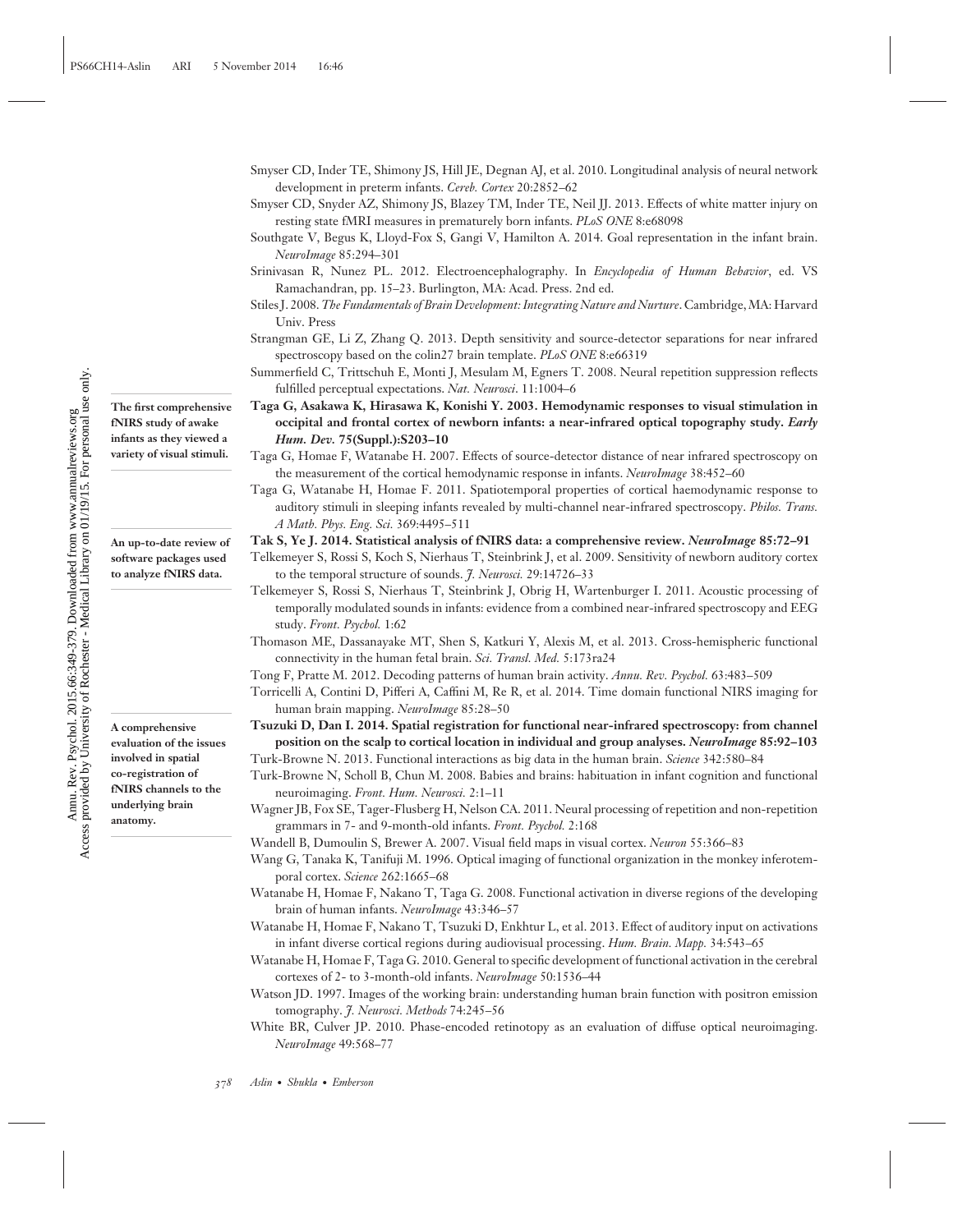- Wilcox T. 1999. Object individuation: infants' use of shape, size, pattern, and color. *Cognition* 72:125–66
- Wilcox T, Bortfeld H, Woods R, Wruck E, Armstrong J, Boas D. 2009. Hemodynamic changes in the infant cortex during the processing of featural and spatiotemporal information. *Neuropsychologia* 47:657–62
- Wilcox T, Bortfeld H, Woods R, Wruck E, Boas DA. 2008. Hemodynamic response to featural changes in the occipital and inferior temporal cortex in infants: a preliminary methodological exploration. *Dev. Sci.* 11:361–70
- Wilcox T, Chapa C. 2004. Priming infants to attend to color and pattern information in an individuation task. *Cognition* 90:265–302
- Wilcox T, Haslup JA, Boas DA. 2010. Dissociation of processing of featural and spatiotemporal information in the infant cortex. *NeuroImage* 53:1256–63
- Wilcox T, Hirshkowitz A, Hawkins L, Boas DA. 2014. The effect of color priming on infant brain and behavior. *NeuroImage* 85(Pt. 1):302–13
- Wilcox T, Woods R, Chapa C. 2008. Color-function categories that prime infants to use color information in an object individuation task. *Cogn. Psychol.* 57:220–61
- Wynn K. 1992. Addition and subtraction by human infants. *Nature* 358:749–50
- Ye J, Tak S, Jang K, Jung J, Jang J. 2010. NIRS-SPM: statistical parametric mapping for near-infrared spectroscopy. *NeuroImage* 44:428–47
- Zaramella P, Freato F, Amigoni A, Salvadori S, Marangoni P, et al. 2001. Brain auditory activation measured by near-infrared spectroscopy (NIRS) in neonates. *Pediatr. Res.* 49:213–19
- Zhang Y, Brooks D, Franceschini M, Boas D. 2005. Eigenvector-based spatial filtering for reduction of physiological interference in diffuse optical imaging. *J. Biomed. Opt.* 10:11014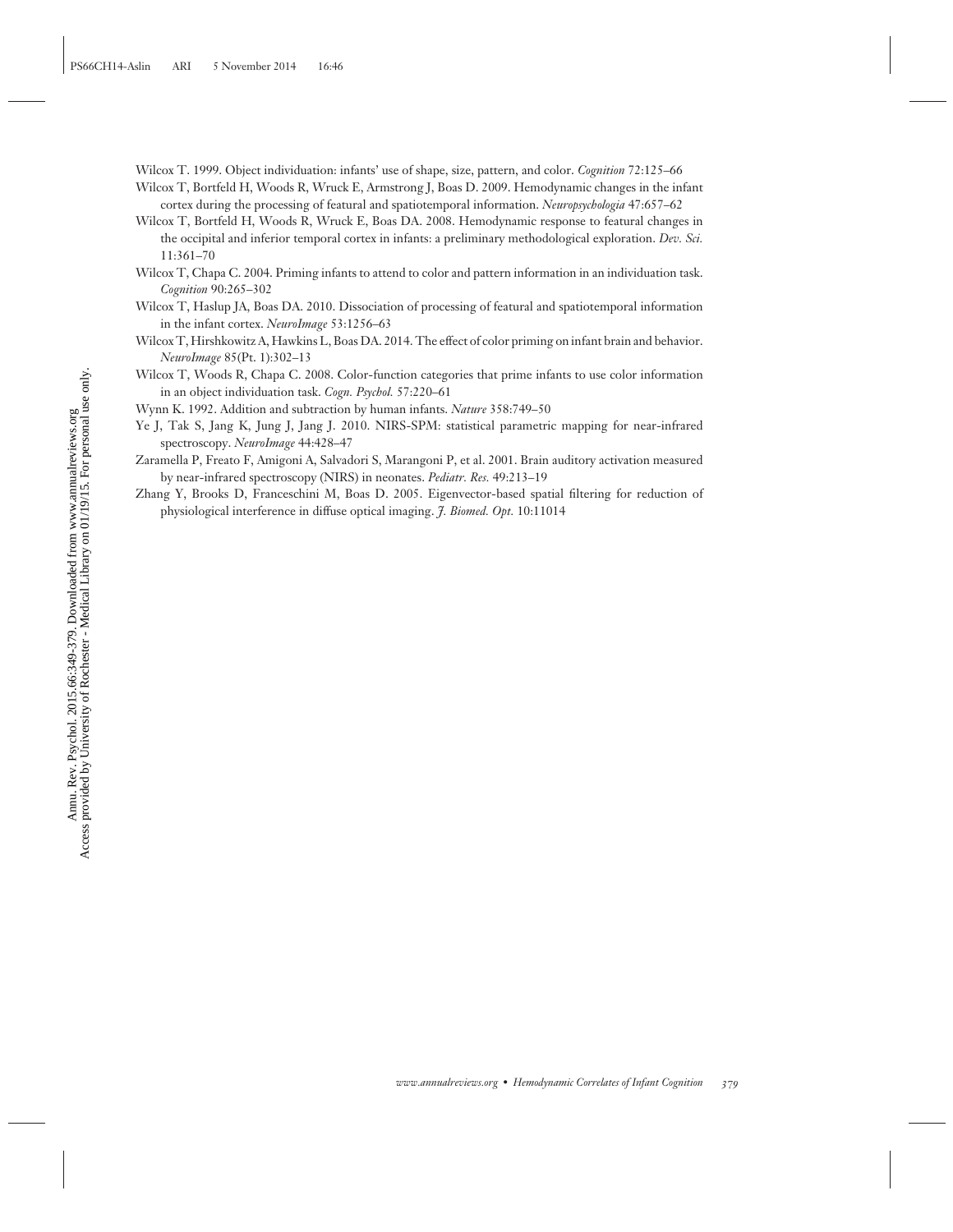# $\overline{\text{R}}$

# **Annual Review of Psychology**

Volume 66, 2015

# Contents

| <b>Consolidating Memories</b>                                                                                          |
|------------------------------------------------------------------------------------------------------------------------|
| The Nucleus Accumbens: An Interface Between Cognition, Emotion,<br>and Action                                          |
| Adult Neurogenesis: Beyond Learning and Memory                                                                         |
| Motivation and Cognitive Control: From Behavior to Neural Mechanism                                                    |
| The Cognitive Neuroscience of Working Memory                                                                           |
| Why Sleep Is Important for Health: A Psychoneuroimmunology<br>Perspective                                              |
| Critical Periods in Speech Perception: New Directions                                                                  |
| Perceptual Learning: Toward a Comprehensive Theory                                                                     |
| Causality in Thought                                                                                                   |
| Perspectives on Culture and Concepts                                                                                   |
| Information Processing as a Paradigm for Decision Making                                                               |
| Beyond Simple Models of Self-Control to Circuit-Based Accounts<br>of Adolescent Behavior                               |
| The Evolutionary Roots of Human Decision Making                                                                        |
| Hemodynamic Correlates of Cognition in Human Infants<br>Richard N. Aslin, Mohinish Shukla, and Lauren L. Emberson  349 |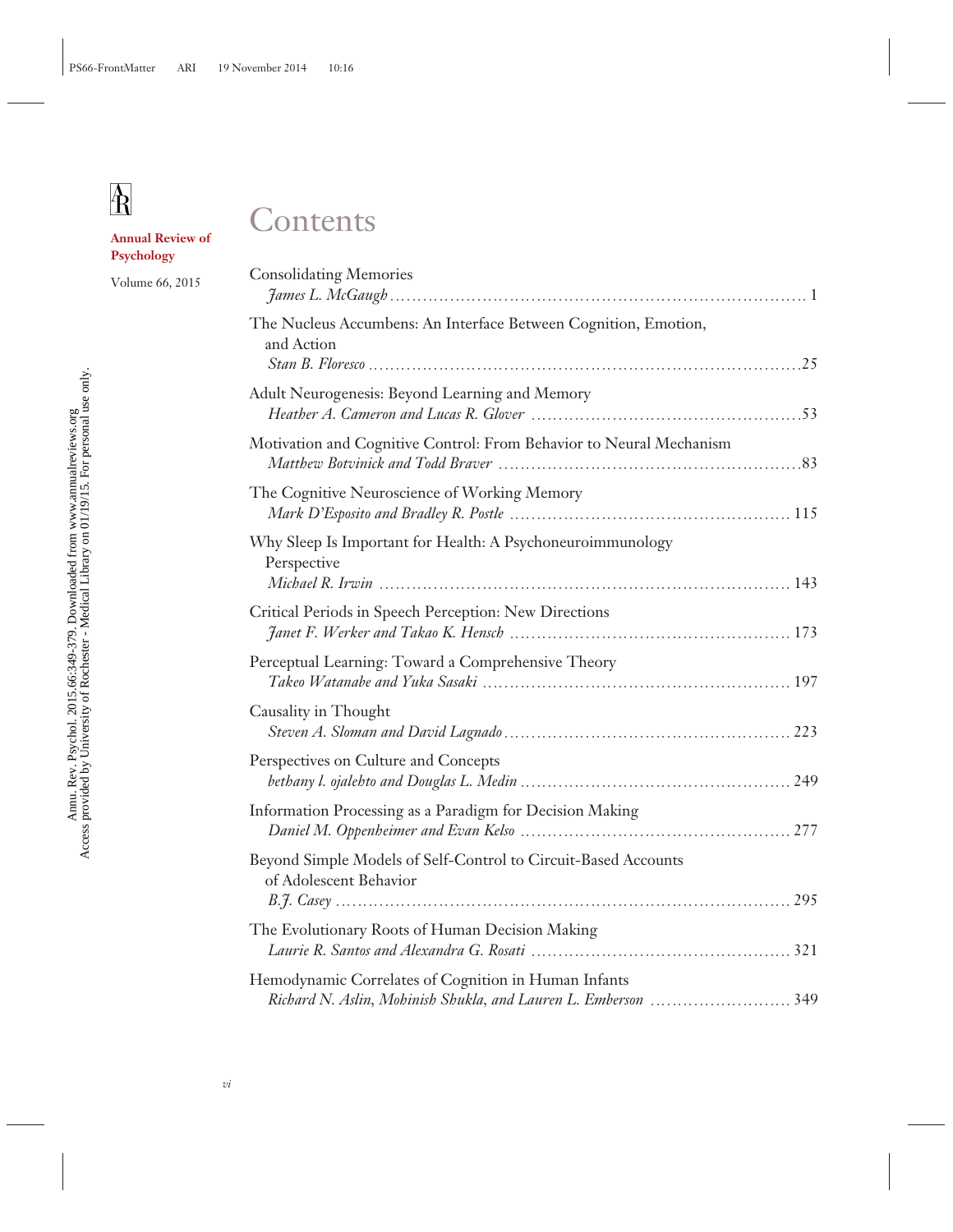| The Hidden Efficacy of Interventions: Gene $\times$ Environment Experiments<br>from a Differential Susceptibility Perspective<br>Marian J. Bakermans-Kranenburg and Marinus H. van IJzendoorn  381 |
|----------------------------------------------------------------------------------------------------------------------------------------------------------------------------------------------------|
| Developmental Flexibility in the Age of Globalization: Autonomy<br>and Identity Development Among Immigrant Adolescents                                                                            |
| Global Health and Development in Early Childhood                                                                                                                                                   |
| Childhood Antecedents and Risk for Adult Mental Disorders                                                                                                                                          |
| The Science of Mind Wandering: Empirically Navigating the Stream<br>of Consciousness                                                                                                               |
|                                                                                                                                                                                                    |
| Social Attributions from Faces: Determinants, Consequences, Accuracy,<br>and Functional Significance<br>Alexander Todorov, Christopher Y. Olivola, Ron Dotsch,                                     |
|                                                                                                                                                                                                    |
| Multiple Identities in Social Perception and Interaction: Challenges<br>and Opportunities                                                                                                          |
| The Evolution of Altruism in Humans<br>Robert Kurzban, Maxwell N. Burton-Chellew, and Stuart A. West  575                                                                                          |
| Social Pain and the Brain: Controversies, Questions, and Where to Go<br>from Here                                                                                                                  |
| Polycultural Psychology                                                                                                                                                                            |
| Action Errors, Error Management, and Learning in Organizations                                                                                                                                     |
| Nonverbal Generics: Human Infants Interpret Objects as Symbols<br>of Object Kinds                                                                                                                  |
| School Readiness and Self-Regulation: A Developmental<br>Psychobiological Approach                                                                                                                 |
| The Neuroendocrinology of Social Isolation<br>John T. Cacioppo, Stephanie Cacioppo, John P. Capitanio, and Steven W. Cole  733                                                                     |